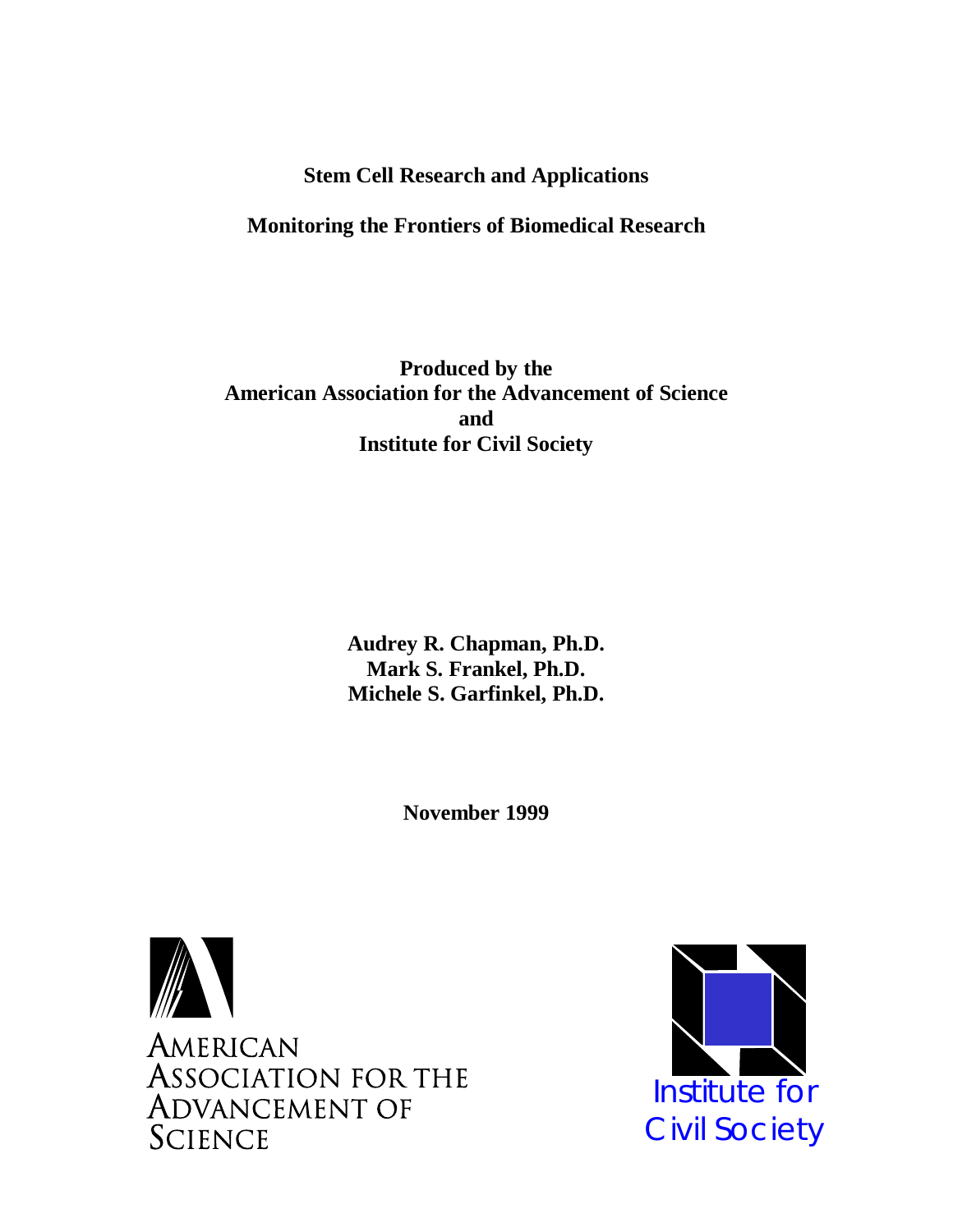*The findings and recommendations of this report are endorsed by the Board of Directors of the American Association for the Advancement of Science and by the Institute for Civil Society as a contribution to public discussion of issues related to stem cell research and applications.*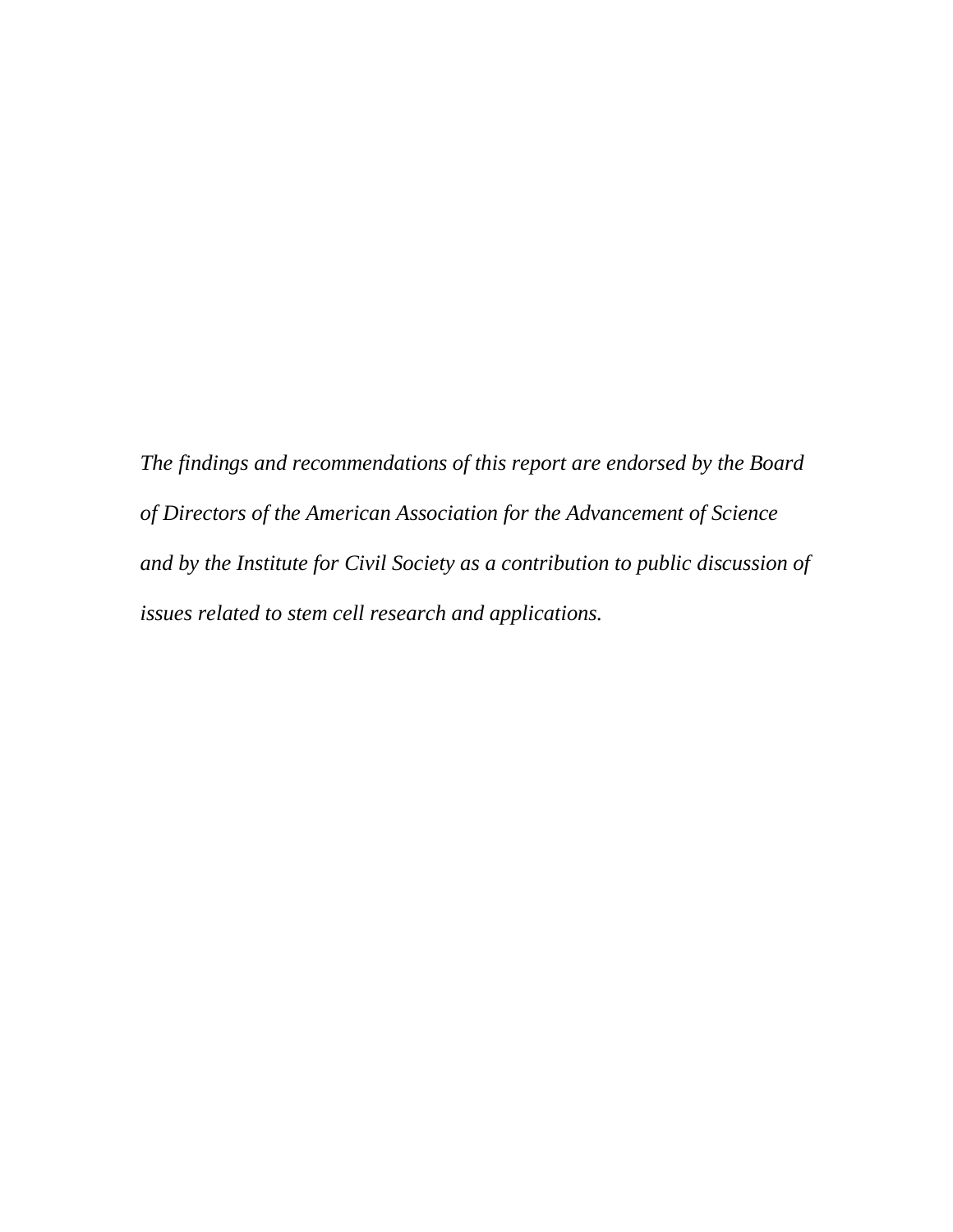# *Preface*

In the face of extraordinary advances in the prevention, diagnosis, and treatment of human diseases, devastating illnesses such as heart disease, diabetes, cancer, and diseases of the nervous system, such as Parkinson's Disease and Alzheimer's Disease, continue to deprive people of health, independence, and well-being. Research in human developmental biology has led to the discovery of human stem cells (precursor cells that can give rise to multiple tissue types), including embryonic stem (ES) cells, embryonic germ (EG) cells, and adult stem cells. Recently, techniques have been developed for the in vitro culture of stem cells, providing unprecedented opportunities for studying and understanding human embryology. As a result, scientists can now carry out experiments aimed at determining the mechanisms underlying the conversion of a single, undifferentiated cell, the fertilized egg, into the different cells comprising the organs and tissues of the human body. Although it is impossible to predict the outcomes, scientists and the public will gain immense new knowledge in the biology of human development that will likely hold remarkable potential for therapies and cures.

Derivation of ES cells from early human embryos, and EG and fetal stem cells from aborted, fetal tissues raise ethical, legal, religious, and policy questions. Further, the potential uses of stem cells for generating human tissues and, perhaps, organs, is a subject of ongoing public debate.

Taking all the above matters into account, the American Association for the Advancement of Science (AAAS) and the Institute for Civil Society (ICS) decided to undertake a study in order to propose recommendations for conducting stem cell research. To do so, we assembled a working group with broad expertise and diverse views to advise us and to assist with preparing a report. This study and the recommendations flowing from it were informed by the values of the members of this advisory group, the discussions that took place during a public meeting hosted by AAAS and ICS on August 25, 1999, as well as reports and recommendations of other groups in the United States and elsewhere that have reflected on the issues involved. These values include belief in the promotion of patient welfare and the social good, scientific freedom and responsibility, selfdetermination, encouragement of civic discourse, public accountability of scientists and research institutions, and respect for diverse religious, philosophical, and secular belief systems.

AAAS and ICS recognize that there are varied social, political, ethical, and religious viewpoints to be considered in discussions about the scientific use of tissue from human embryos and fetuses. Scientists do not presume to know all the answers and ramifications of basic research in human stem cells. Therefore, it is important to promote continued dialogue among all segments of society concerning the implications of stem cell research, and AAAS and ICS are committed to fostering an ongoing educational process that informs such public dialogue.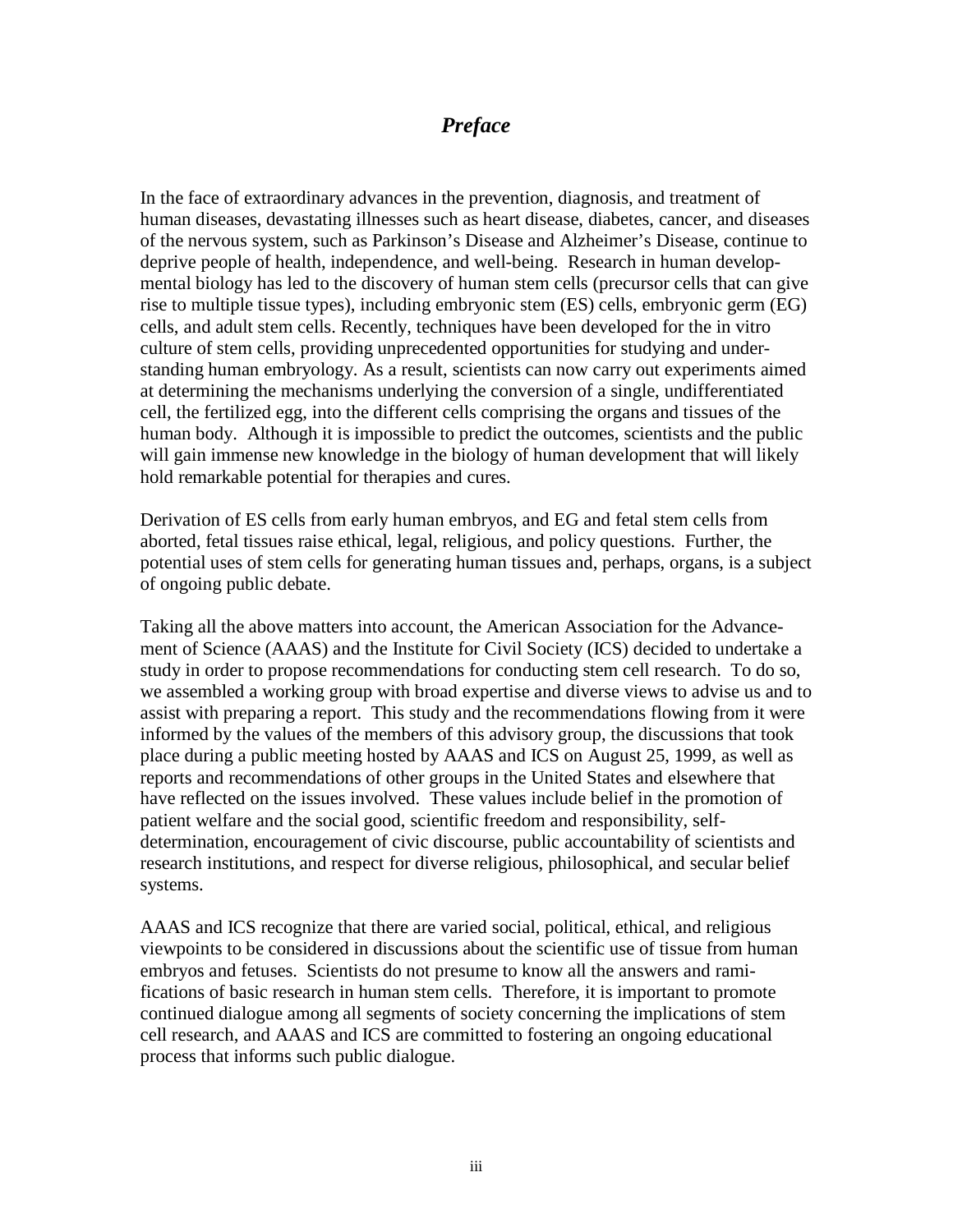## *Findings and Recommendations*

• **Human stem cell research holds enormous potential for contributing to our understanding of fundamental human biology. Although it is not possible to predict the outcomes from basic research, such studies will offer the real possibility for treatments and ultimately for cures for many diseases for which adequate therapies do not exist.**

The benefits to individuals and to society gained by the introduction of new drugs or medical technologies are difficult to estimate. The introductions of antibiotics and vaccines, for example, have dramatically increased life spans and improved the health of people all over the world. Despite these and other advances in the prevention and treatment of human diseases, devastating illnesses such as heart disease, diabetes, cancer, and diseases of the nervous system such as Alzheimer's disease present continuing challenges to the health and well-being of people everywhere. The science leading to the development of techniques for culturing human stem cells could lead to unprecedented treatments and even cures for these and other diseases.

As with all research, our ability even to contemplate the possibilities offered by stem cellderived therapies is a result of many years of research. The science of stem cells dates to the mid-1960s, and many papers have been published on the isolation and laboratory manipulation of stem cells from animal models. While these models are imperfect, they are accepted in the scientific community as good initial predictors of what occurs in human beings.

There already exists evidence from animal studies that stem cells can be made to differentiate into cells of choice, and that these cells will act properly in their transplanted environment. In human beings, transplants of hematopoietic stem cells (the cells which eventually produce blood) following treatments for cancer, for example, have been done for years now. Further, somewhat cruder experiments (e.g., the transplantation of fetal tissue into the brains of Parkinson's patients) indicate that the expectation that stem cell therapies could provide robust treatments for many human diseases is a reasonable one. It is only through controlled scientific research that the true promise will be understood.

#### • **This research raises ethical and policy concerns, but these are not unique to stem cell research.**

Innovative research and new technologies derived from such research almost always raise ethical and policy concerns. In biomedical research, these issues include the ethical conduct of basic and clinical research as well as the equitable distribution of new therapies. These issues are relevant to discussions about stem cell research and its eventual applications; however, they are part of a constellation of ethical and policy concerns associated with all advances in biomedical research. Guidelines or policies for the use of human biological materials have been issued at many levels, from internal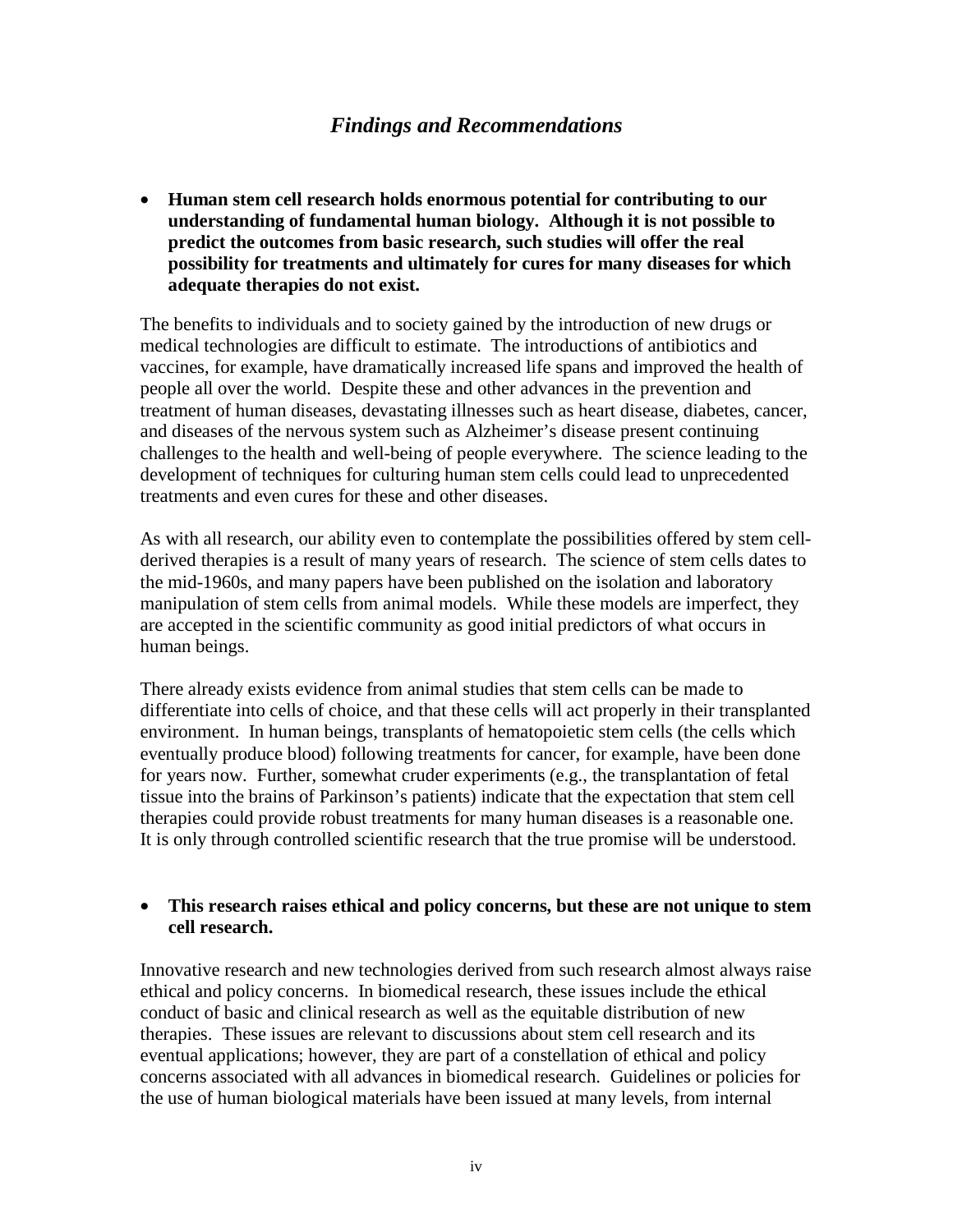review boards to the National Bioethics Advisory Commission, which recently released a detailed report on the use of such materials. Existing policies cover all aspects of research, from the use of cell lines in laboratories, to human subjects protections, that will surface in the consideration of stem cell research.

• **It is essential that there be a public that is educated and informed about the ethical and policy issues raised by stem cell research and its applications. Informed public discussion of these issues should be based on an understanding of the science associated with stem cell research, and it should involve a broad cross-section of society.**

It is essential for citizens to participate in a full and informed manner in public policy deliberations about the development and application of new technologies that are likely to have significant social impact. The understanding of the science is particularly important for discussing ethical and policy issues. Ideally, scientists should communicate the results of their research in ways that will be readily understandable to a diverse audience, and participate in public discussions related to stem cell research.

The ethical and policy issues raised by stem cell research are not unique, but this research has received a significant amount of public attention and there is much to gain by open reflection on the implications of this sensitive area of research. Congressional hearings, public meetings by government agencies, and media coverage have pushed stem cell research issues into a spotlight. There should be continued support for the open manner that has allowed all those interested to observe or participate in these processes and for a sustained dialogue among scientists, policy makers, ethicists, theologians, and the public to consider issues that emerge with the advancement of stem cell research.

### • **Existing federal regulatory and professional control mechanisms, combined with informed public dialogue, provide a sufficient framework for oversight of human stem cell research.**

The appearance of new technology can evoke apprehension and engender uncertainty among segments of the population about its uses. Where these concerns are related to issues having important ethical and social implications, certain levels of oversight are appropriate. But it is important to create new oversight mechanisms or regulatory burdens only when there are compelling reasons for doing so.

Federal funding would automatically trigger a set of oversight mechanisms now in place to ensure that the conduct of biomedical research is consistent with broad social values and legal requirements. While basic laboratory research with personally non-identifiable stem cells does not pose special ethical or oversight challenges, an elaborate system of review is in place for research involving human subjects, ranging from procurement issues to the conduct of clinical trials. The Federal Common Rule governing human subjects research provides for local and federal agency review of research proposals in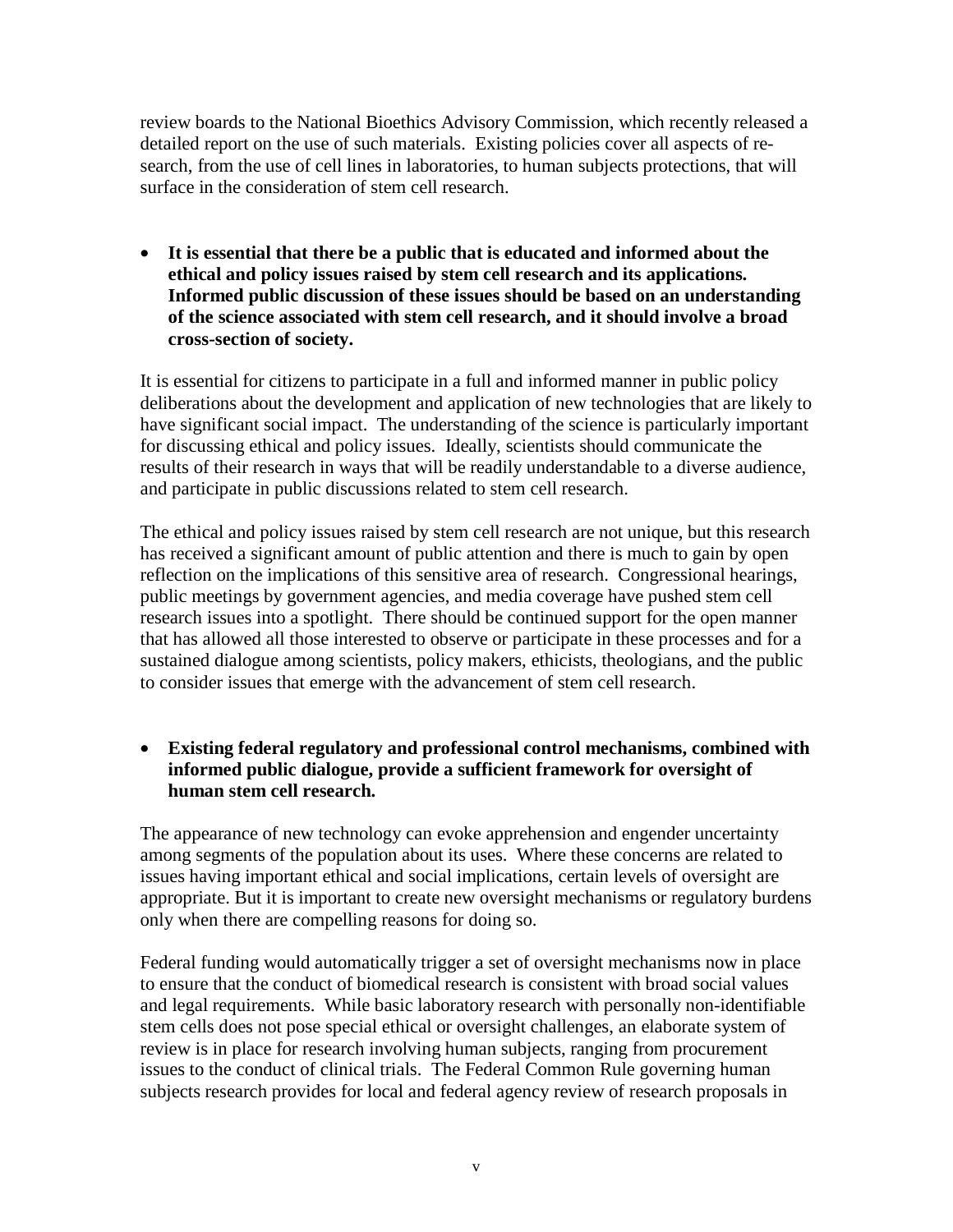such circumstances, weighing risks against benefits and requiring involved and voluntary consent. The Food and Drug Administration (FDA) has the authority to regulate the development and use of human stem cells that will be used as biological products, drugs, or medical devices to diagnose, treat or cure a disease or underlying condition. Further, states should adopt the Federal Government's *Model Program for the Certification of Embryo Laboratories*.

Complementing these regulatory mechanisms are the National Bioethics Advisory Commission (NBAC), which has demonstrated its legitimate claim to respect for its efforts as a national body to promote public input into social policy related to advances in biomedical research, and the Recombinant DNA Advisory Committee (RAC), which currently has a mandate to review the ethical and policy issues associated with gene therapy and could be authorized to change its mission to broaden its purview. These federal bodies should work with interested stakeholders in the conduct of stem cell research—professional organizations, patient disease groups, religious communities, the Congress, funding agencies and private foundations, industry, and others—so that the public can be assured that appropriate safeguards are in place as this research evolves.

Thus, at the present time, no new regulatory mechanisms are needed to ensure responsible social and professional control of stem cell research in the United States.

### • **Federal funding for stem cell research is necessary in order to promote investment in this promising line of research, to encourage sound public policy, and to foster public confidence in the conduct of such research.**

Realizing the potential health benefits of stem cell technology will require a large and sustained investment in research. The federal government is the only realistic source for such an infusion of funds. For those who are challenged daily by serious diseases that could in the future be relieved by therapies gained through stem cell research, public funding holds the greatest promise for sooner rather than later research results that can be transferred from the bench to the bedside. Without the stimulus of public funding, new treatments could be substantially delayed.

The commitment of federal funds also offers a basis for public review, approval, and monitoring through well established oversight mechanisms that will promote the public's interest in ensuring that stem cell research is conducted in a way that is both scientifically rigorous and ethically proper. Additionally, public funding contributes to sound social policy by increasing the probability that the results of stem cell research will reflect broad social priorities that are unlikely to be considered if the research is carried out in the private sector alone.

There are segments of American society that disagree on moral grounds with using public monies to support certain types of stem cell research. However, public policy in a pluralistic society cannot resolve all the differences that arise in national debates on sensitive social issues. In the context of stem cell research, this leads to three practical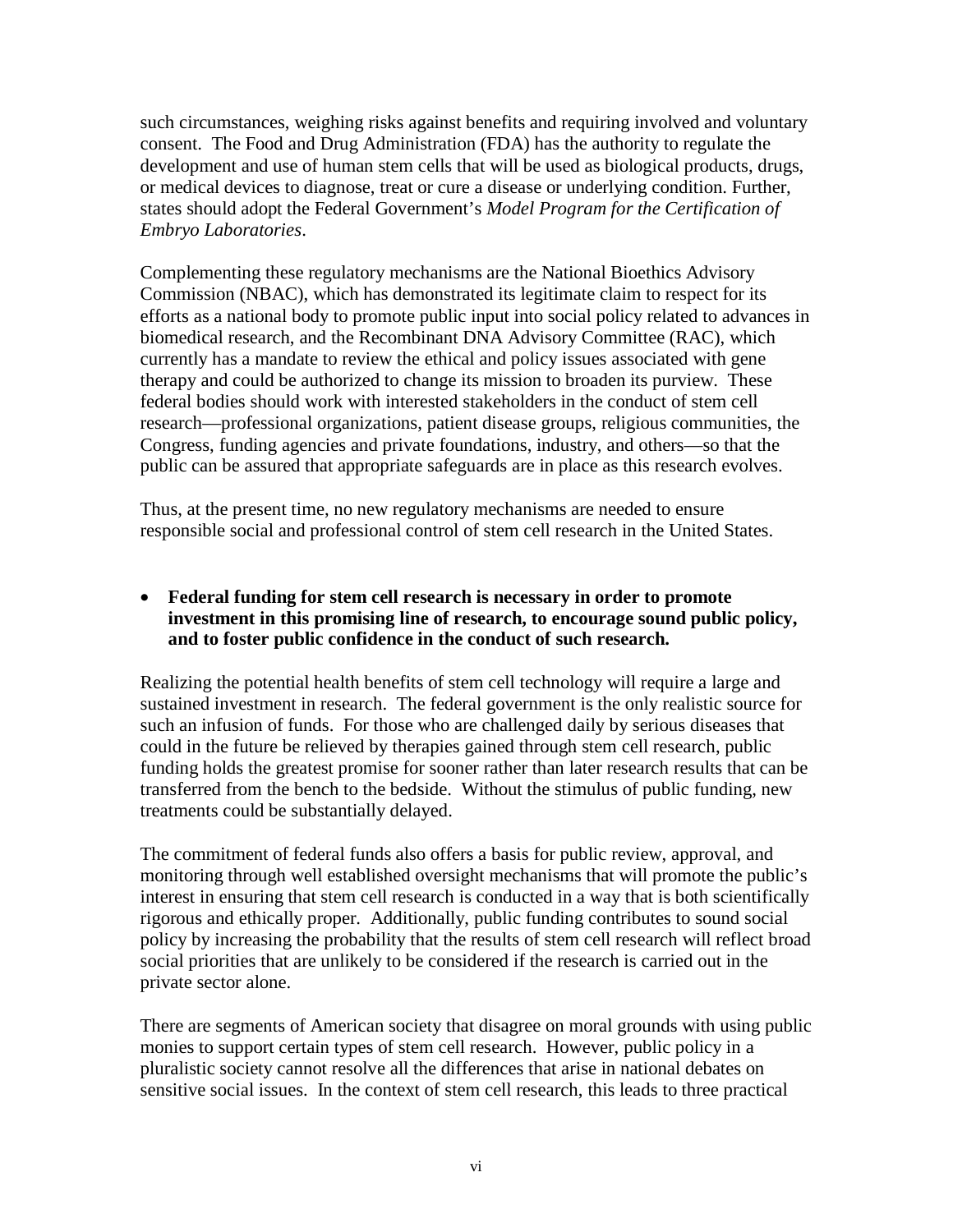conclusions. One is a willingness to permit individuals, whether they are researchers or embryo or fetal tissue donors, to act in conformity with their own moral views on these matters. A second is the commitment to public involvement in research support when this research is related to the promotion and protection of public health, including the acquisition of new molecular and cellular insights into basic human developmental biology. A third is respect for opposing views, especially those based on religious grounds, to the extent that this is consistent with the protection and promotion of public health and safety.

• **Public and private research on human stem cells derived from all sources (embryonic, fetal, and adult) should be conducted in order to contribute to the rapidly advancing and changing scientific understanding of the potential of human stem cells from these various sources.**

There are three primary sources of stem cells, each with different characteristics as to how many different developmental paths they can follow and how much they can contribute to our understanding of a functioning organism. Embryonic stem cells (ES cells), derived from a very early embryo, and embryonic germ cells (EG cells), collected from fetal tissue at a somewhat later stage of development, have particular promise for a wide range of therapeutic applications because, according to our present knowledge, they are capable of giving rise to virtually any cell type. Research on these primordial cells will also provide a unique opportunity to study human cell biology.

Adult stem cells, obtained from mature tissues, differentiate into a narrower range of cell types. As a result, many cells of medical interest cannot currently be obtained from adult-derived stem cells. It is also less feasible to develop large-scale cultures from adult stem cells. However, it is important to note that, at this time, it is only adult human stem cells that are well-enough understood that they can be reliably differentiated into specific tissue types, and that have proceeded to clinical trials.

Because the study of human stem cells is at an early stage of development, it is difficult to predict outcomes and findings at this point in time. As more research takes place, the full developmental potential of different kinds of stem cells will become better understood.

In view of the moral concerns surrounding the uses of embryonic and fetal tissue voiced by a segment of the American population, strengthening federally and privately funded research into alternative sources and/or methods for the derivation of stem cells, including further initiatives on adult stem cells, should be encouraged.Human stem cell research can be conducted in a fully ethical manner, but it is true that the extraction of embryonic stem cells from the inner mass of blastocysts raises ethical questions for those who consider the intentional loss of embryonic life by intentional means to be morally wrong. Likewise, the derivation of embryonic germ cells from the gonadal tissue of aborted fetuses is problematic for those who oppose abortion. In contrast, adult stem cell research is more broadly acceptable to the American population.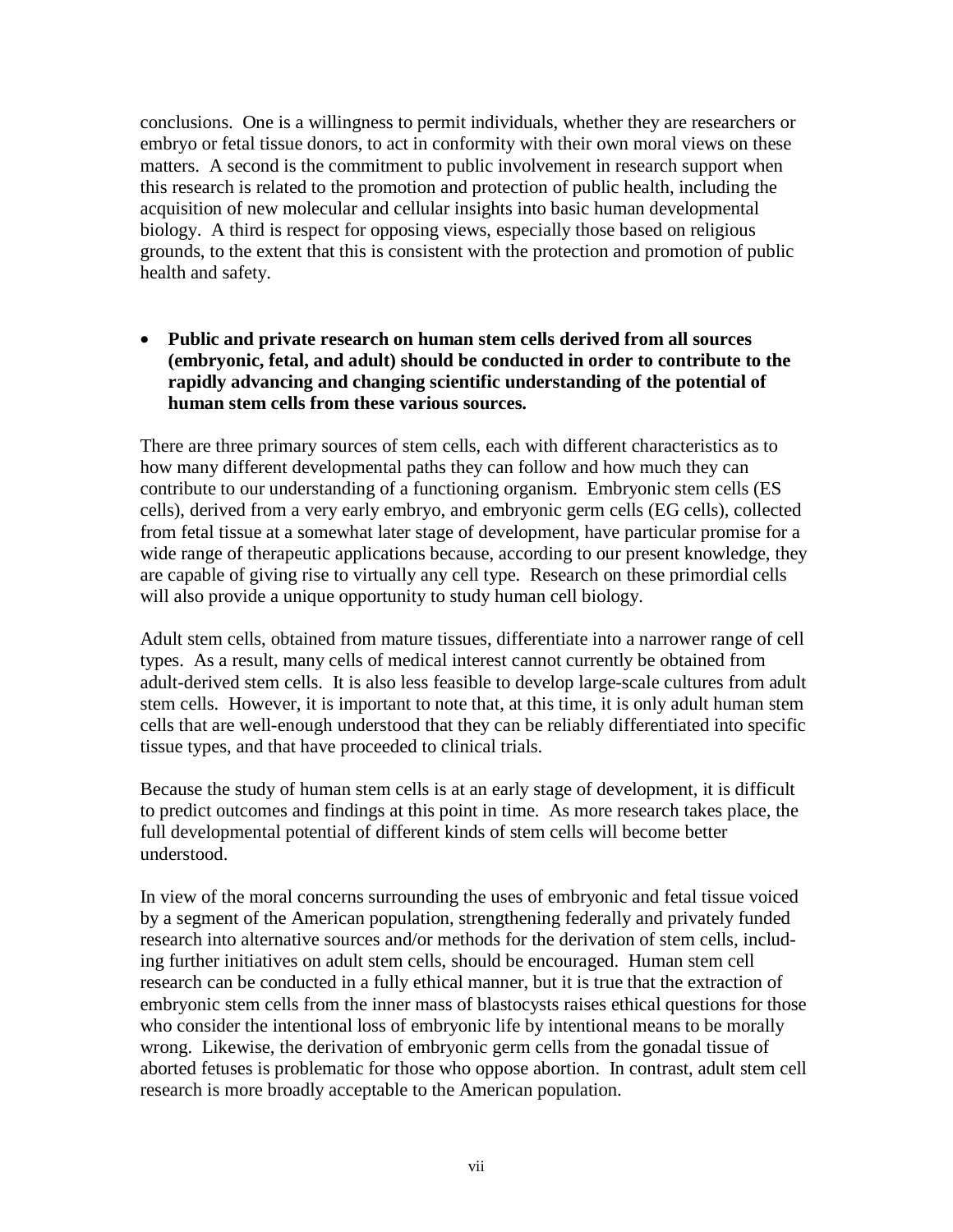• **Public funding should be provided for embryonic stem cell and embryonic germ cell research, but not at this time for activities involved in the isolation of embryonic stem cells, about which there remains continuing debate. This approach will allow publicly-funded researchers to move more quickly toward discoveries that will lead to alleviating the suffering caused by human disease.**

Although the derivation of human stem cells can be done in an ethical manner, there is enough objection to the process of deriving stem cells to consider recommending against its public funding. Further, for the foreseeable future there will be sufficient material isolated by researchers not using public funding that this exclusion will not have a negative impact on research.

There are many individuals who believe that any use of human embryos other than for achieving a pregnancy is unethical, believing that the embryo is a full human being from the earliest moments in the conception process. However, many religious traditions take a "developmental" view of personhood, believing that the early embryo or fetus only gradually becomes a full human being and thus may not be entitled to the same moral protections as it will later; others hold that while the embryo represents human life, that life may be taken for the sake of saving and preserving other lives in the future. The dialogue about these issues is ongoing in the United States, but these concerns need not exclude publicly-funded research activities on cell lines that have already been established.

• **Embryonic stem cells should be obtained from embryos remaining from infertility procedures after the embryo's progenitors have made a decision that they do not wish to preserve them. This decision should be explicitly renewed prior to securing the progenitors' consent to use the embryos in ES cell research.**

The most ethical source of human primordial stem cells is embryos produced for the process of in vitro fertilization whose progenitors have decided not to implant them and have given full and informed consent for the use of these embryos for research purposes. Two appropriate potential sources of donation are embryos with poor quality that makes them inappropriate for transfer and embryos remaining when couples have definitely completed their family and do not wish to donate the excess embryos to others.

Informed consent requires that the woman or couple, with substantial understanding and without controlling influences, authorize the use of their spare embryos for research purposes. Because assisted reproduction can be a stressful process, informed consent should be secured in two stages. The two-stage process would also maintain a separation between personnel working with the woman or couple who hope to get pregnant and personnel requesting embryos for stem cell research.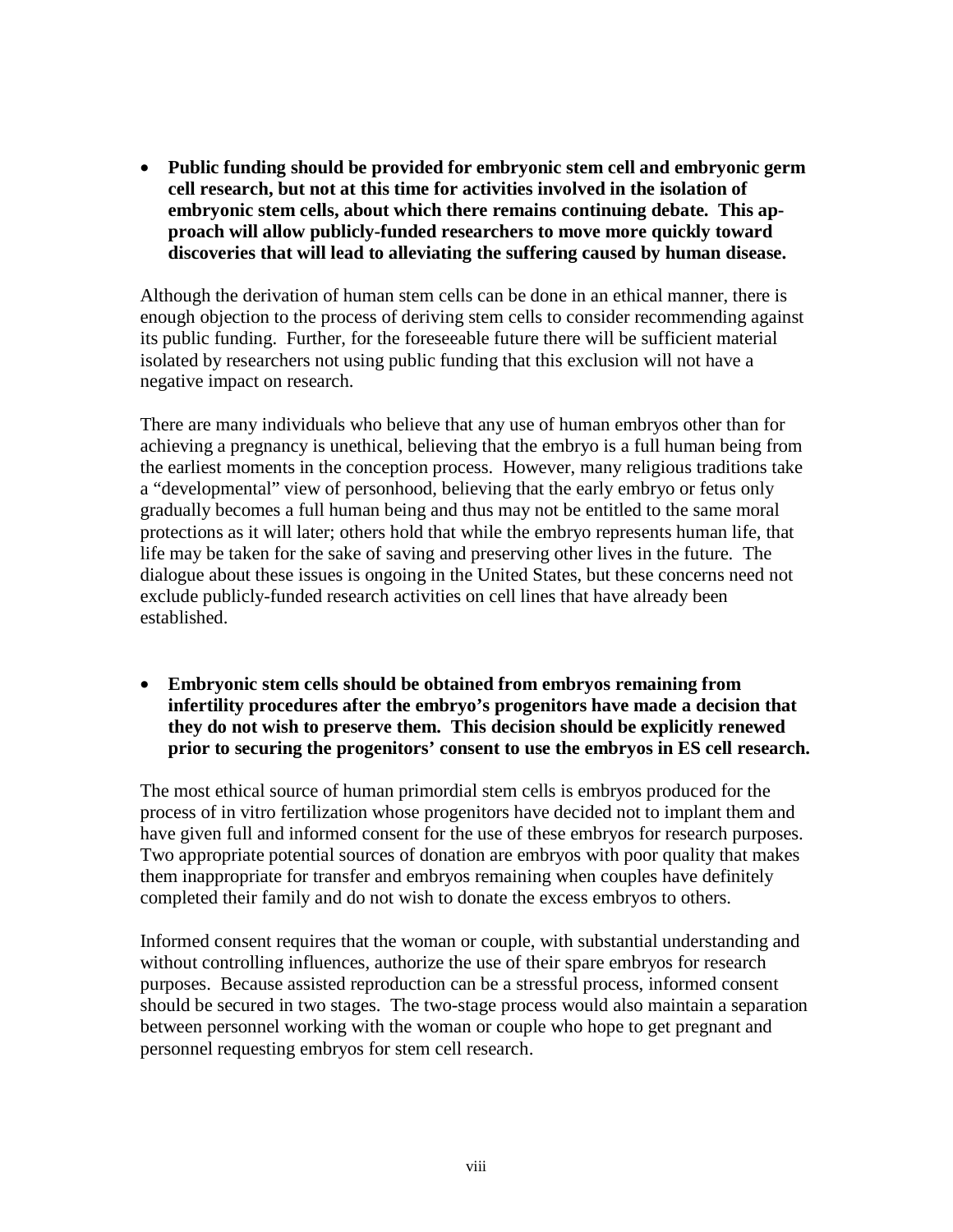At the beginning of the process, personnel working with the woman or couple who hope to become pregnant should ascertain their preferences as to the future of embryos remaining after the assisted reproduction process. These options should include consent for embryo donation to another couple, consent for donation for research, and consent for destruction of the spare embryos. Once a couple has definitely decided that it has completed its family, then the couple should be approached a second time to secure an explicit consent to use the embryos in ES cell research.

### • **Persons considering donating their excess embryos for research purposes should be afforded the highest standards of protection for the informed consent and voluntariness of their decision.**

Securing embryos for the purpose of harvesting stem cells must proceed in a careful fashion for several reasons. These are to protect the interests of the gamete donors, to reassure the public that important boundaries are not being overstepped, to enable those who are ethically uncomfortable with elements of this research to participate to the greatest extent possible, and to ensure the highest quality of research and outcomes possible.

Consonant with good research practice, policies on the procurement of embryos should include at least the following points: (1) Women should not undergo extra cycles of ovulation and retrieval in order to produce more "spare" embryos in the hope that some of them might eventually be donated for research; (2) Analogous with our current practice for organ donation, there should be a solid "wall" between personnel working with the woman or couple who hope to get pregnant, and personnel requesting embryos for stem cell purposes; (3) Women and men, as individuals or as couples, should not be paid to produce embryos, nor should they receive reduced fees for their infertility procedures for doing so; and (4) Consent of both gamete donors should be obtained.

### • **Where appropriate, guidelines that can attract professional and public support for conducting stem cell research should be developed.**

At present, stem cell research raises no unique ethical or policy issues. As research advances issues may emerge that challenge acceptable ethical practices and public policy. Hence, there should be opportunities for public reconsideration of the need for guidelines specifically targeted to human stem cell research. Such efforts should be informed by the most current scientific evidence and should occur through a process that encourages broad involvement by all sectors of society.

Almost two decades of experience with the Recombinant DNA Advisory Committee's (RAC) oversight of recombinant DNA research suggest that the RAC could be an effective institutional focal point within the federal government to facilitate the type of public dialogue on stem cell research proposed here, and to coordinate efforts to develop new guidelines, where needed. The RAC has a proven track record of providing an open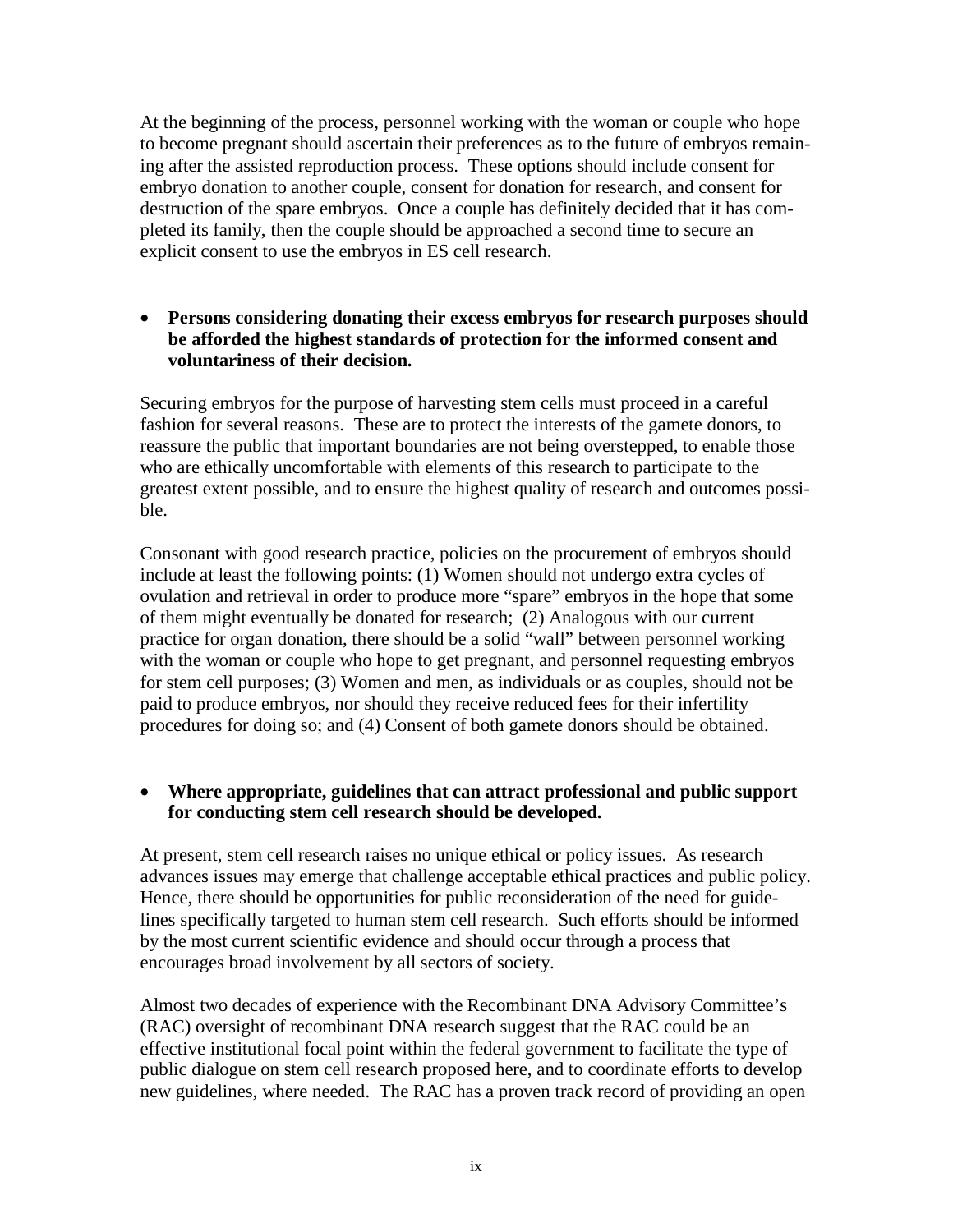forum for sorting out complex ethical issues and of defusing conflict. Furthermore, it has acquired a degree of legitimacy among scientists in both the public and private sectors, with its widely accepted *Points to Consider* in the design and conduct of gene therapy.

• **In order to allow persons who hold diverse moral positions on the status of the early embryo to participate in stem cell research to the greatest degree possible without compromising their principles, and also to foster sound science, stem cells (and stem cell lines) should be identified with respect to their original source.**

Patients and researchers should be able to avoid participating in stem cell use if the cells were derived in a way that they would consider to be unethical. As a matter of good scientific practice, records are routinely maintained on the sources of biological materials. It is of utmost importance that documentation of the original source of the stem cells can be made readily available to researchers and to potential recipients of stem cell therapies.

### • **Special efforts should be made to promote equitable access to the benefits of stem cell research.**

The therapeutic potential for treating and possibly curing many serious diseases constitutes a major rationale for large-scale investments of public and private resources in human stem cell research. To justify funding stem cell research on the basis of its potential benefits, particularly the use of public resources, however, requires some assurance that people in need will have access to the therapies as they become available.

Several factors make it unlikely that there will be equitable access to the benefits of this research. Unlike other western democracies, the United States does not have a commitment to universal health care. More than 44 million people lack health insurance and therefore do not have reliable access even to basic health care. Others are underinsured. Moreover, if stem cell research were to result in highly technological and expensive therapies, health insurers might be reluctant to fund such treatments.

Overcoming these hurdles and assuring equitable access to the benefits of stem cell research in this country will be a politically and financially challenging task. It is therefore appropriate to begin considering how to do so now in advance of the development of applications. The federal government should consider ways to achieve equitable access to the benefits derived from stem cell research.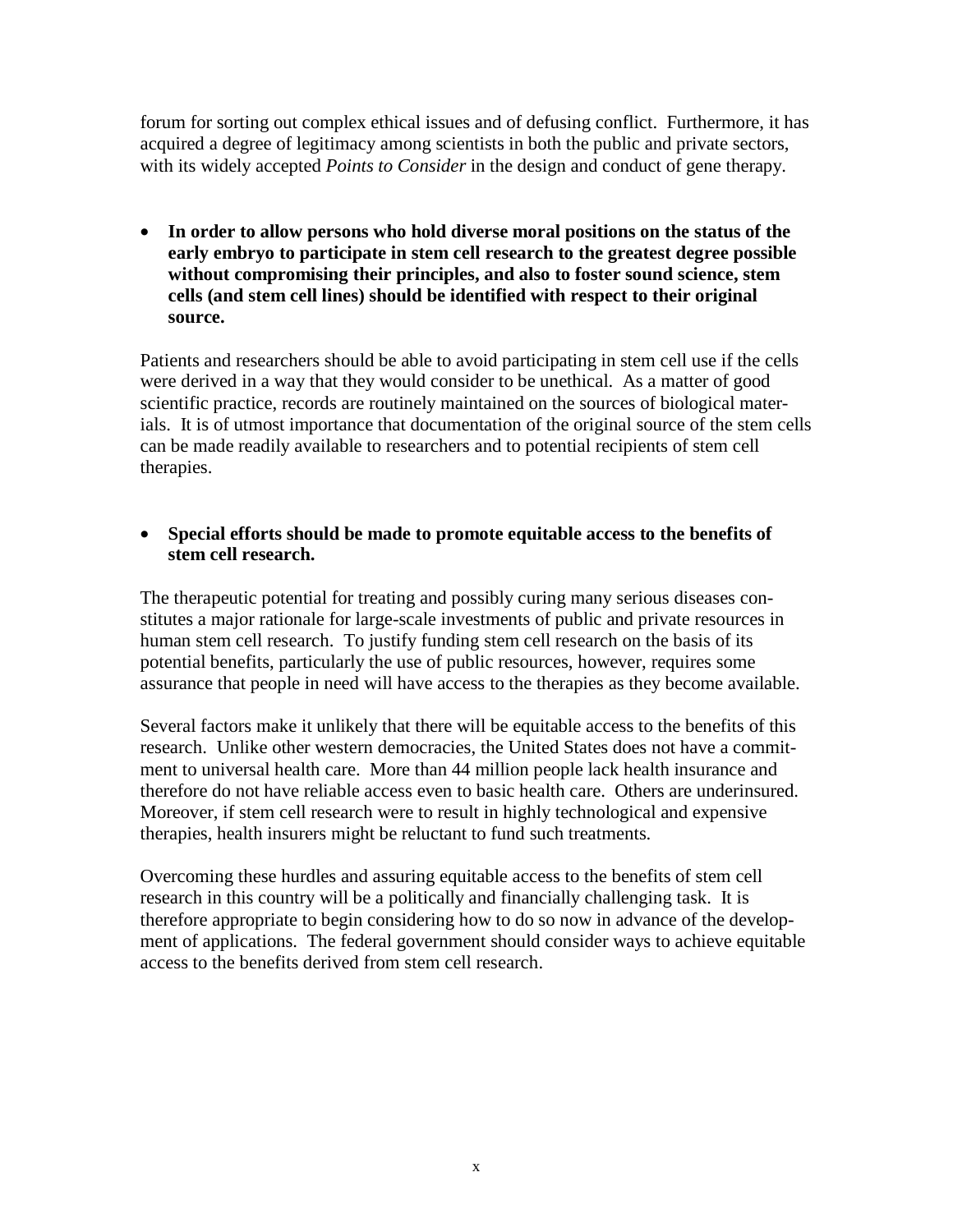### • **Intellectual property regimes for stem cell research should set conditions that do not restrict basic research or encumber future product development.**

The U.S. Patent and Trademark Office (PTO) has already stated that purified and isolated stem cell products and research tools meet the criteria for patentable subject matter. When research is funded by the private sector, as is currently the case with stem cell research, and is patented, it is a private matter whether and under what terms new intellectual property is obtainable for research purposes or development. This is of particular concern because the private sector will not invest resources in potential applications that they consider to lack commercial value, but that may have considerable therapeutic promise.

Given the promise of stem cell research, it is important to encourage the development of broadly beneficial therapeutic products with widespread access. This objective could be achieved in a variety of ways. Government investment in promising areas of research would enable federal agencies and laboratories to hold patents and to exercise them in ways that enhance development and contribute to the dissemination of this stem cell technology. Congress or the PTO should define a strong research exemption that would give third parties access to stem cell products and research tools for research purposes without having to obtain permission from the patent holder. Another possibility is to require compulsory licensing under limited and clearly defined circumstances.

### • **The formation of company-based, independent ethics advisory boards should be encouraged in the private sector.**

Private sector research has played a crucial part in the advancement of research on stem cells. The leadership exhibited by the company that has sponsored all of the published human embryonic and germ cell research to date in establishing an external Ethics Advisory Board to develop guidelines for the ethical conduct of such research is laudable. While these private sector boards are not a substitute for public oversight and guidance, they can be a positive influence on the way that industry-funded stem cell research proceeds.

The credibility and impact of such ethics advisory boards will be enhanced if they review ethical issues at the start-up phase of the research, have multidisciplinary membership, including representatives from the local community, give minimum, if any, financial compensation for service, and share their own findings and recommendations with other companies. The latter provision could be especially helpful in developing a "case law" in the private sphere that would inform public efforts to develop national guidelines.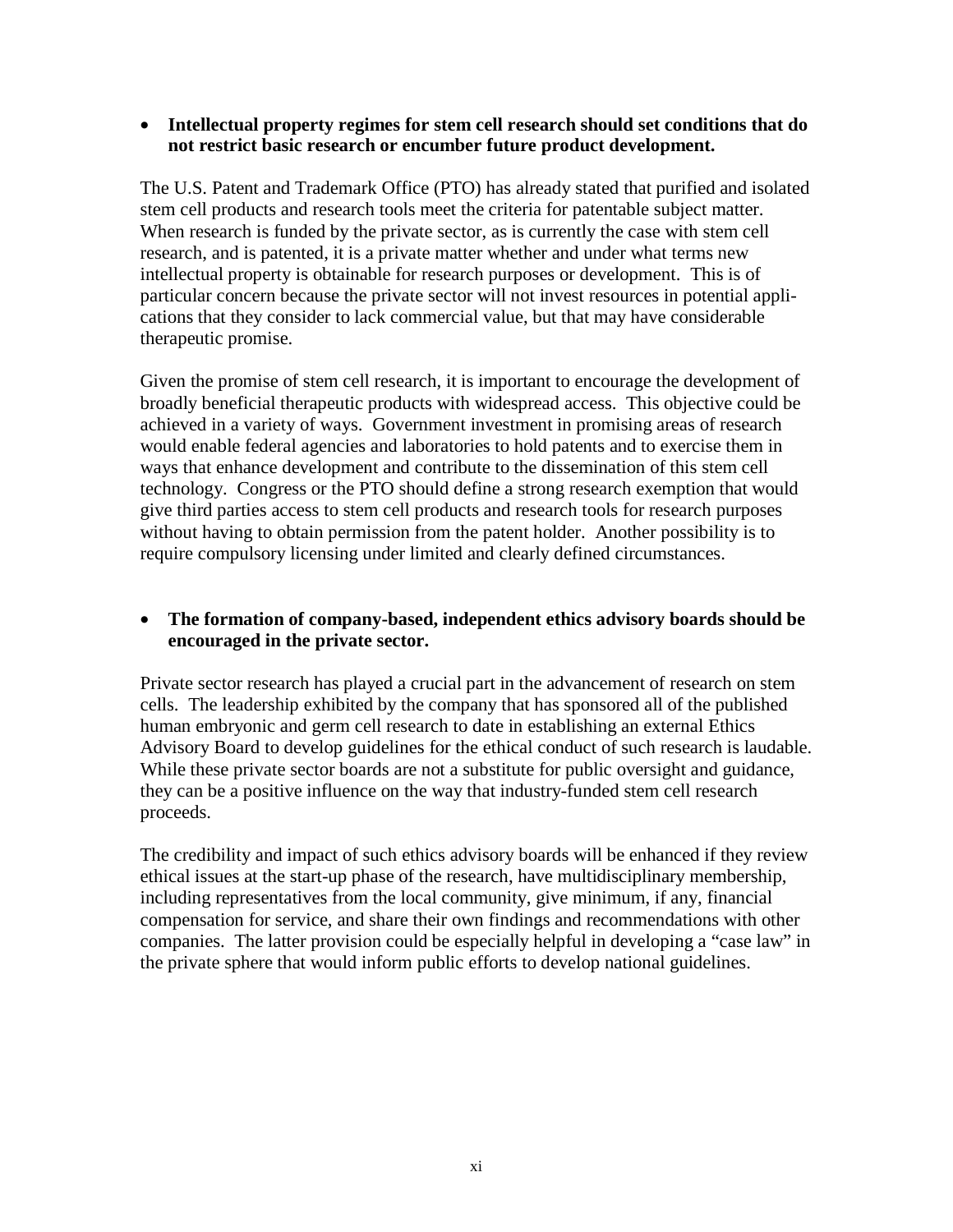# *Table of Contents*

| Appendix I: AAAS/ICS Stem Cell Research Working Group Members34 |  |
|-----------------------------------------------------------------|--|
|                                                                 |  |
|                                                                 |  |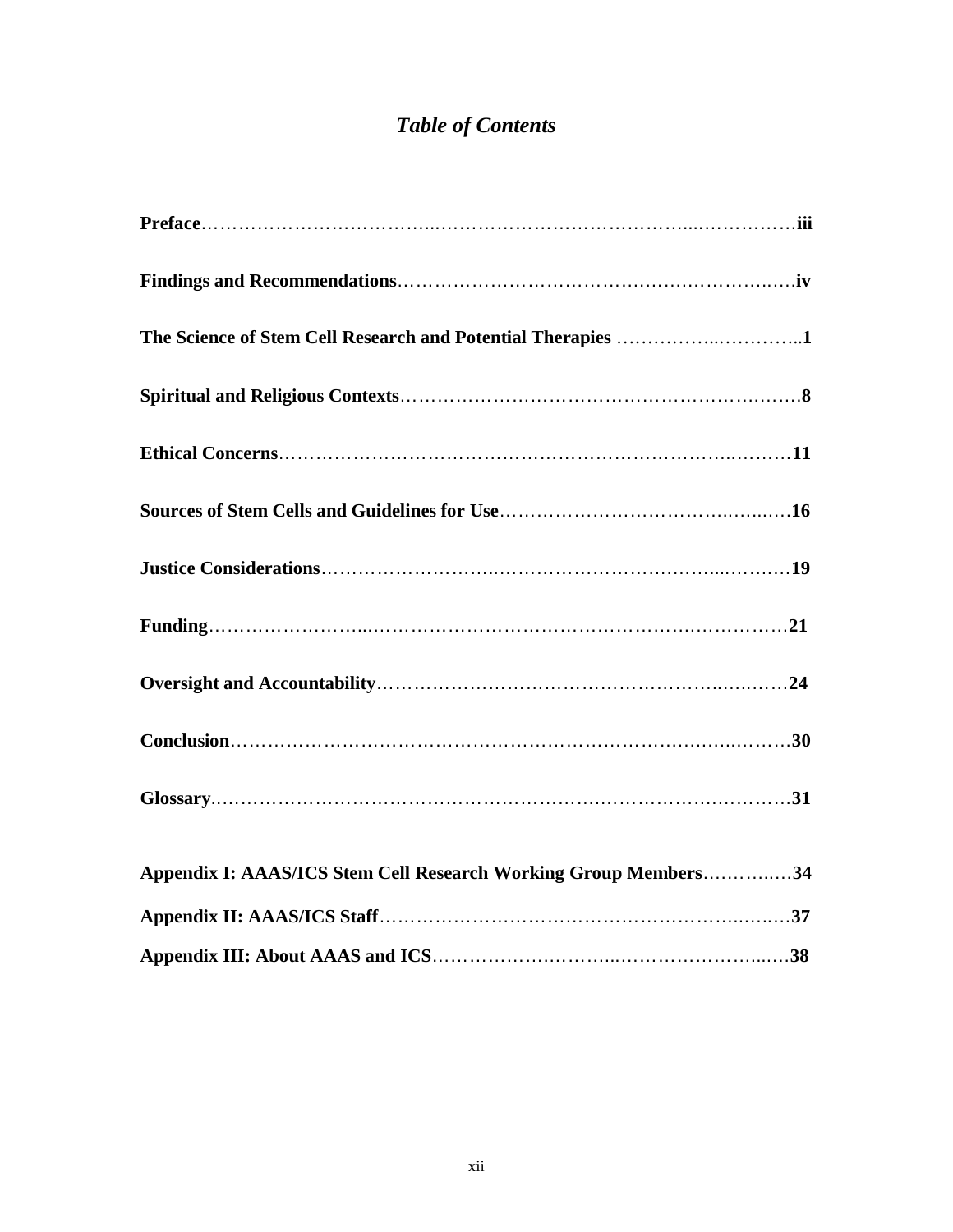### *The Science of Stem Cell Research and Potential Therapies*

The benefits to society gained by the introduction of new drugs or medical technologies are considerable. The introductions of antibiotics and vaccines, for example, have dramatically increased life spans and improved the health of people all over the world. The science of stem cell therapies, potentially as important as these other advances, is about to enter a phase of research and development that could lead to unprecedented cures and palliative treatments. The current excitement over potential stem cell therapies emanates from new understandings of genetics and developmental biology. Although there is no way to predict the outcomes from basic research, there is enough data to indicate that much of the enthusiasm is warranted.

#### **Current Status of Human Stem Cell Research**

#### *Overview*

"Stem cells" is a term to describe precursor cells that can give rise to multiple tissue types. There are important distinctions, however, regarding how developmentally plastic these cells are; that is, how many different paths they can follow and to what portion of a functioning organism they can contribute. *Totipotent* stem cells are cells that can give rise to a fully functional organism as well as to every cell type of the body. *Pluripotent* stem cells are capable of giving rise to virtually any tissue type, but not to a functioning organism. *Multipotent* stem cells are more differentiated cells (that is, their possible lineages are less plastic/more determined) and thus can give rise only to a limited number of tissues. For example, a specific type of multipotent stem cell called a mesenchymal stem cell has been shown to produce bone, muscle, cartilage, fat, and other connective tissues.

There are many potential sources for stem cells. *Embryonic stem cells* are derived from the inner cell mass of a blastocyst (a very early embryo). *Embryonic germ cells* are collected from fetal tissue at a somewhat later stage of development (from a region called the *gonadal ridge),* and the cell types that they can develop into may be slightly limited. *Adult stem cells* are derived from mature tissue. Even after complete maturation of an organism, cells need to be replaced (a good example is blood, but this is true for muscle and other connective tissue as well, and may be true for at least some nervous system cells). Because these give rise to a limited number of cell types, they are perhaps more accurately referred to as multipotent stem cells, as discussed above.

Knowledge about stem cell science and potential applications has been accumulating for more than 30 years. In the 1960s, it was recognized that certain mouse cells had the capacity to form multiple tissue types, and the discovery of bona fide stem cells from mice occurred in 1971. Limited types of stem cell therapies are already in use. The most well-known therapy is the stem cell transplant (a form of a bone marrow transplant) for cancer patients. In this therapy, stem cells that can give rise to blood cells (red and white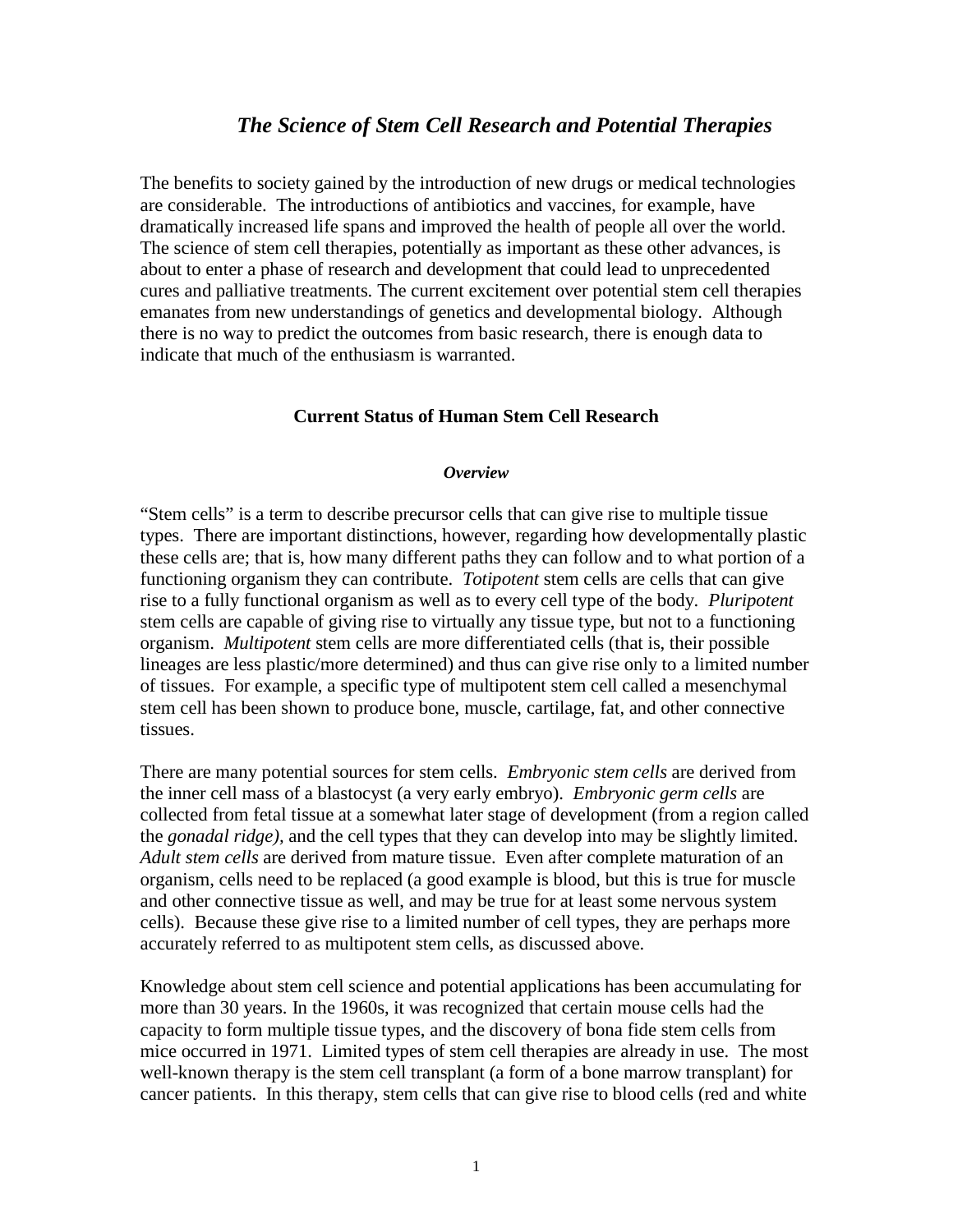cells, and platelets) are given to patients to restore tissue destroyed by high dose chemotherapy or radiation therapy. But it has been only recently that scientists have understood stem cells well enough to consider the possibilities of growing them outside the body for long periods of time. With that advance, rigorous experiments can be conducted, and the possibility of manipulating these cells in such a way that specific tissues can be grown is real. It is impossible to project when actual treatments or cures might emerge from such research, but the paths this research might take and potential applications have been much discussed. To understand the potential clinical applications, it is critical to understand the research that is taking place now.

#### *Sources and Characteristics of Human Stem Cells*

*Human Embryonic Stem Cells*.The study of human stem cells has barely begun and what is known is summarized in this section. The vast majority of experimental data discussed here are the results of experiments in mice. ES cells from the mouse have been intensely investigated since their discovery 18 years ago. Therefore, what is said about human ES cells assumes in part that their fundamental properties will resemble those of mouse ES cells. While on the surface this assumption appears to be reasonable it will have to be proven through intensive further investigation.

There is an abundance of stem cell lines from mammals including some from human beings. ES cells are valuable scientifically because they combine three properties not found together in other cell lines. First, they appear to replicate indefinitely without undergoing senescence (aging and death) or mutation of the genetic material. They are thus a large-scale and valuable source of cells. Second, ES cells appear genetically normal, both by a series of genetic tests and functionally as shown by the creation of mice with genomes derived entirely from ES cells. In mice these cells are developmentally totipotent; when inserted into an early embryo, they join the host cells to create a normal mouse, differentiating into every cell type of the body (it is this property that earns them the name "stem cell of the body"). ES cells can also differentiate into many cell types in tissue culture, including neurons, blood cells and cardiac and skeletal muscle. The normal embryo has about 100 cells with the properties of ES cells that exist for about one day and then develop into more advanced cell types. The isolation and subsequent growth of ES cells in culture allow scientists to obtain millions of these cells in a single tissue culture flask, making something once rare and precious now readily available to researchers. It is worth noting here the striking parallel to recombinant DNA and monoclonal antibody technologies, both of which have amplified rare and precious biological entities. Like those technologies, ES cell technology may well be transformative in opening scientific arenas that to date have been closed.

The isolation, culture, and partial characterization of stem cells isolated from human embryos was reported in November of  $1998<sup>1</sup>$ . The ability of the cells to maintain their

<sup>&</sup>lt;sup>1</sup> Thomson, J.A., Waknitz, M.A., Swiergiel, J.J., and Marshall, V.S., "Embryonic Stem Cell Lines Derived from Human Blastocysts." *Science, 282*: 1061-1062 (1998).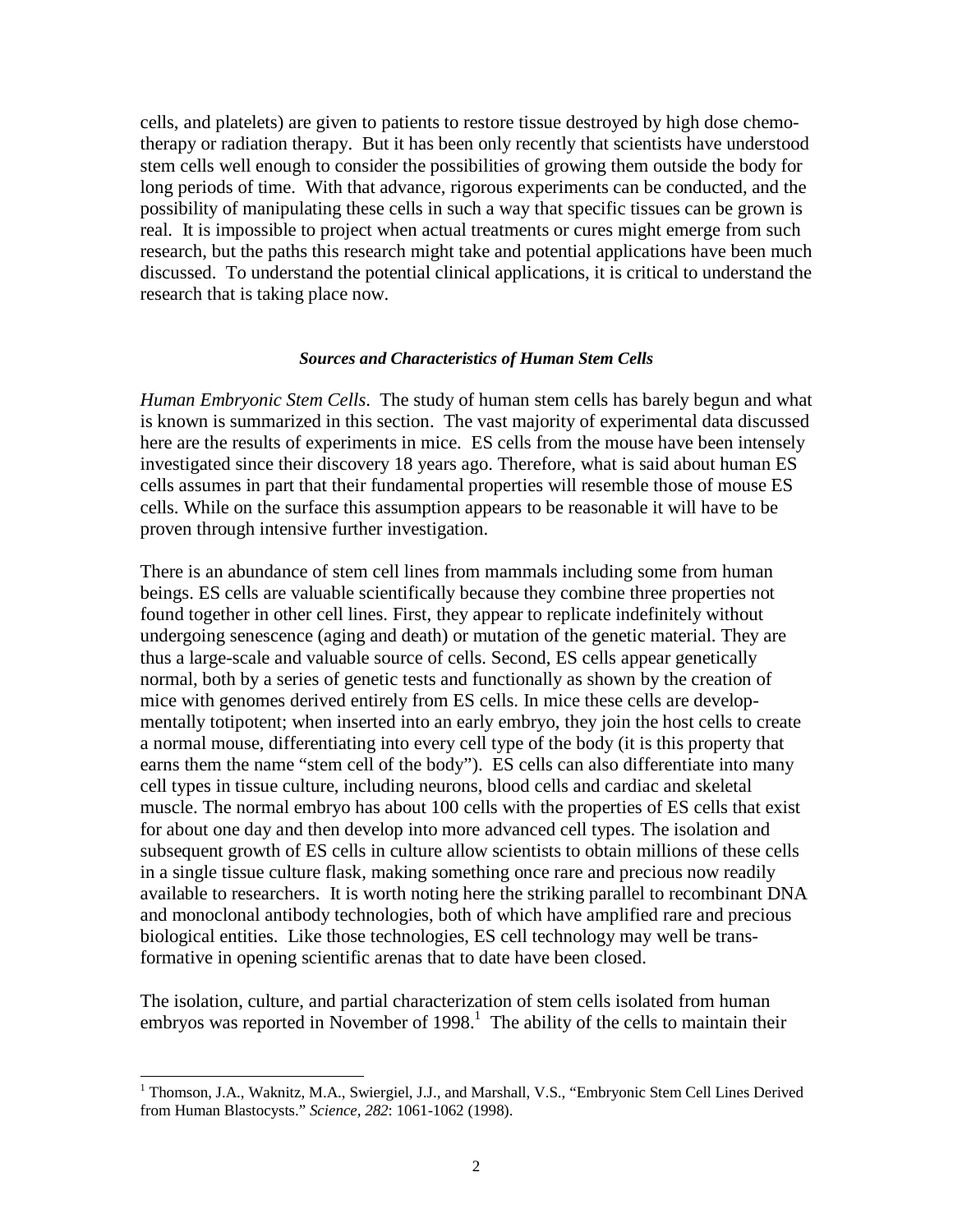pluripotent character even after 4 to 5 months of culturing was demonstrated.<sup>2</sup> There is concern that this feature of these cells could also lead to cancerous growth. Thus far there are no data indicating the induction of malignant tumors, although there is some evidence for benign hyperproliferation (overgrowth of cells).<sup>3</sup>

*Human Embryonic Germ Cells*. Embryonic germ cells are derived from primordial germline cells in early fetal tissue during a narrow window of development. Unlike embryonic stem cells, animal experiments on embryonic germ cells have been limited. In November of 1998, the isolation, culture, and partial characterization of germ cells derived from the gonadal ridge of human tissue obtained from abortuses was reported.<sup>4</sup> These experiments showed that these EG cells are capable of forming the three germ layers that make all the specific organs of the body. There are fewer data from animal EG cell experiments than from ES cell experiments, but it is generally assumed that the range of potential fates will be relatively limited compared to ES cells, because the EG cells are much further along in development (5-9 weeks as opposed to 5 days in the published experiments). Fetal tissue may provide committed neural progenitors, but the feasibility of large scale sourcing and manufacturing of products utilizing such cells is questionable. Furthermore, the behavior of these cells *in vivo* is not well understood; significant research will be required to avoid unwanted outcomes, including ectopic tissue formation (additional, unwanted tissue), tumor induction, or other abnormal development.<sup>5</sup>

*Human adult stem cells*. From post-embryonic development through the normal life of any organism, certain tissues of the body require stem cells for normal turnover and repair. Stem cells that are found in developed tissue, regardless of the age of the organism at the time, are referred to as adult stem cells. The most well-known example of this are the hematopoietic stem cells of blood.<sup>6</sup> More recently, mesenchymal stem cells (MSC) required for the maintenance of bone, muscle, and other tissues have been

 $2^{2}$  Definitions of "pluripotent" generally include the potential of the cell to form derivatives from all three germ layers. Traditionally, the layers and their derivatives are the endoderm (giving rise to the gut), the mesoderm (giving rise to cartilage, bone, and smooth and striated muscle), and ectoderm (giving rise to the nervous system and other epithelial tissue).

<sup>&</sup>lt;sup>3</sup> Thomas Okarma (Geron Corporation), AAAS Public Forum on Stem Cell Research Issues (25 August 1999).

<sup>&</sup>lt;sup>4</sup> Shamblott, M.J., Axelman, J., Wang, S., Bugg, E.M., Littlefield, J.W., Donovan, P.J., Blumenthal, P.D., Huggins, G.R., and Gearhart, J.D. "Derivation of Pluripotent Stem Cells from Cultured Human Primordial Germ Cells. " *Proceedings of the National Academy of Sciences, 95*: 13726-13731 (1998). <sup>5</sup>

 $5$  There is at least one report of abnormal development when the nuclei of mouse germ cells are transplanted into mouse oocytes. Kato, Y., Rideout, W.M., Hilton, K., Barton, S.C., Tsunoda, Y., and Surani, M.A. "Developmental potential of mouse primordial germ cells." *Development 126*: 1823-1832 (1999).

 $6$  There is a wealth of resources on the general topic of hematopoietic stem cells and their clinical uses. Because of the nature of primary and secondary diseases requiring hematopoietic stem cell transplant, the most comprehensive, up-to-date information can be found through one of the many National Cancer Institute-designated Comprehensive Cancer Centers. Particularly useful are http://oncolink.upenn.edu and http://www.fhcrc.org.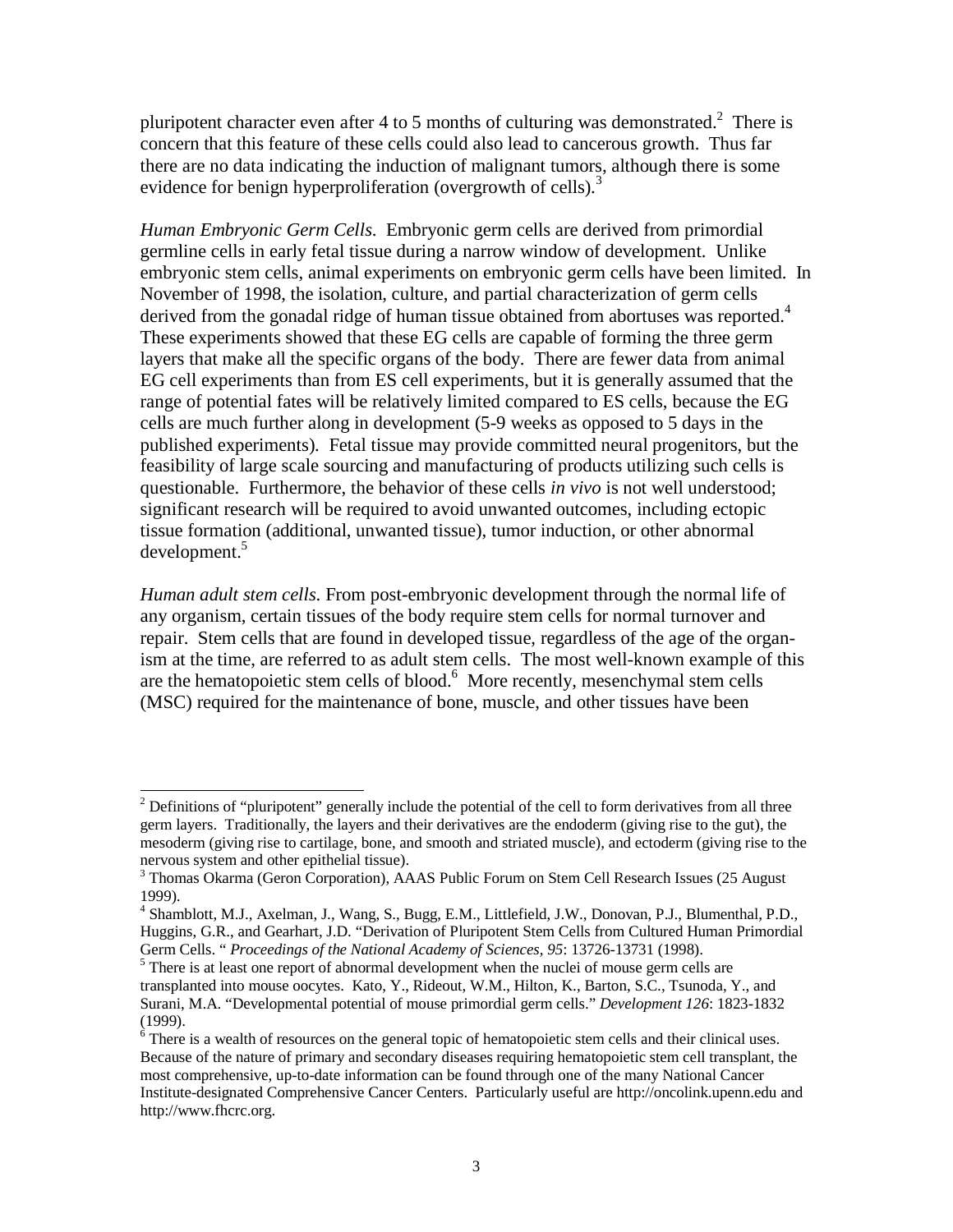discovered.<sup>7</sup> Adult stem cells are multipotent; the number of tissues that they can regenerate compares poorly with the pluripotency of embryonic stem cells and embryonic germ cells. However, the MSC is in fact an excellent example of the potential for use of stem cells in human therapeutic procedures. MSCs are capable of differentiating into bone, cartilage, muscle, fat, and a few other tissue types. Their use for bone and cartilage replacement is undergoing FDA**-**approved clinical trials at the present time.

Adult-derived stem cell therapies will complement, but cannot replace, therapies that may be eventually obtained from ES cells. They do have some advantages. For example, adult stem cells offer the opportunity to utilize small samples of adult tissues to obtain an initial culture of a patient's own cells for expansion and subsequent implantation (this is called an autologous transplant). This process avoids any ethical or legal issues concerning sourcing, and also protects the patient from viral, bacterial, or other contamination from another individual. With proper manufacturing quality controls and testing, allogeneic adult stem cells (cells from a donor) may be practical as well. Already in clinical use are autologous and allogeneic transplants of hematopoietic stem cells that are isolated from mobilized peripheral blood or from bone marrow by positive selection with antibodies in commercial devices. In general, there is less ethical concern over their initial source. Additionally, since they normally differentiate into a narrower set of cell types, directing them to a desired fate is more straightforward. However, many cells of medical interest cannot, as of yet, be obtained from adult-derived cell types. Production of large numbers of these cells is much more difficult than is the case for ES cells. Based upon our present knowledge base, it appears unlikely that human adult stem cells alone will provide all of the necessary cell types required for the most clinically important areas of research.

#### **The Clinical Potentials for Stem Cell Products**

The economic and psychological tolls of chronic, degenerative, and acute diseases in the United States are enormous. It has been estimated that up to 128 million people suffer from such diseases; thus, virtually every citizen is effected directly or indirectly.<sup>8</sup> The total costs of treating diabetes, for example is approaching \$100 billion in the United States alone.<sup>9</sup> As more research takes place, the developmental potential of different kinds of stem cells will become better understood. As the science is understood now, adult stem cells are limited in their potential to differentiate. Embryonic germ cells have a great differentiation capacity, and embryonic stem cells are thought to be able to differentiate into almost any tissue. Thus, different types of stem cells could have different applications. Below is a discussion of potential stem cell applications.

 7 Pittenger, M.F., Mackay, A.M., Beck, S.C., Jaiswal, R.K., Douglas, R., Mosca, J., Moorman, M., Simonetti, D., Craig, S., and Marshak, D.R., "Multilineage Potential of Mesenchymal Stem Cells." *Science, 284*: 143-147 (1999). <sup>8</sup>

<sup>&</sup>lt;sup>8</sup> This approximation is based on aggregate counts from various sources compiled by the Alliance for Aging Research, Washington, DC.

<sup>&</sup>lt;sup>9</sup> This number includes a "lost productivity" calculation, but does not include costs associated with diseases that are not classically secondary to diabetes, but are associated with immune system diseases generally. It is estimated that the true figure may be as high as \$140 billion. See: http://www.diabetes.org/ada/c20f.asp.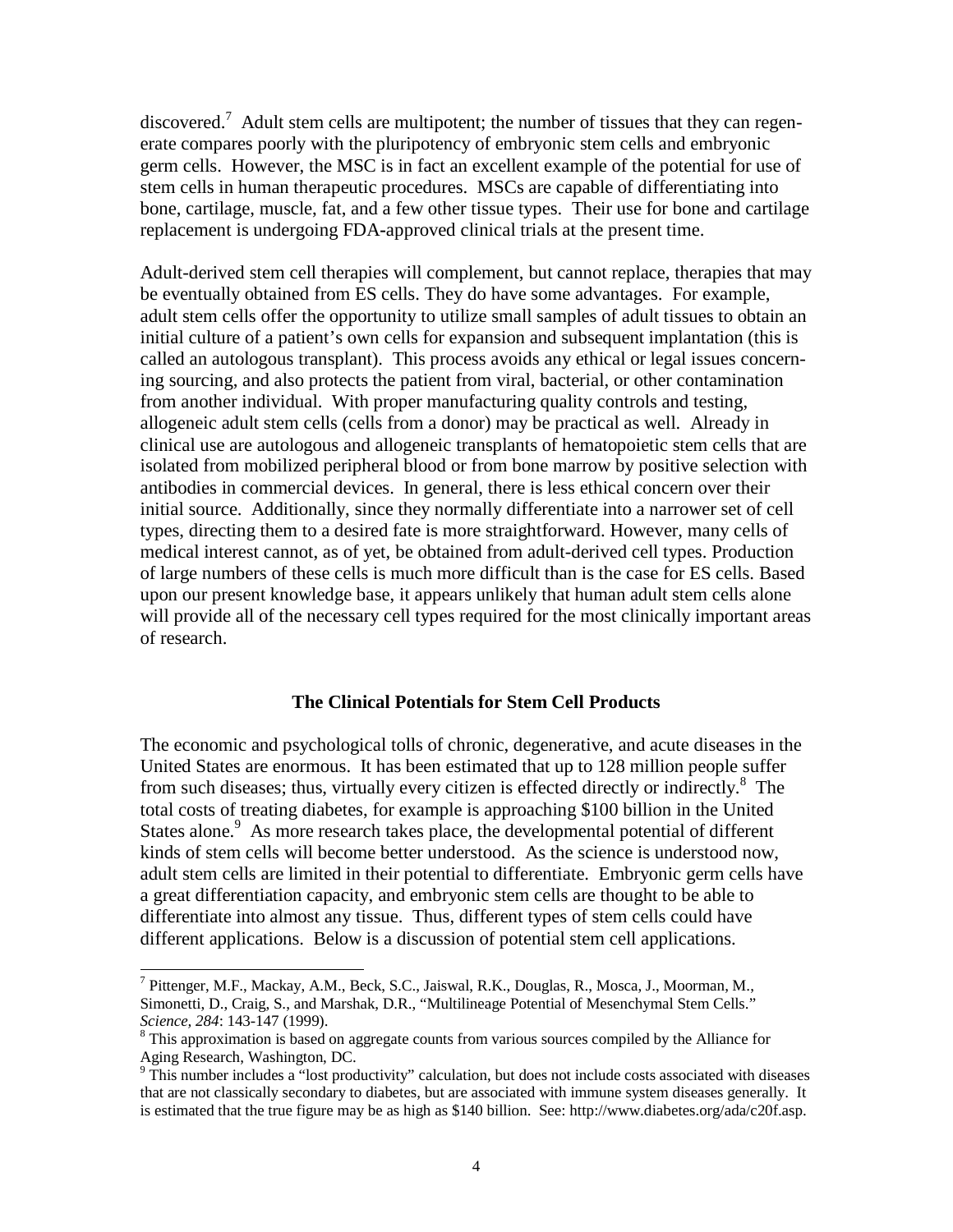#### *Some Examples of Treatments for Major Diseases*

*Type 1 Diabetes in Children.* Type 1 diabetes is an autoimmune disease characterized by destruction of insulin producing cells in the pancreas. Current efforts to treat these patients with human islet transplantation in an effort to restore insulin secretory function (obtained from human pancreas) are limited severely by the small numbers of donated pancreas available each year combined with the toxicity of immunosuppressive drug treatments required to prevent graft rejection.<sup>10</sup> Pluripotent stem cells, instructed to differentiate into a particular pancreatic cell called a beta cell, could overcome the shortage of therapeutically effective material to transplant. They also afford the opportunity to engineer such cells to effectively resist immune attack as well as graft rejection.

*Nervous System Diseases*. Many nervous system diseases result from loss of nerve cells. Mature nerve cells cannot divide to replace those that are lost. Thus, without a "new" source of functioning nerve tissue, no therapeutic possibilities exist. In Parkinson's disease, nerve cells that make the chemical dopamine die. In Alzheimer's disease, cells that are responsible for the production of certain neurotransmitters die. In amyotrophic lateral sclerosis, the motor nerve cells that activate muscles die. In spinal cord injury, brain trauma, and even stroke, many different types of cells are lost or die. In multiple sclerosis, glia, the cells that protect nerve fibers are lost.<sup>11</sup> Perhaps the only hope for treating such individuals comes from the potential to create new nerve tissue restoring function from pluripotent stem cells.

Remarkably, human clinical experiments have demonstrated the potential effectiveness of this approach to treatment. Parkinson's patients have been treated by surgical implantation of fetal cells into their brain with some benefit. Although not completely effective, perhaps owing to lack of sufficient numbers of dopamine secreting cells, similar experiments using appropriately differentiated stem cells should overcome those obstacles.<sup>12</sup> More complex experiments have already been successfully conducted in rodent models of Parkinson's.13 Similar approaches could be developed to replace the dead or dysfunctional cells in cortical and hippocampal brain regions that are affected in patients with Alzheimer's.

*Primary Immunodeficiency Diseases*. Pluripotent stem cells could be used in treatment of virtually all primary immunodeficiency diseases. Presently, there are more than 70 different forms of congenital and inherited deficiencies of the immune system that have

 $10$  These limitations are described in the summary of a beta cell replacement workshop: http://www.jdfcure.com/JDFINASAisletconfsummary.htm.

A paper describing the theory and limitations for use of islet cell transplantation, and including a comprehensive bibliography can be found at: http://www.islet.org/weir01.htm.

<sup>&</sup>lt;sup>11</sup> http://www.mit.edu/afs/athena/user/p/a/pandre/www/Neurology.html.

<sup>12</sup> http://neurosurgery.mgh.harvard.edu/oisacson.htm.

<sup>&</sup>lt;sup>13</sup> For example, see Schierle, G.S., Hansson, O., Leist, M., Nicotera, P., Widner, H., and Brundin, P.,

<sup>&</sup>quot;Caspase Inhibition Reduces Aoptosis and Increases Survival of Nigral Transplants." *Nature Medicine 5*: 97-100 (1999).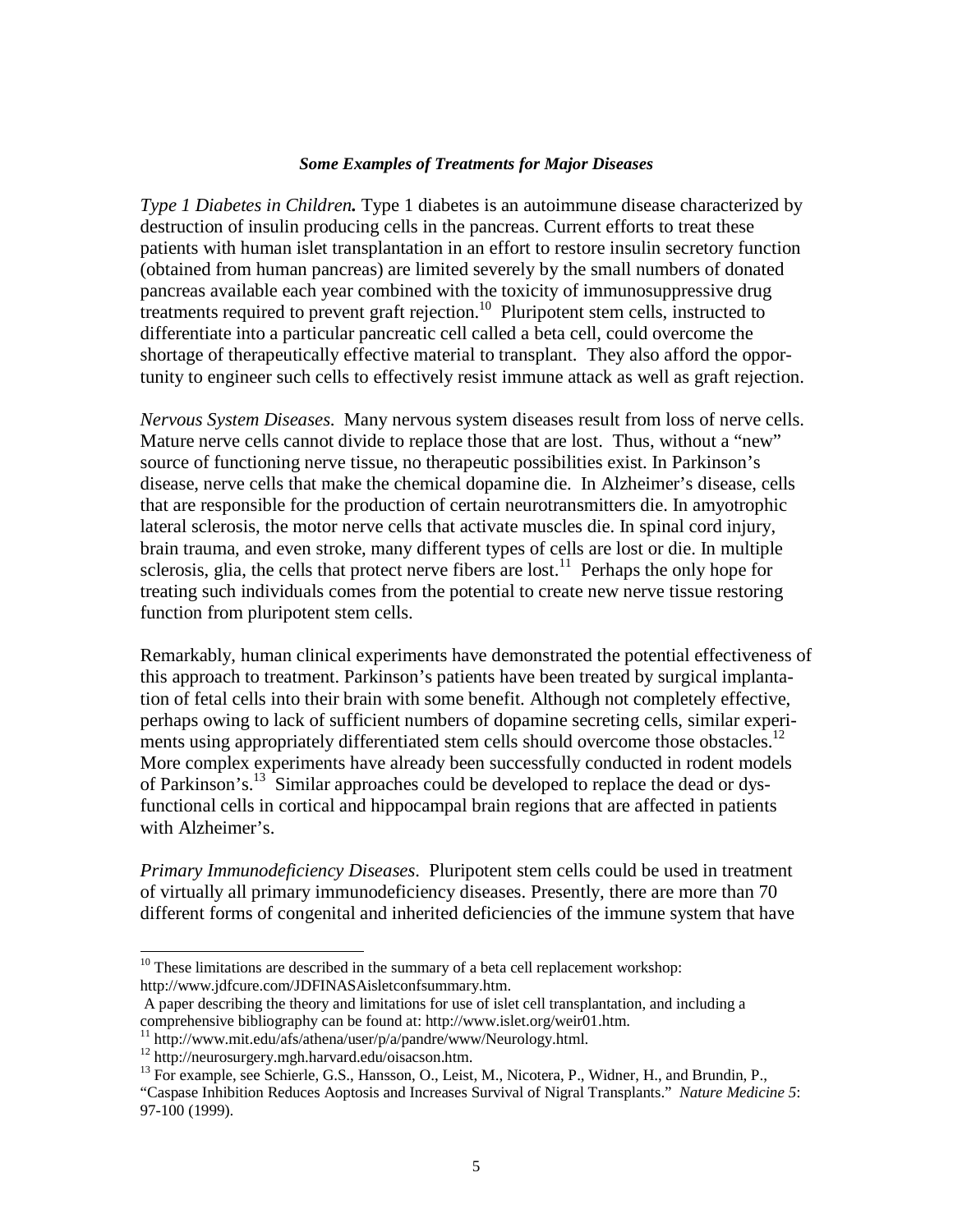been recognized. These are among the most complicated diseases to treat with the worst prognoses. Included here are diseases such as severe combined immunodeficiency disease (the "bubble boy" disease), Wiskott-Aldrich Syndrome, and the autoimmune disease lupus. The immune deficiencies suffered as a result of acquired immune deficiency syndrome (AIDS) following infection with the human immunodeficiency virus are also relevant here.<sup>14</sup> These diseases are characterized by an unusual susceptibility to infection and often associated with anemia, arthritis, diarrhea, and selected malignancies. However, the transplantation of stem cells reconstituted with the normal gene could result in restoration of immune function and effective normalization of life span and quality of life for these people.

*Diseases of Bone and Cartilage*.Stem cells, once appropriately differentiated, could correct many diseases and degenerative conditions in which bone or cartilage cells are deficient in numbers or defective in function. This holds promise for treatment of genetic disorders such as osteogenesis imperfecta and chondrodysplasias. Similarly, cells could be cultivated and introduced into damaged areas of joint cartilage in cases of osteoarthritis or into large gaps in bone from fractures or surgery.

*Cancer*. At the present time, bone marrow stem cells, representing a more committed stem cell, are used to rescue patients following high dose chemotherapy. Unfortunately, these recovered cells are limited in their capacity to restore immune function completely in this setting. It is hoped that injections of properly-differentiated stem cells would return the complete repertoire of immune response to patients undergoing bone marrow transplantation. Complete and functional restoration will be required if, for example, immune/vaccine anticancer therapy is to work. More importantly, success would permit use of very toxic (and effective) chemotherapeutic regimens that could not currently be utilized for lack of an ability to restore marrow and immune function.

#### *Uses in Research*

Much is left to be discovered and understood in all aspects of human biology. What has been frequently lacking are the tools necessary to make the initial discoveries, or to apply the knowledge of discoveries to the understanding of complex systems. These are some of the larger problems in basic and clinical biology where the use of stem cells might be the key to understanding.

*A new window on human developmental biology*. The study of human developmental biology is particularly constrained by practical and ethical limitations. Human ES cells may allow scientists to investigate how early human cells become committed to the major lineages of the body; how these lineages lay down the rudiments of the body's tissues and organs**;** and how cells within these rudiments differentiate to form the myriad functional cell types which underlie normal function in the adult. The knowledge gained will impact many fields. For example, cancer biology will reap an especially large reward because it

<sup>&</sup>lt;sup>14</sup> http://www.niaid.nih.gov/publications/pid/contents.htm.

http://www.nih.gov/grants/guide/1997/97.03.21/rfp-rfa-primary-immu11.html.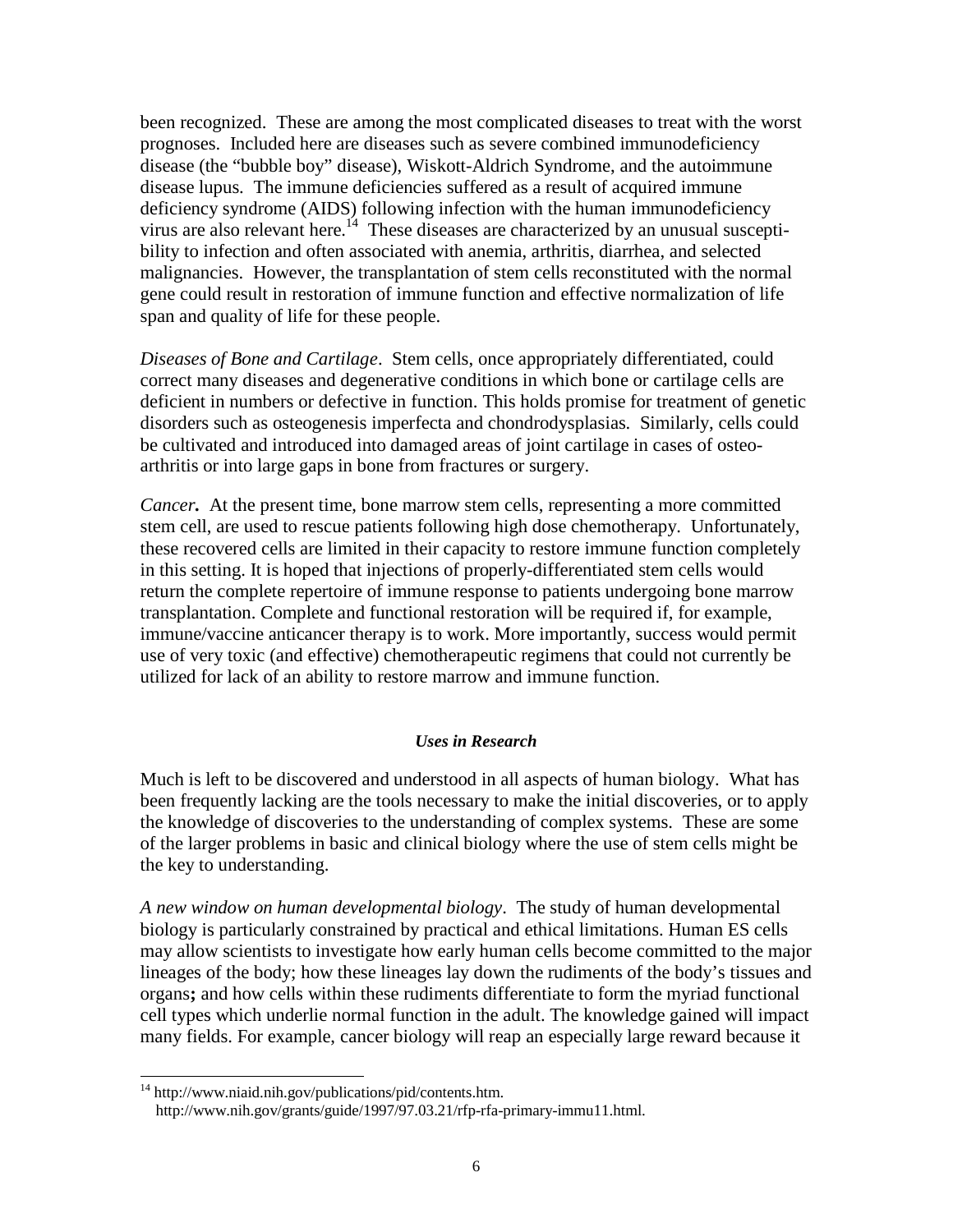is now understood that many cancers arise by perturbations of normal developmental processes. The availability of human ES cells will also greatly accelerate the understanding of the causes of birth defects and thus lead directly to their possible prevention.

*Models of human disease that are constrained by current animal and cell culture models*. Investigation of a number of human diseases is severely constrained by a lack of *in vitro* models. A number of pathogenic viruses including human immunodeficiency virus and hepatitis C virus grow only in human or chimpanzee cells. ES cells might provide cell and tissue types that will greatly accelerate investigation into these and other viral diseases. Current animal models of neurodegenerative diseases such as Alzheimer's disease give only a very partial representation of the disease's process.

*Transplantation*. Pluripotent stem cells could be used to create an unlimited supply of cells, tissues, or even organs that could be used to restore function without the requirement for toxic immunosuppression and without regard to tissue matching compatibility. Such cells, when used in transplantation therapies, would in effect be suitable for "universal" donation. Bone marrow transplantation, a difficult and expensive procedure associated with significant hazards, could become safe, cost effective, and be available for treating a wide range of clinical disorders, including aplastic anemia and certain inherited blood disorders. This would be especially important in persons who lost marrow function from toxic exposure, for example to radiation or toxic agents. Growth and transplant of other tissues lost to disease or accident, for example, skin, heart, nervous system components, and other major organs, are foreseeable.

*Gene Therapy*. In gene therapy, genetic material that provides a missing or necessary protein, or causes a clinically-relevant biochemical process, is introduced into an organ for a therapeutic effect. For gene-based therapies (specifically, those using DNA sequences), it is critical that the desired gene be introduced into organ stem cells in order to achieve long-term expression and therapeutic effect. Although techniques for delivering the therapeutic DNA have been greatly improved since the first gene therapy protocol almost 10 years ago, there are as yet no bona fide successes. Besides delivery problems, loss of expression or insufficient expression is an important limiting factor in successful application of gene therapy and could be overcome by transferring genes into stem cells (which presumably will then differentiate and target correctly).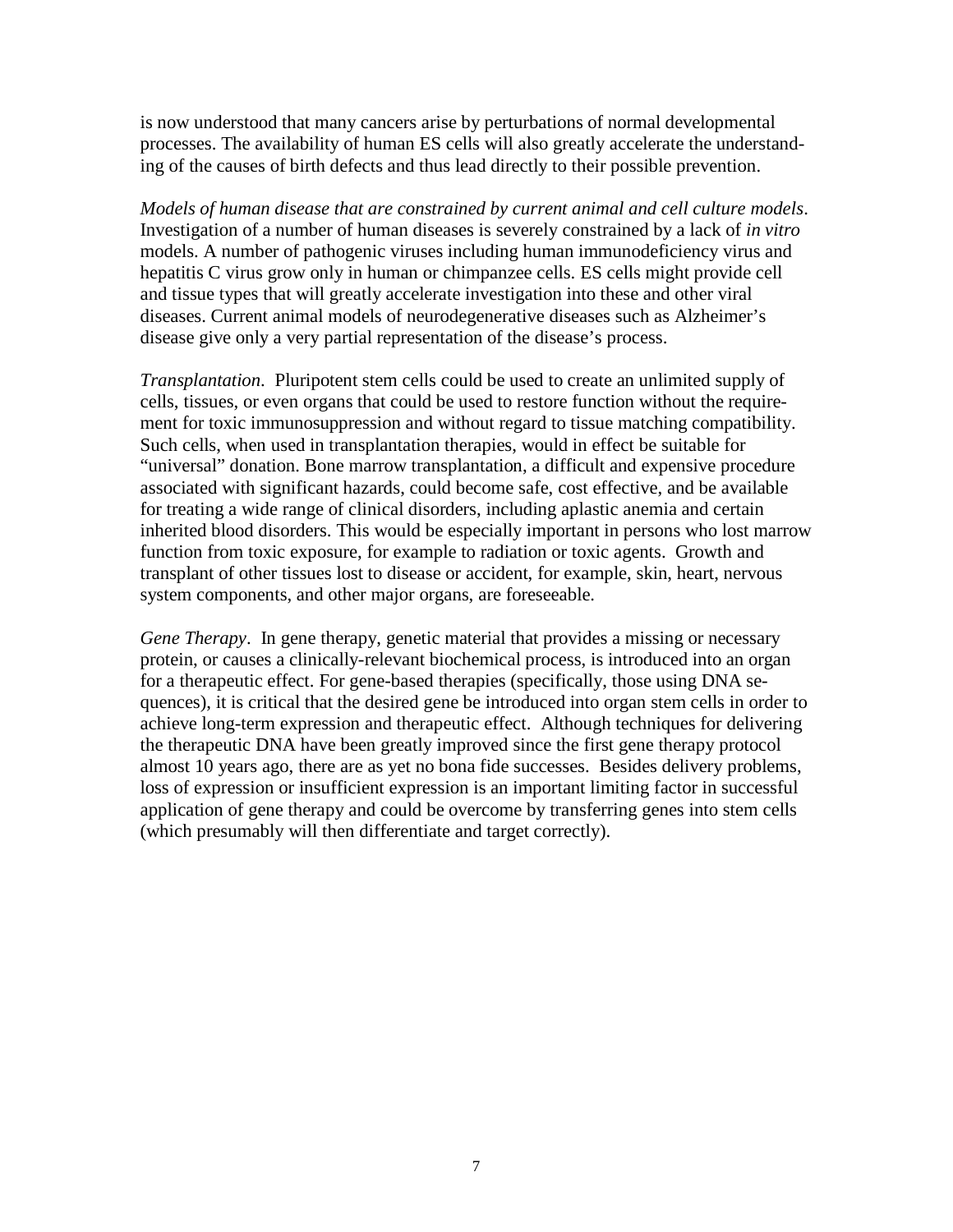# *Spiritual and Religious Contexts*

Two broad and somewhat opposing themes characterize the response of most religious communities and traditions to the promising new biomedical technology that stem cell research represents. On the one hand, there is a moral commitment to healing and to relieving suffering caused by injury and illness. For biblically-based traditions, this commitment reflects a responsibility to serve as partners with God and stewards of God's creation. Because of this commitment, most religious communities applaud the promise of stem cell research for enhancing scientific understanding of human development; for probing the cellular origins of cancer, diabetes, spinal cord injury, arthritis, and a host of other lethal or disabling illnesses and conditions; for developing more effective pharmacological drugs; and for pursuing successful tissue and organ transplant technology.

On the other hand, most traditions also warn that human beings are not God. Humans lack omniscience and our pursuits are often tainted by selfishness. With regard to stem cell research, this suggests the need to be cautious in pursuing the promise of this research and to strive to anticipate and minimize its potential harms and misuses. These include direct harms to the donors of the tissues and embryos from which stem cells may be derived and harms to future research subjects exposed to the unknown risks of stem cell implants. It also includes possible longer-term harms to society ranging from damage to our respect for the sanctity of human life to inequities resulting from the appropriation or privatization of a resource with great potential to benefit everyone.

Beyond these two broadly shared themes, there is significant disagreement among American religious communities over some of the specific moral issues raised by stem cell research. The most medically promising stem cells, with a capacity to differentiate into any of the human body's cell types, are derived either from the inner cell mass of preimplantation embryos (ES cells) or from the gonadal tissue of aborted fetuses (EG cells). Both of these sources involve extraction and manipulation of cells from human embryos or fetuses. This raises issues of fundamental importance for some religious communities and can profoundly engage the conscience of Americans.

There are two principal areas of disagreement. One concerns the question of whether it is ever morally appropriate to destroy an embryo and whether the benefits of research provide a justification for doing so. At issue here is the question of whether the human embryo (or fetus in the case of EG cells) possesses significant moral status and must be protected from harm. Among those who answer this in the affirmative, a second question and some further disagreements arise. This is the question of whether researchers who have played no part in the destruction of an embryo or fetus may ethically utilize cellular materials produced in these ways. This is the question of when, if ever, it is morally permissible to cooperate with or benefit from what some persons regard as evil acts.

The first of these questions is among the most controversial in our society. Some religious communities believe the embryo or fetus is a full human being from the moment of conception, since it is genetically human and has the potential for development into a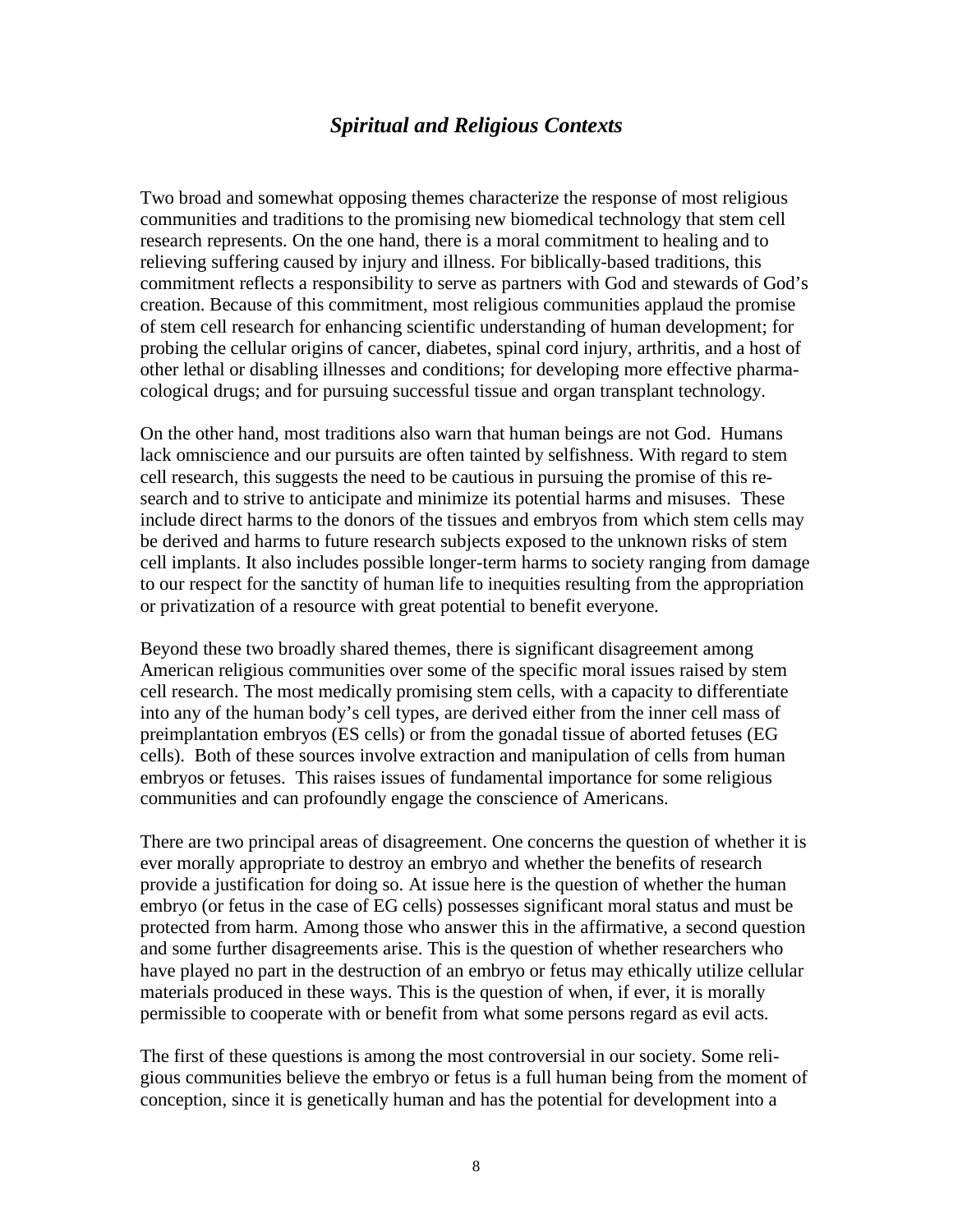human individual.<sup>15</sup> Other traditions take a "developmental" view of personhood, believing that the early embryo or fetus only gradually becomes a full human being and thus may not be entitled to the same moral protections as it will later.<sup>16</sup> Still others hold that while the embryo represents human life, that life may be taken for the sake of saving and preserving other lives in the future. $17$ 

It is noteworthy that, despite these differences, all these positions can support research that does not involve the use of embryonic or fetal cells, that is to say, adult stem cell research. Opponents of abortion also support the use of fetal tissues when these result from stillbirths or miscarriages. They object only to the deliberate destruction of fetuses or embryos. Unfortunately, these zones of agreement do not include some promising areas of stem cell research, those involving the use of cells obtained from embryos (ES cells), or from deliberately aborted fetuses (EG cells). The fact that much basic research needs to be done in the area of human embryonic development suggests that both ES and EG cells will continue to play an important role in future research endeavors. Where germ cells are concerned, spontaneous abortions or stillbirths are a poor source of the tissue, both because the collection of the tissue requires substantial preparation, the critical time period is of short duration, and because, with spontaneous abortions particularly, this tissue is likely to suffer from genetic abnormalities. While continuing research efforts must be made to understand the biology of alternative sources of such cells, adult stem cells cannot entirely replace either EG and ES cells because much basic research needs to be done in the area of early human embryonic development for which EG and ES cells are required.

The zone of agreement is somewhat widened, however, when we recognize that some who adamantly oppose the destruction of embryos or fetuses can accept the view that research on the cellular materials remaining from such acts is not always unethical. These individuals take the view that not all acts benefiting from others' wrongdoing are morally impermissible, so long as one is not in any way involved in the wrongdoing and one's own acts do not foster, encourage, or lend support to it. For some who hold this moral position, no involvement with fetal or embryo destruction can meet this test, as all such

<sup>15</sup> **"**Donum Vitae" (Respect for Human Life), *Origins* 16: 697-711 (1987); Doerflinger, R., "Destructive Stem-Cell Research on Human Embryos." *Origins* 28: 769-73 (April 29, 1999); Grisez, G., "When Do People Begin?" *Proceedings from the American Philosophical Association*, 63 (1990).<br><sup>16</sup> This position includes a number of Catholic moral theologians; see, for example, Shannon, T.A., and

Walter, A.B., "Reflections on the Moral Status of the Pre-Embryo." *Theological Studies* 51: 603-26 (1990); Cahill, L. S., "The Embryo and the Fetus: New Moral Contexts." *Theological Studies* 54: 124-42 (1993). Most mainline Protestants hold a developmental view; see, for example, Peters, T*., For the Love of Children.* pp.96-100. (Louisville, KY: Westminster, John Knox Press, 1996). In Jewish tradition, while not "mere tissue," the fetus prior to forty days development is categorized differently than it would be later. Siegel, S., "Fetal Experimentation" in *Contemporary Jewish Ethics* (Kellner, M., ed.) *289* (1978). 17 Robertson, J., "Symbolic Issues in Embryo Research," *Hastings Center Report* 25 1: 37-38 (January-

February 1995).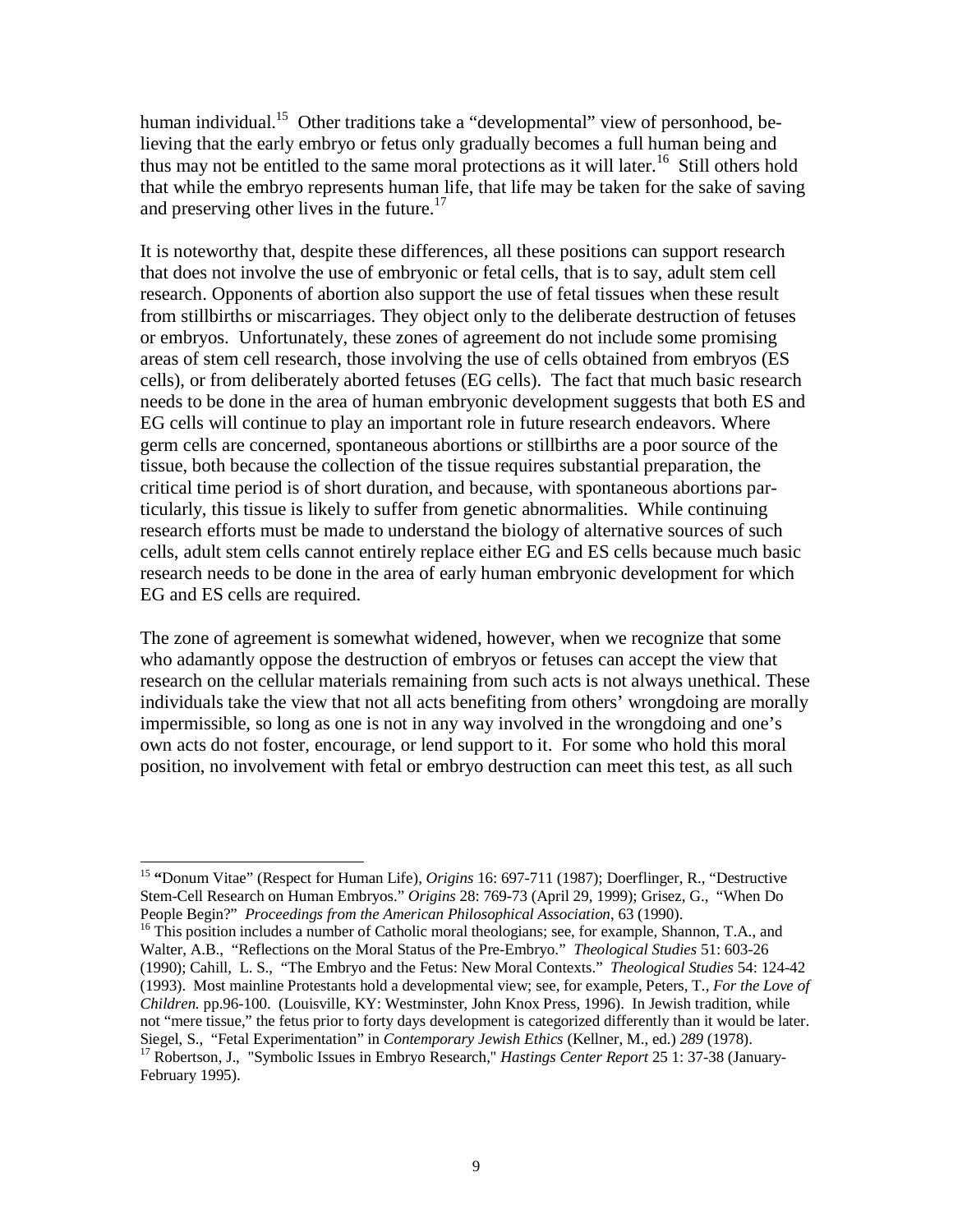involvement amounts to wrongful cooperation with evil. $18$  However, others equally opposed to embryo destruction may conclude differently.<sup>19</sup>

Despite the possibility of achieving some consensus in these directions, important disagreements remain. Some who hold the view that full moral protection begins at conception will conclude that their religious and ethical perspective requires them to oppose any federal involvement in stem cell research so long as embryo or fetal destruction is involved, and they may even believe that all activities of this sort should be prohibited. Others, drawing on their own religious beliefs, will determine that stem cell research is not only ethically permitted, but required in the name of promoting human health.

 $\overline{a}$ 18 Smith, R.E., "The Principle of Cooperation in Catholic Thought." *The Fetal Tissue Issue: Medical and Ethical Aspects,* pp. 81-92. (Braintree, MA: Pope John Center, 1994).

 $19$  Ibid., pp. 90-92. Smith observes that only in cases where the researcher is intentionally and proximately involved in performing abortion is the prohibition against cooperating with evil absolute. In other cases, a negative judgment results from a difficult balancing of benefit and harm. Presumably in such cases individuals who share an opposition to abortion or embryo destruction may conscientiously balance things differently and come to different conclusions regarding the possibilities of cooperation.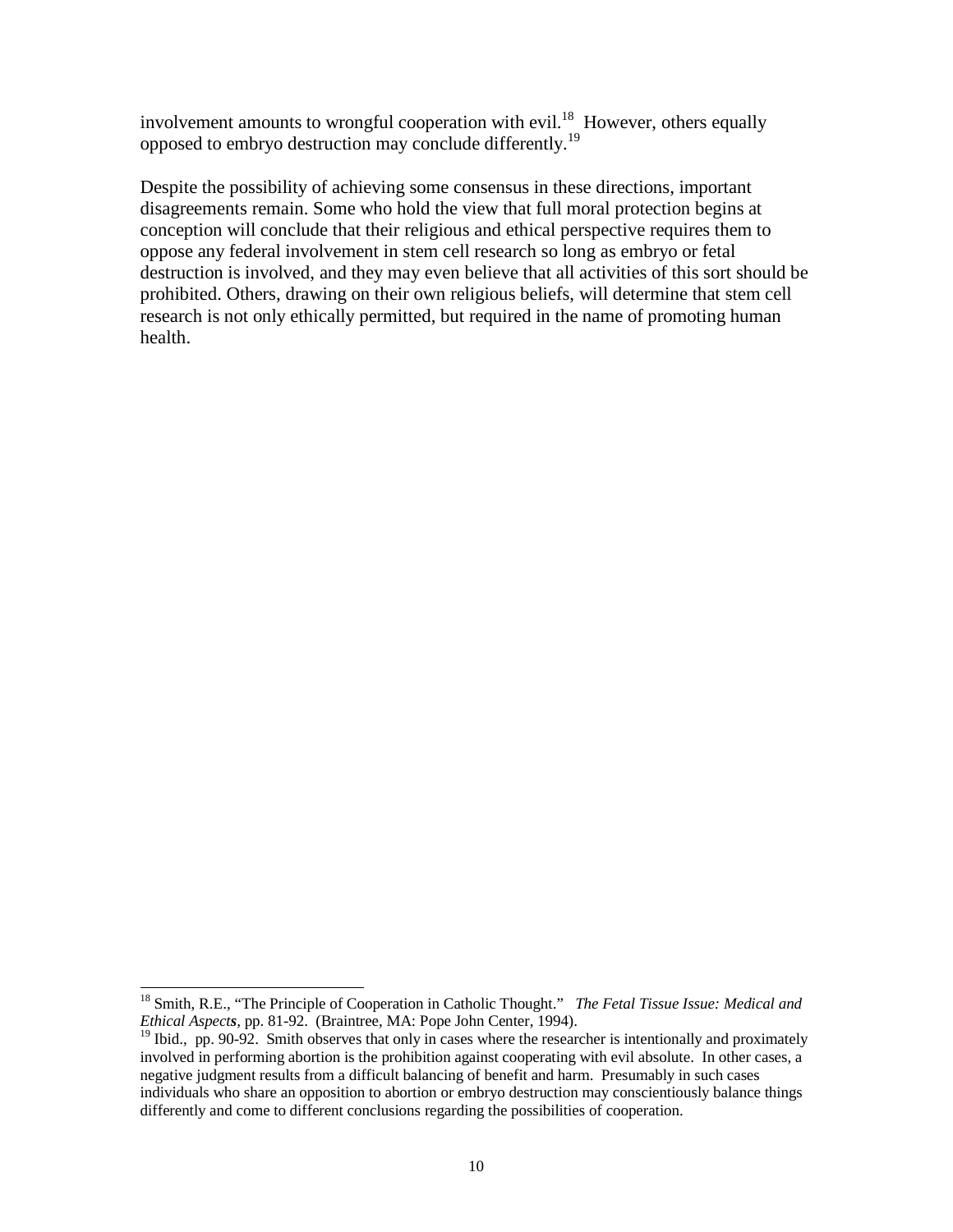# *Ethical Concerns*

### **The Moral Status of Human Stem Cells**

Human embryonic germ (EG) cells are derived from the gonadal ridge tissue of an aborted fetus within five to eight weeks after conception. The procedure is analogous to the harvesting of organs from a cadaver. Here the ethical issue is not so much the status of the aborted fetus, but whether those who consider abortion an illicit act, despite its legality, can participate in the research on tissues so derived.

The ethical status of human embryonic stem cells partly hinges on the question of whether they should be characterized as embryos or specialized bodily tissue. Although the answer to this question will be less important to those who believe that the early embryo has little or no moral status, it will shape the views of those who regard the embryo as significantly protectable.

One way of approaching this question is by looking first at ways in which the embryo has been understood. In the context of the abortion and human embryo research debates, a series of criteria has been proposed to determine the moral status of the pre-implanation human embryo. Among these are an entity's possession of a full human genome; its potential for development into a human being; sentience; and the presence of welldeveloped cognitive abilities such as consciousness, reasoning ability, or the possession of self-concept. Those taking the position that the early embryo has full moral status (equal to that of any child or adult human being) usually stress the first two of these criteria: possession of a unique human genome *and* the potential for development into a human being are regarded as sufficient for ascribing full moral status to it.

Since most cells in the human body possess a unique diploid genome and are not regarded as morally protectable, the question of whether ES cells are morally equivalent to somatic cells or whether they are more like human embryos largely hinges on an understanding of stem cells' potentiality. Here the matter calls for further refinement since, as developments in mammalian cloning technology suggest, any human cell (or tissue) may have the potential to become a person. To avoid this problem, potentiality arguments typically appeal to some consideration of normal or natural processes: embryos have a natural potentiality to become a person in that the natural development of an embryo, unlike tissue, is to become a human being. Of course, the interpretation and significance of the word "natural" is controversial.

Can we conclude that stem cells have equivalent moral status because of their potential to become a human being? Since potentiality is being understood here as "natural potentiality," determining the moral status of a stem cell rests in part on whether its potential to become a person is natural, as it is with embryos, or contrived, as it would be with cells that are cloned. Being natural or contrived does not refer to the ease or facility of the process or the need for technological intervention. Regardless of how cloning technology may develop, for example, it will not be seen as a natural process by those who hold that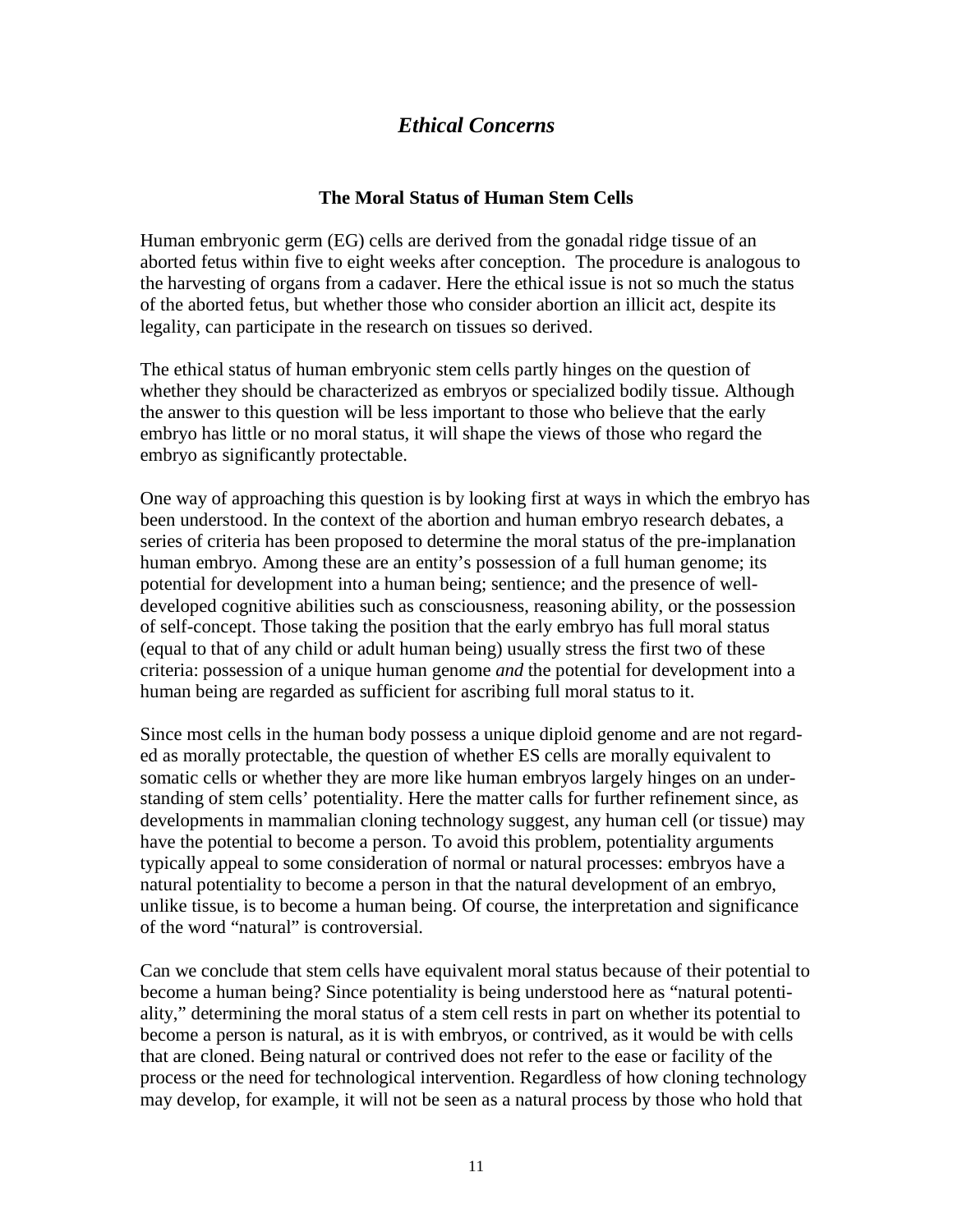embryos have a natural potential to become a full human being. To fail to distinguish between the natural and contrived development of the embryo would otherwise, among other things, unreasonably commit us to the full moral protection of every human cell.

The potential of a stem cell to become a human being seems to be much more like that of a somatic cell that could be cloned than like an embryo. The natural development of the individual cells of the embryonic disk (from which stem cells are derived) is to become parts of a human being. Isolated from the total structure of the embryo or blastocyst, these cells, even under favorable growth conditions, will not develop the trophoblast (the outer layer of cells of the embryo) or other structures needed for continued development. Another way of putting this is to say that stem cells are pluripotent rather than totipotent. It is true that advanced technology might be able to render these cells effectively (if not actually) totipotent. Research undertaken in Canada in 1993 involving the aggregation of mouse stem cells with a genetically manipulated embryo led to the cells' subsequent growth and population of the entire organism.<sup>20</sup> However, such manipulations are arguably even less "natural" than is current cloning technology. Insofar as potentiality considerations alone are concerned, therefore, stem cells would not seem to have the same moral status as embryos**.** For those following this line of reasoning, including those who accord significant moral status to the embryo, stem cells may thus be regarded and treated as any other form of human bodily tissue.

Potentiality is a complex idea, drawing on even more complex and undeveloped notions of "nature" and "the natural." Rather than entirely clarifying these matters, biology complicates them by indicating the developmental continuum always present in human growth and maturation. Continuing discussion will be needed involving the many viewpoints around the question about how we can best protect the multiple values evoked by research at life's beginnings. These include values such as our commitment to the protection of human life generally, the promotion of human health, and respect for the views of others in a civil, democratic society.

#### **Moral Issues Surrounding the Sources of Stem Cells**

At present, there are three possible sources of stem cells: adult stem cells derived from pediatric or adult donors; embryo germ cell stem cells (EG cells) derived from aborted fetuses; and embryonic stem cells (ES cells) derived from disaggregated preimplantation embryos. The first of these sources poses no special ethical problems for the majority of people. Adults and children can donate tissue so long as the appropriate conditions of consent are respected. Individuals who do not object to induced abortion will be less concerned about the use of EG cells than those opposed to abortion.

The least ethically problematic case would be to harvest stem cells from spontaneously aborted fetuses. There are, however, several obstacles to obtaining useful EG cells from

 $^{20}$  Nagy, A., Rossant, J., Nagy, R., Abromow-Newerly, W., and Roder, J.C., "Derivation of Completely Cell Culture-Derived Mice from Early-Passage Embryonic Stem Cells*." Proceedings of the National Academy of Sciences* 90: 8424-8428 (1993).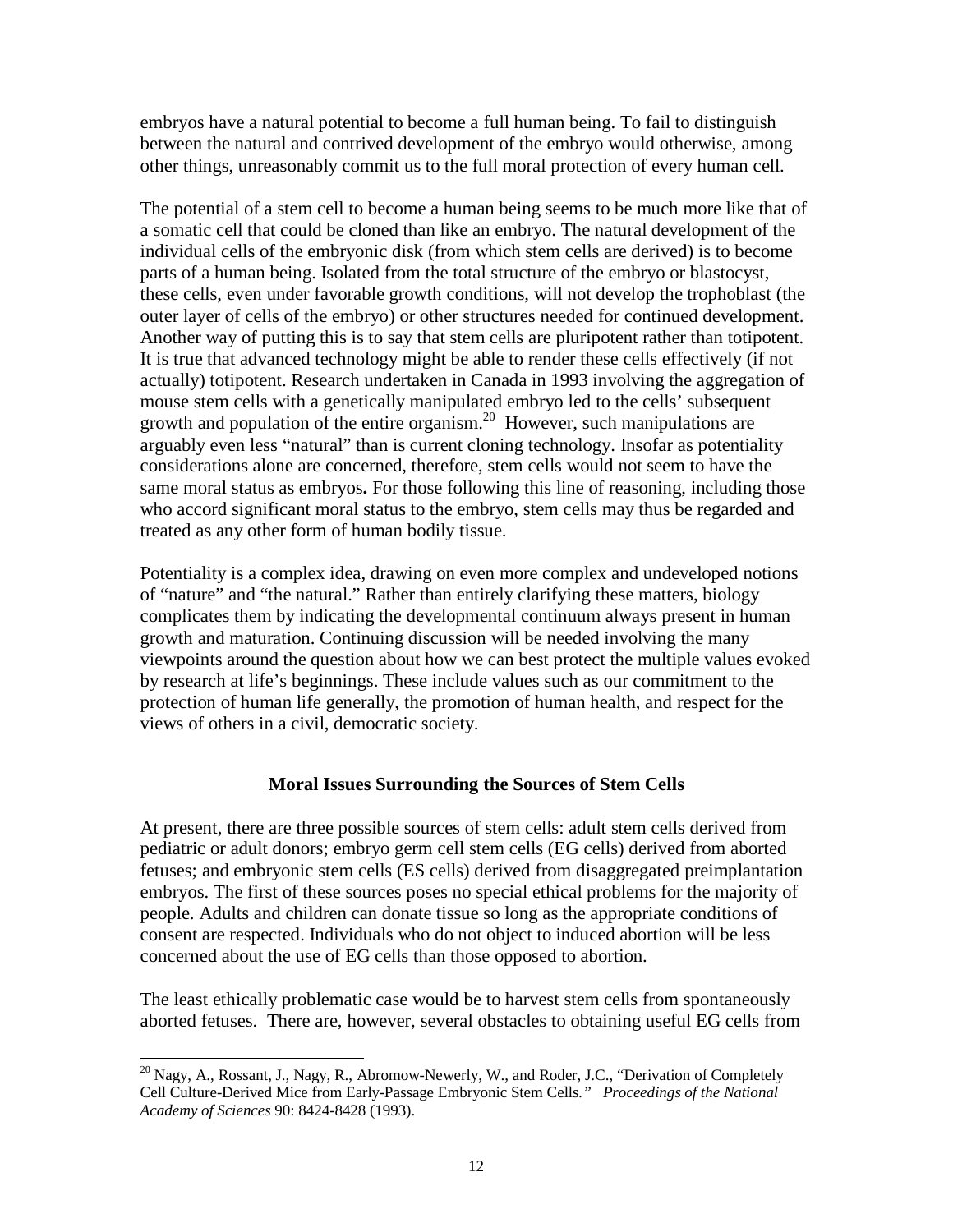spontaneously aborted tissue. Foremost is the problem of the harvesting healthy cells from fetuses. For the foreseeable future, extracting and culturing stem cells will be more of an art than an established technology. The amount of material that can be derived this way is limited even under the best circumstances.<sup>21</sup> Results from several studies indicate that about 60% of all spontaneous abortions arise as a result of specific fetal anomalies; specific chromosomal abnormalities were identified in about 20% of those.<sup>22</sup> While stem cells with damaged genetic complements may be useful for a limited number of experiments, they are unlikely to be the basis of experiments leading to useful "normal" tissue. Finally, there is the matter of timing.EG cells can only be obtained during a narrow developmental phase, within the first eight weeks after conception. Most spontaneous abortions that occur during this period do not take place in a hospital or clinic where the tissue can be readily obtained.

Those who do not accord significant moral weight to the pre-implantation embryo will probably not object to its being destroyed to be used as a source of ES cells. Some people holding this view may also accept the deliberate creation of embryos for this purpose, while others would only permit the use of so-called "spare embryos" remaining from infertility procedures.

The second and third source noted above (i.e., embryonic stem cells or embryonic germ cells obtained from elective abortions), however, raise special moral questions for those who regard either abortion or the destruction of early embryonic life as morally wrong. Can such people support or become involved in research using EG or ES cells when these cells are derived from what they regard as the morally unacceptable killing of a fetus or embryo? This raises the question of "complicity" or "cooperation" with evil. In the past, this issue has sometimes been discussed by Roman Catholic thinkers in connection with the issue of fetal tissue research. $^{23}$ 

What constitutes morally wrongful cooperation with evil deeds? It is clear that not all use of goods produced by wrongful acts is immoral. For example, medical researchers routinely employ tissues of people who are victims of murder or other wrongful acts. At what point does use become "cooperation" or "complicity"? In answer to this, philosophers have focused on four different ways that could make one guilty of cooperation with evil. First, there is actual, direct involvement in the wrongful deed, as when a researcher administers the lethal dose to an innocent victim in order to secure tissue samples. Second, there is direct encouragement to such by the researcher, as when

<sup>&</sup>lt;sup>21</sup> In Testimony before the Senate Appropriations Subcommittee on Labor, Health and Human Services, Education, and Related Agencies, John Gearhart discussed in general how his laboratory collected tissue from therapeutic abortions. Testimony on Stem Cell Research, 2 December 1998. http://www.senate.gov/~appropriations/labor/test.htm.

<sup>&</sup>lt;sup>22</sup> Boue J., Boue A., Lazar p., "Retrospective and Prospective Epidemiological Studies of 1500 Karyotyped Spontaneous Human Abortions." *Teratology,* 12:11-26 (1995).

Simpson J.L., Bombard A., "Chromosomal Abnormalities in Spontaneous Abortion: Frequency, Pathology and Genetic Counseling." In: Bennett MJ, Edmonds DK, eds*. Spontaneous and Recurrent Abortion*. Oxford: Blackwell Scientific Publications 51-76. 1987.

Craver R.D., Kalousek D.K., "Cytogenetic Abnormalities Among Spontaneously Aborted Previable Fetuses." *American Journal of Medical Genetics Supplement,* 3:113-119 (1987).<br><sup>23</sup> Smith, R.E., "The Principle of Cooperation in Catholic Thought."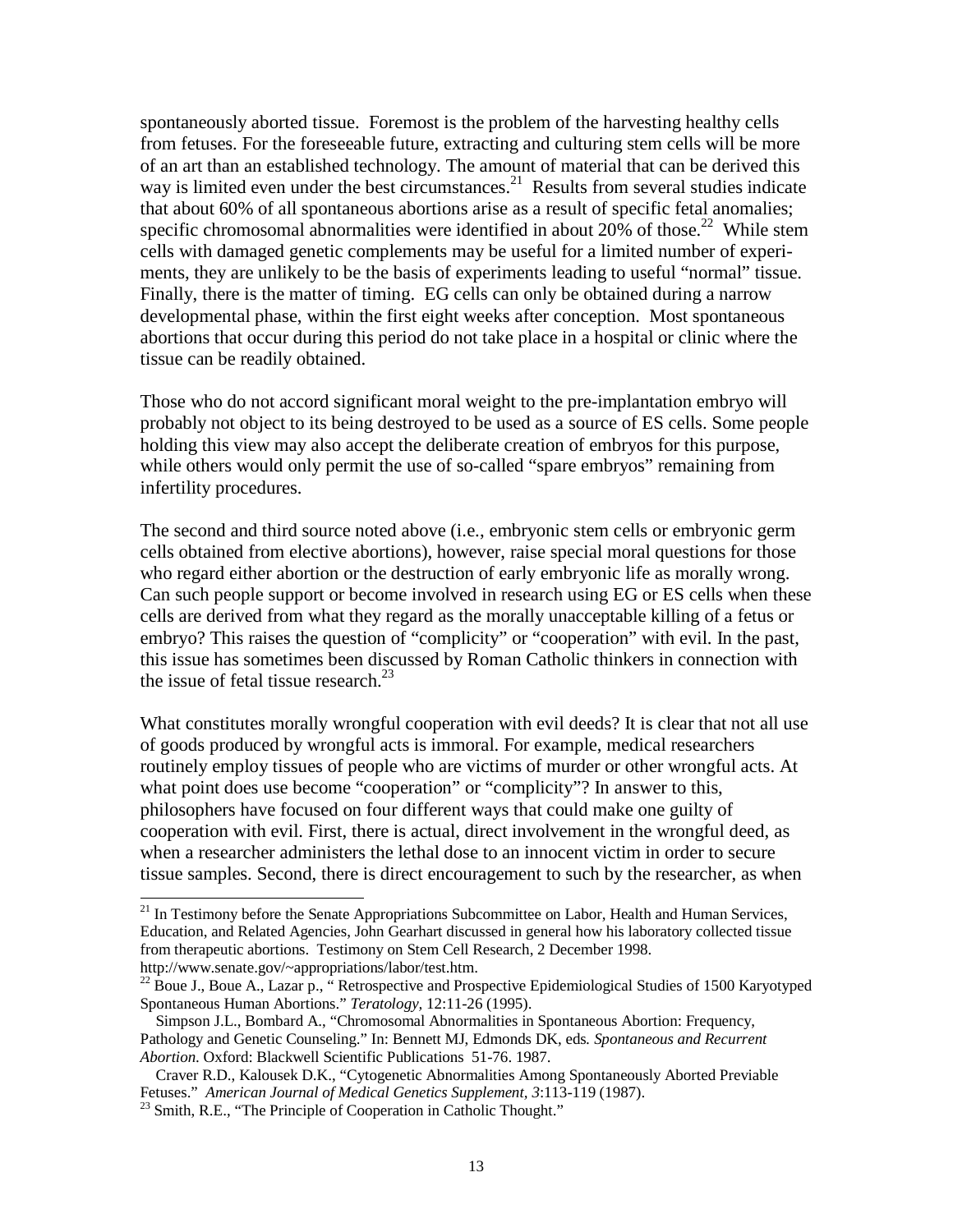researchers encourage others to kill prisoners or concentration camp inmates in order to ensure themselves a supply of research material. Third, there is indirect encouragement to wrongful killing by performing research whose beneficial consequences lead to wider acceptance of the wrongful practices and their perpetuation. Fourth, even when encouragement is not an issue, there is the appearance of endorsing, conferring legitimacy on, or diluting the condemnation of the wrongful deed.

It may be possible for stem cell research using embryonic tissues to be conducted in ways that many people otherwise opposed to embryo destruction would regard as morally acceptable. To some extent this is already the case in the area of fetal tissue research. Careful regulatory requirements that insulate researchers from direct involvement with abortion and the recognition that abortion decisions made by women both are and should be separated from permission to use the fetus's tissues in research have reduced opposition to the current practice of federally funded fetal tissue research. One sign of this is the tendency by some who are concerned with ES research to believe that EG stem cell research using fetal tissue poses fewer questions than does ES cell research, where deliberate embryo destruction by the researcher is viewed as a first step in the process.<sup>24</sup>

Properly conducted and regulated ES cell research may pose fewer ethical questions than EG cell research. But future ES researchers need not be involved in this way. Each year, thousands of embryos are routinely destroyed in infertility clinics around the world. In Great Britain, this is legally mandated. Procedures established there by the Human Fertilization and Embryology Authority require that frozen embryos not used within a set period time to establish a pregnancy must be destroyed.<sup>25</sup> In 1996, over 3000 such frozen embryos were mandatorily discarded. In the United States, contractual agreements between couples using infertility services and clinics providing these services could lead to a similar outcome. Estimates as to the number of embryos that are untransferable or "abandoned" range up to 100,000. Some patients may donate their embryos to other infertile people, and some may choose to keep the embryos frozen permanently. But prior to commencing an infertility procedure, couples are generally asked to agree to the disposition of unused embryo. Many clinics specifically note in their agreements that "excess" embryos can be donated to research, can be destroyed, can be donated to other infertile couples, or can be cryopreserved permanently.

These facts make the separation of the decision to destroy an embryo and the decision to donate it for research even greater than is the case in fetal tissue research. The possible use of fetal tissue in research must be raised with a woman who is actively involved in making an abortion decision. Although there is little evidence that a woman's decision is influenced by the beneficial prospects of research, this is enough of a possibility to trouble those who fear that such research will encourage abortion. No such proximate involvement is needed for ES cell research. At the time they are involved in an infertility procedure, individuals or couples usually make a decision about what is eventually to be

 $\overline{a}$ <sup>24</sup> This appears to be a line of reasoning in the NBAC report. See National Bioethics Advisory Commission, "Ethical Issues in Human Stem Cell Research: Executive Summary," September 1999. Available at: http://bioethics.gov/stemcell\_exec\_intro.htm.

 $25$  http://www.hfea.gov.co.uk.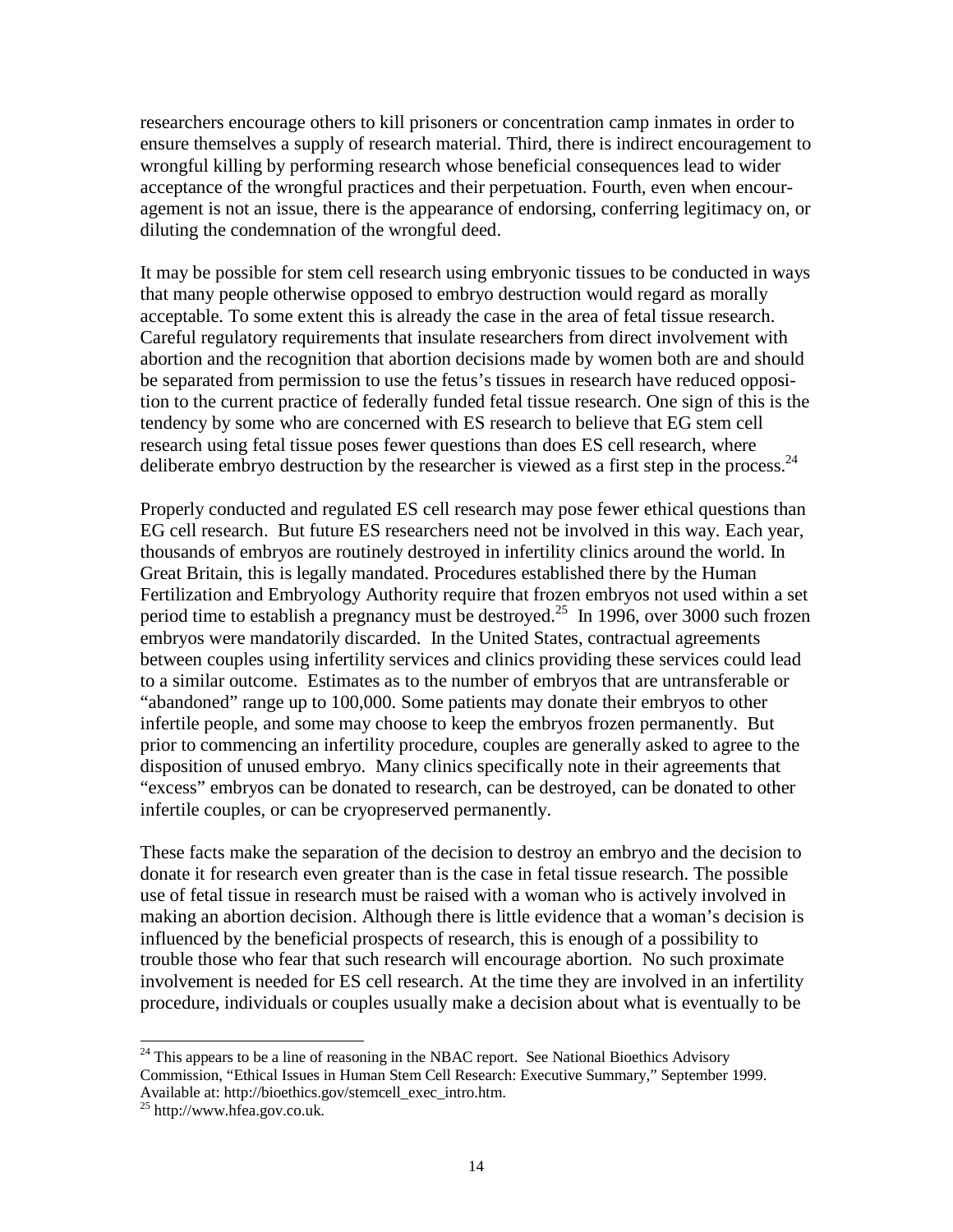done with their unused frozen embryos. A decision to destroy these embryos can thus be separated by months or years from the subsequent decision to donate such embryos for research purposes. When the clinic is at the point of destroying an embryo, the progenitors commitment to this course can be reascertained and, following that, their informed consent to its possible use in research can be secured.<sup>26</sup>

Workers in clinics or others who disaggregate embryos in order to prepare immortalized ES cell lines may be accused of wrongful conduct by those who oppose embryos' destruction. However, researchers further down the line who merely employ these tissues in beneficial research would seem to be less subject to this accusation. A further concern for these researchers and public agencies who fund their activities is whether the broad social benefits accruing from ES cell research will have the effect of endorsing, conferring legitimacy on, or diluting the condemnation of the practice of destroying embryos in infertility medicine. But there is little reason to believe that this will be the case. For the foreseeable future, many individuals and couples will use infertility procedures to have children. Until the remote point is reached when these procedures attain a level of 100 per cent efficiency (requiring the creation of only one embryo for each birth), spare frozen embryos will be in existence, some of which will eventually have to be destroyed. This will remain true regardless of the benefits of ES cell research. There is no reason to believe that the possibility of stem cell research will have any impact on the actual thinking or decisions of people seeking to have a child by these means. In view of this, the conclusion that researchers who receive ES cells produced in these ways do not cooperate with, condone or encourage embryo destruction is a reasonable one. Of course, some researchers may disagree and refuse to utilize ES cell lines as a sign of their moral opposition to anything related to the destruction of embryos. However, other researchers equally opposed to embryo destruction may conclude that the use of already existing stem cell lines is not itself morally objectionable. Indeed, in view of the probability of the eventual destruction of substantial numbers of embryos in connection with infertility procedures, it can be argued that ES cell research is a way of producing some benefit from what would otherwise be regarded as a situation of loss. In any case, the link between ES research and wrongful acts here is remote enough to permit public funding of this research.

There are several implications of these ideas relevant to the future conduct and possible public funding of ES research. In order to minimize the assault on many citizens' moral convictions, ES cell lines should be established using embryos remaining from infertility procedures whose progenitors have independently made a decision that they do not wish to preserve them. Whenever possible, this determination should be explicitly renewed prior to securing the progenitors' consent to use the embryos in ES cell research. As much as possible, an effort should be made to separate ES cell research—and researchers—from the manipulation or destruction of embryos, and public funds should not be directly used to support the destruction of embryos to produce ES cell lines.

 $\overline{a}$  $26$  The requirement of consent for the use of an embryo in research is consistent with all tissue donation procedures and does not in itself constitute either an inducement to destroy the embryo or undue complicity in the progenitors' decisions. For a fuller discussion of this matter in relation to fetal tissue research, see *Report of the Human Fetal Tissue Transplantation Research Panel,* December 1988:4-5.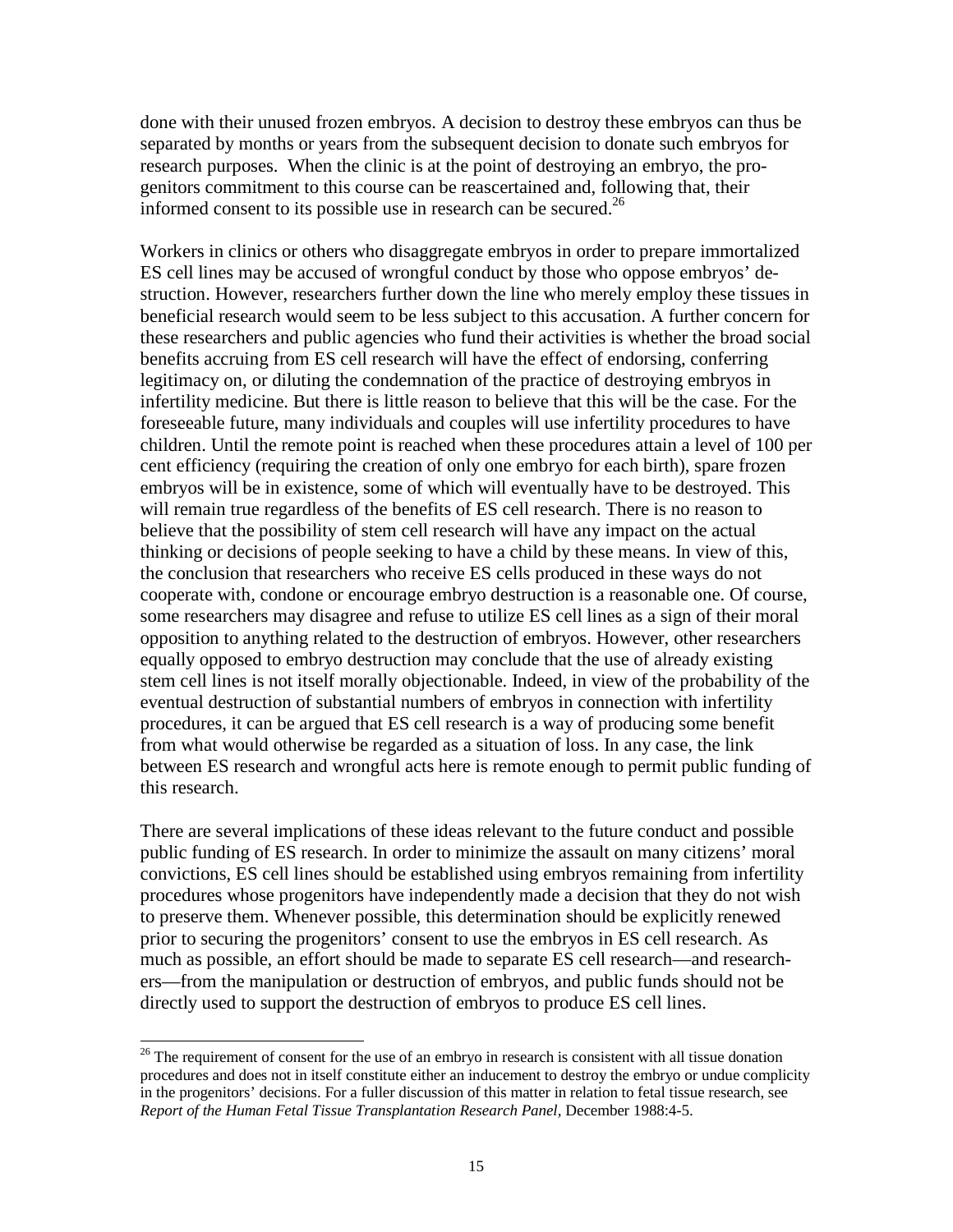# *Sources of Stem Cells and Guidelines for Use*

Securing stem cells for research, whether from children, adults, aborted fetuses, or embryos, must be done under conditions of the most rigorous integrity for several reasons. These are to protect the interests of the donors, to reassure the public that important boundaries are not being overstepped, to enable those who are ethically uncomfortable with elements of this research to participate to the greatest extent possible, and to assure the highest quality of research and outcomes.

As already noted, there are three different types of stem cells, derived from three different sources. Obtaining the first type, adult stem cells, presents no new ethical problems. Whether from adults or from children, protection of donors comes under the heading of research with human subjects, where adequate protection and regulation exist.

The second source is cells derived from aborted fetuses. Research with fetal tissue of all types is already ongoing in both the private and public sectors. Current federal regulations that clearly separate the woman's decision to have an abortion from her decision to donate tissue<sup>27</sup> from the aborted fetus appear adequate to cover the situation of fetal stem cells as well, because the issues are the same.

The third source, pre-implantation embryos, requires the greatest care. Human embryonic stem cells should be derived from two sources. The first are so-called "spare" embryos, those remaining after a couple has completed their family or for some other reason decided that they have no further use for their stored embryos. The second are embryos that are not of sufficient quality to be candidates for transfer to the uterus.

There are tremendous emotional, social, marital and financial strains associated with infertility. A couple grappling with infertility has very difficult decisions to make. Therefore it is necessary to adhere to the highest standards of protection for persons who are considering donation of their excess embryos for research purposes, with special concern for the informed consent and voluntariness of their decision.

Persons create embryos through in vitro fertilization with the intent of transferring one or more of them to the uterus, the hoped for outcome being a successful pregnancy and a healthy baby. Because the process of procuring eggs for IVF presents some risks to a woman's health, many women attempt to produce as many eggs from one cycle as possible. Because eggs cannot be frozen but embryos can, persons using IVF usually aim to produce a group of stored, frozen embryos to support as many attempts at pregnancy as necessary to achieve their goals. Often, they end up with more embryos than they need to use. Persons with excess embryos have the option of donating them to other infertile couples, destroying them, or donating them for research purposes.

<sup>&</sup>lt;sup>27</sup> Public Health Service Act (42 U.S.C. 289) Section 498A.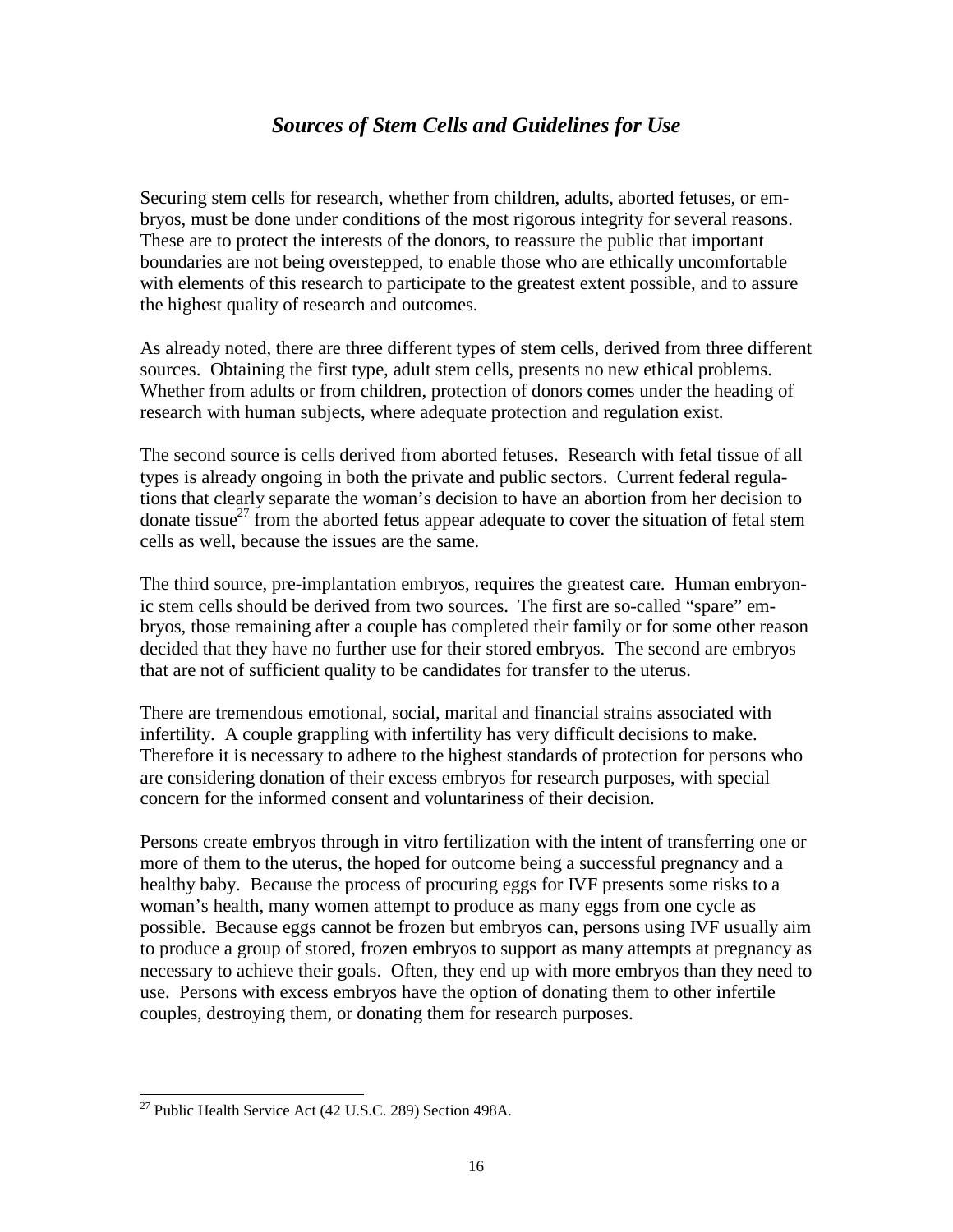Informed consent requires that the woman or couple, with substantial understanding and without inappropriate influences, authorize the use of their spare embryos for research. Because assisted reproduction is such a stressful and usually drawn-out process, informed consent should be secured in two stages. Like the model of organ procurement protocols, the consent process should also maintain a separation between personnel working with the woman or couple desiring to get pregnant and personnel requesting embryos for stem cell research.

At the beginning of the process, personnel working with the persons who hope to become pregnant should find out their preferences about what they want done with any possible spare embryos left over from the assisted reproduction process. Once a couple has definitely decided that it has completed its family, or for some other reason has no more use for the remaining embryos, then they should be approached a second time to secure an explicit consent to use the embryos in stem cell research.

Consonant with existing norms of good research practice, policies for securing embryos should include at least the following points:

- (1) Women should not undergo extra cycles of ovulation and retrieval in order to produce more "spare" embryos in the hope that some of them might eventually be donated for research;
- (2) Analogous with our current practice for organ donation, there should be a solid "wall" between personnel working with the woman or couple who hope to become pregnant, and personnel requesting embryos for stem cell purpose;
- (3) Women and men, as individuals or as couples, should not be paid to produce embryos, nor should they receive reduced fees for their infertility procedures for doing so;
- (4) All reasonable efforts should be made to obtain the consent of both gamete donors.

If these norms are adhered to, the procurement of embryos for the derivation of stem cells does not raise ethical problems which constitute a bar to research.

In addition, in order to allow persons who hold diverse moral positions on the status of the early embryo to participate in stem cell research to the greatest degree possible, stem cells (and stem cell "lines") should be identified with respect to their provenance. Patients and researchers should be able to avoid participating in stem cell use if the cells were derived in a way that they would consider to be unethical. As a matter of good scientific practice, records are routinely maintained on the sources of biological materials. It is of utmost importance that documentation of the original source of the stem cells can be made readily available to researchers and to potential recipients of stem cell therapies.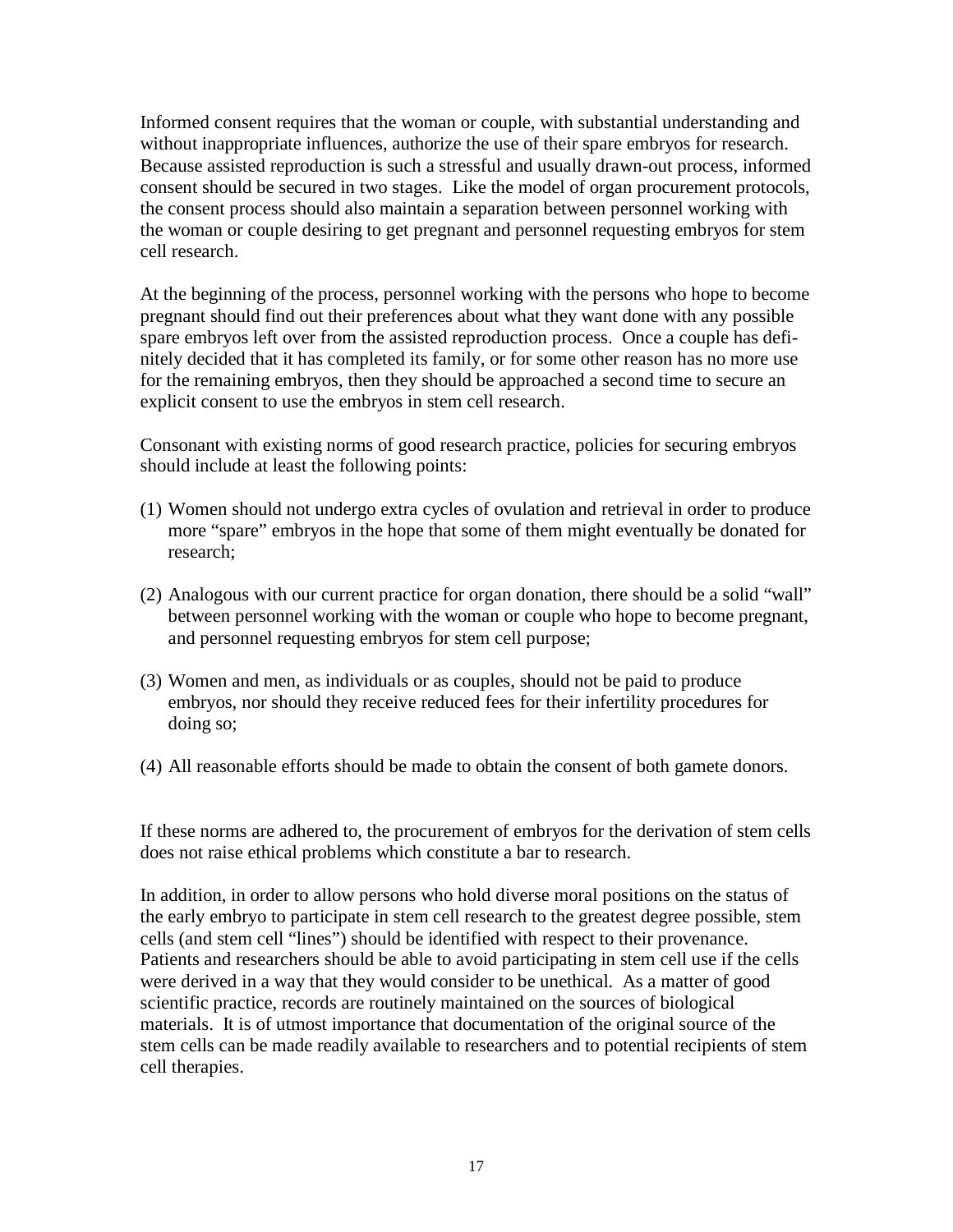There are constraints with respect to the implementation of these policies. Fertility clinics, the primary source for embryonic stem cells, operate with virtually no federal oversight. It is important that policies and procedures be in place and that personnel be adequately trained so that donors are treated in an ethical manner. If the private sector fails to adopt appropriate measures, then the states or the federal government should consider establishing guidelines.<sup>28</sup>

 $\overline{a}$ <sup>28</sup> One model for this would be the recently established program to certify laboratories that provide assisted reproduction services. This program, initiated by the federal government, but up to the states to adopt, would create standards for, among other things, the quality of laboratory procedures, services, and personnel. Department of Health and Human Services, Centers for Disease Control and Prevention, "Implementation of the Fertility Clinic Success Rate and Certification Act of 1992—A Model Program for the Certification of Embryo Laboratories." *Federal Register 64*: 39374-39392 (21 July 1999).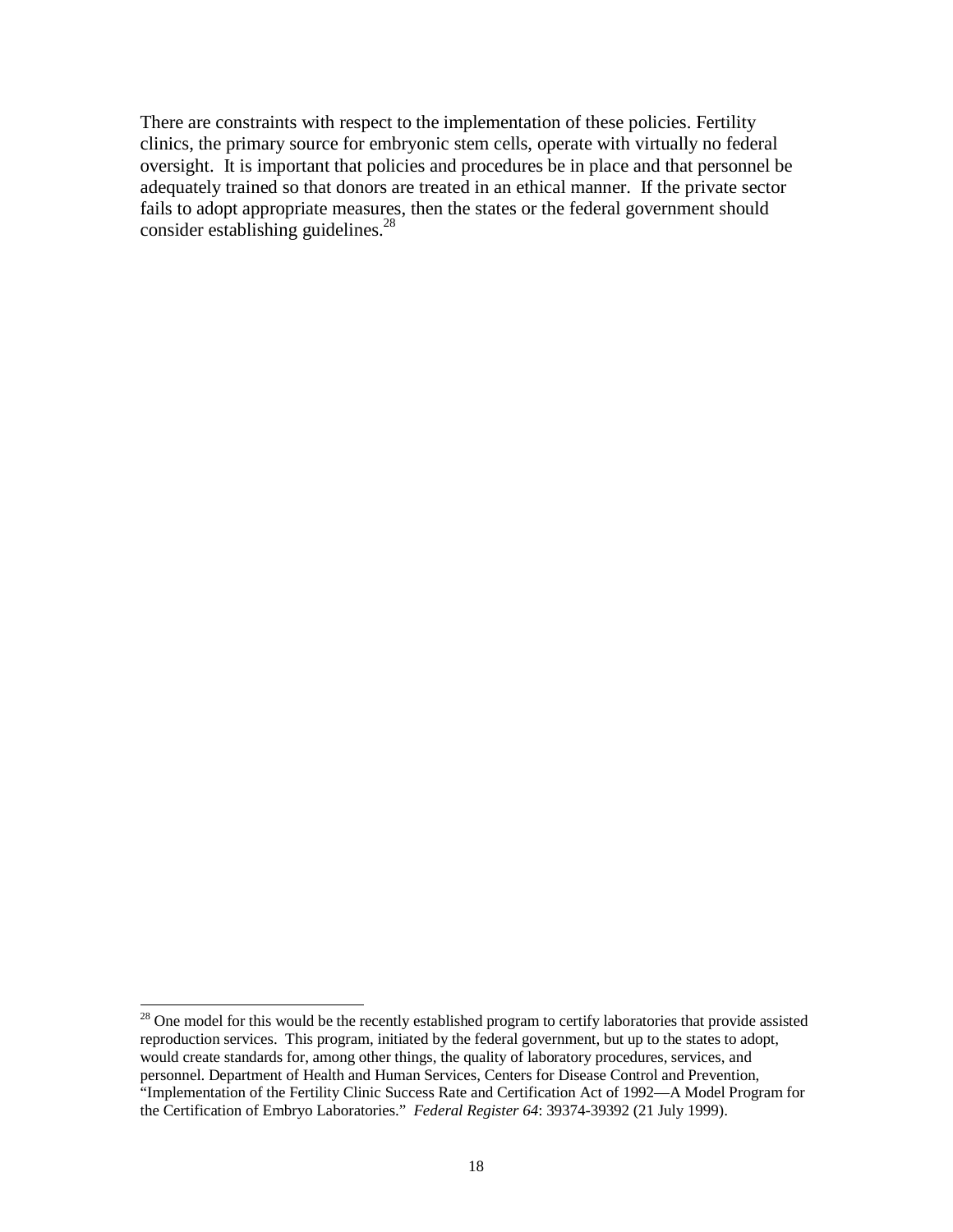### *Justice Considerations*

The therapeutic potential of stem cells for treating and possibly curing many serious diseases constitutes a major rationale for large-scale investments of public and private resources in human stem cell research. To justify doing so, however, requires some assurance that people in need will have access to the therapies as they become available. Principles of justice are based on treating persons with fairness and equity and distributing the benefits and burdens of health care as fairly as possible in society. This would require equitable access to the benefits of stem cell research, without regard to the ability to pay.

Several factors make it unlikely, however, that there will be equitable access to the benefits of this research in this country. Unlike other western democracies, the United States does not have a commitment to universal health care. Currently the trends are in the opposite direction. 44.3 million people (16.3% of the United States population) lack health insurance and therefore do not have reliable access even to basic health care.<sup>29</sup> Others are underinsured. Moreover, if stem cell research results in highly technological and expensive therapies, health insurers may be reluctant to fund such treatments.

Another factor complicating the commitment to just access is the central role of the private sector in stem cell development. The private sector makes determinations about investments on the basis of potential profitability. This has several implications. The private sector will not invest resources in potential applications that they consider lacking in commercial value, but that may have considerable therapeutic promise. Commercial considerations will also affect the pricing of stem cell products. Here again, market concerns could raise prices, making stem cell therapies more expensive. Unless the federal government assumes a central role in setting priorities and investing in stem cell research, some of the most needed therapies may not be developed. These justice considerations are a further reason for encouraging federal support for stem cell research.

Problems of access and equity are even greater on a global level. Vastly unequal resources, differential standards of public health, and uneven opportunities for health care within and between countries comprise barriers to achieving even a semblance of distributive justice. The World Health Organization has reminded member states that "justice demands equitable access to genetic services." WHO has also stated that "Genetic services for the prevention, diagnosis and treatment of disease should be available to all, without regard to ability to pay, and should be provided first to those whose needs are greatest."<sup>30</sup> It will be difficult to achieve these norms in a global

<sup>29</sup> United States Census Bureau, *Health Insurance Coverage, 1998*.

http://www.census.gov/hhes/www/hlthins.html.

<sup>&</sup>lt;sup>30</sup> World Health Organization, "Proposed International Guidelines on Ethical Issues in Medical Genetics." Report of a WHO Meeting on Ethical Issues in Medical Genetics, Geneva, 15-16 December 1997. Available at: http://www.who.int/ncd/hgn/hgnethic.htm.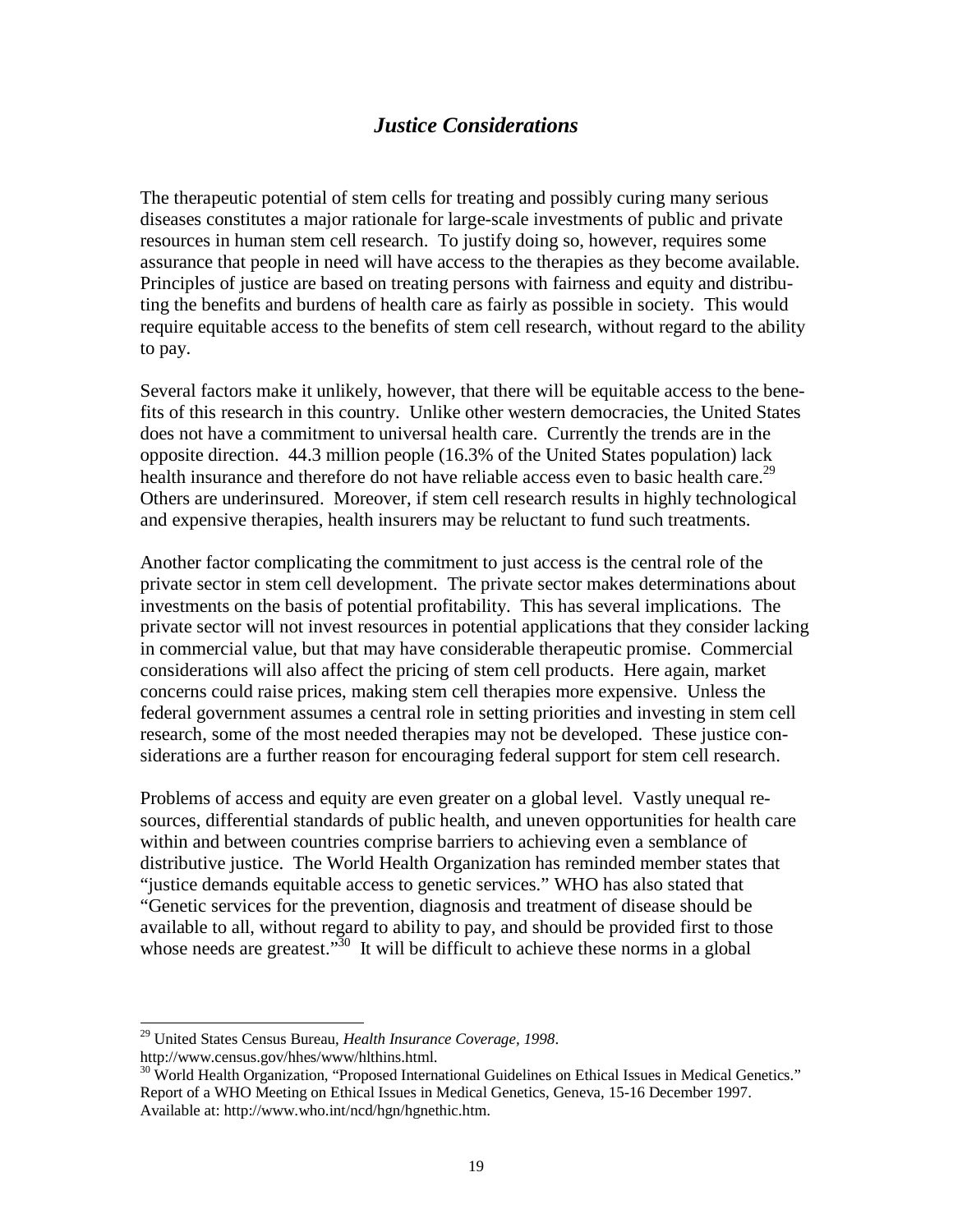economy in which transnational corporations play a dominant role and disparities of all types are ever growing greater. $31$ 

Overcoming these hurdles and assuring equitable access to the benefits of stem cell research in this country will be a politically and financially challenging task. It is therefore appropriate to begin considering how to do so now in advance of the development of applications. Therefore, the federal government should consider ways to achieve equitable access to the benefits derived from stem cell research.

 $\overline{a}$ 31 Mathews, J.T., "Power Shift." *Foreign Affairs,* 76: 50-54 (1997); Slaughter, A.M., "The Real New World Order." *Foreign Affairs,* 76: 183-97 (1997).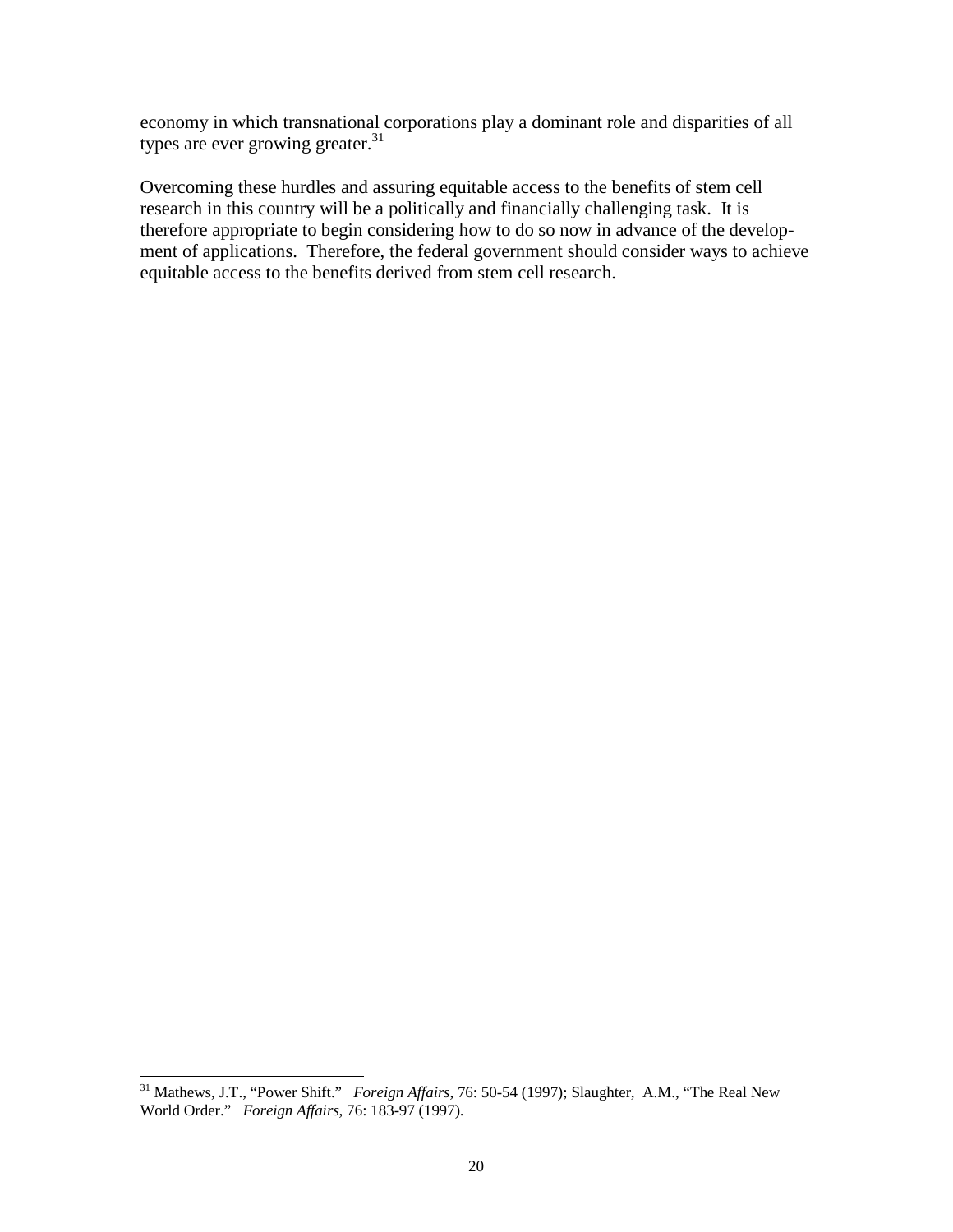# *Funding*

Public and private research on human stem cells derived from all sources—embryonic, fetal, and adult—should be encouraged in order to support and contribute to the rapidly advancing and changing scientific understanding of the potential of human stem cells from these various sources. Embryonic stem cells (ES cells) derived from early embryos and embryonic germ cells (EG cells) have particular promise for a wide range of therapeutic applications because they are capable of giving rise to virtually any cell type. Research on these primordial cells will also provide a unique opportunity to study human cell biology. Adult stem cells, obtained from mature tissue, differentiate into a narrower range of cell types. As a result, many cells of medical interest cannot currently be obtained from adult-derived stem cells. It is also less feasible to develop large-scale cultures from adult stem cells. Nevertheless, because the study of human stem cells is at an early stage of development, it is difficult to predict outcomes and findings at this point in time. As more research takes place, the full developmental potential of different kinds of stem cells will become better understood.

To realize the potential health benefits of stem cell technology will require a large and sustained investment in research. The federal government is the only realistic source for such an infusion of funds. For those who are challenged daily by serious diseases that could in the future be relieved by therapies gained through stem cell research, public funding holds the greatest promise for sooner rather than later research results that can be transferred from the bench to the bedside. Without the stimulus of public funding, new treatments could be substantially delayed.

The commitment of federal funds also offers a basis for public review, approval, and monitoring through well established oversight mechanisms that will promote the public's interest in ensuring that stem cell research is conducted in a way that is both scientifically rigorous and ethically proper. Additionally, public funding can contribute to sound social policy by increasing the probability that the results of stem cell research will reflect broad social priorities that are unlikely to inform research in the private sector.

A substantial portion of the U.S. population, including many children, is excluded from the U.S. health care system. Public funding offers the best hope of fostering public consideration of the common good, rather than marketplace concerns, and of expanding access to the fruits of stem cell research for large numbers of Americans.

Historically, the availability of shared, canonical genetic stocks has been indispensable for the advancement of research in the life sciences. Stem cell research is more likely to advance if such canonical genetic stocks of ES cells are made available to the scientific community. Public funding under the auspices of federal agencies is the only effective means for ensuring equal access by scientists to standardized ES cell lines.

There are segments of American society that disagree on moral grounds with using public monies to support certain types of stem cell research. Faced with such disagreements, it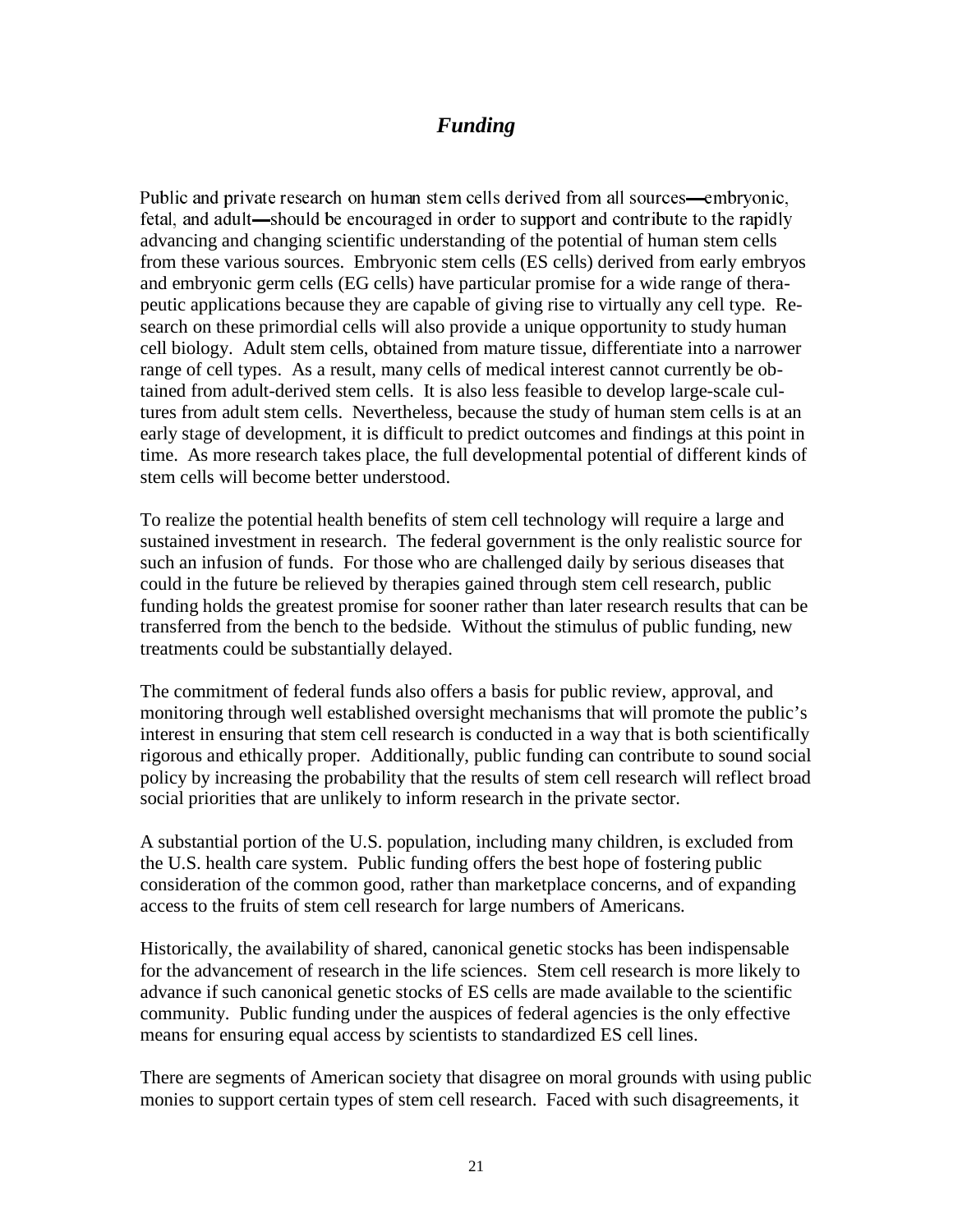is important to recall that public policy in a pluralistic democracy cannot hope to incorporate all of the viewpoints and ethical priorities of the many ethical and religious perspectives that compose the body politic. The aim of public policy is more limited: to protect and promote the basic values essential to civic order and the pursuit of widely different individual conceptions of the good. An appreciation of these limits is not just a secular insight; it is deeply rooted in the religious traditions that have formed American culture, most of which recognize that not all their ethical beliefs, however important, require legal embodiment.

In the context of stem cell research, this understanding of the limits of public policy appears to lead to four practical conclusions. One is neutrality with regard to disputed questions of moral status and a permission for individuals, whether they are researchers or embryo or fetal tissue donors, to act in conformity to their own conscientious moral views on these matters. A second is the commitment to public involvement in research support when this research is reasonably related to the promotion and protection of public health. A third is respect for opposing views, especially those based on deeply held religious grounds, to the extent that this is consistent with the protection and promotion of public health and safety. A fourth is to make support available for research into alternative sources and/or methods for the derivation of stem cells and into further initiatives on adult stem cells.

Taken together, these four considerations do not appear to rule out public funding for research involving the use of stem cell lines derived from embryos and aborted fetuses. Support for this conclusion exists in the area of fetal tissue research, which has been funded by the National Institutes of Health since 1993. Although many Americans oppose abortion, the possible future health benefits of fetal tissue research, some of which are only now beginning to be substantiated, were widely taken as a reason for proceeding with public support of this research. $32$  At the same time, strenuous efforts were made in crafting public policy and regulations governing this area to avoid or minimize public involvement in what some citizens regard as morally unacceptable decisions. The regulations designed to separate the abortion decision from the decision to donate tissue for research purposes, the disincentives to commercialization of fetal tissue, and the separation of funded researchers from involvement in the performance of abortions all reflect respect for the concerns and values of those opposing abortion.

Public funding should be provided for embryonic stem cell and embryonic germ cell research, but not at this time for activities involved in the isolation of embryonic stem cells. Although the derivation of stem cells can be carried out in an ethical manner, there is enough objection to the process of deriving stem cells to consider recommending against its public funding.

 $32$  The possible future benefits of fetal tissue research underlay the recommendations of the majority in the *Report of the Human Fetal Tissue Transplantation Research Panel* (1988).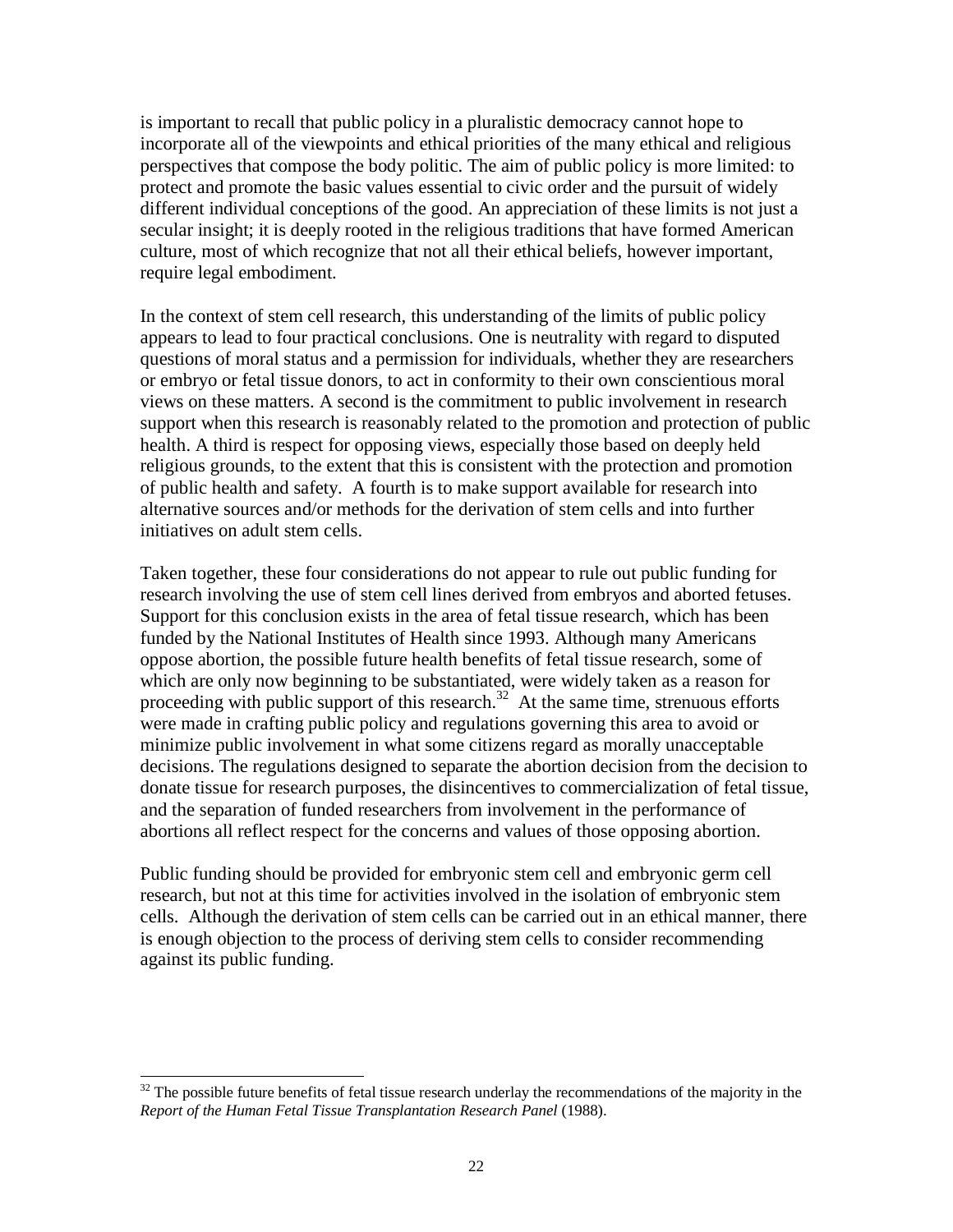Further, for the foreseeable future there will be sufficient material available for research isolated by researchers without using public funding.<sup>33</sup> This approach should provide adequate public funding for researchers to move expeditiously toward discoveries that will lead to alleviating the suffering caused by human disease.

 $\overline{a}$ <sup>33</sup> The Wisconsin Alumni Research Foundation (WARF) is the patent and license agent for the University of Wisconsin-Madison. WARF has assumed responsibility for patenting, licensing, and distribution of human embryo stem cells, which are the result of research by Dr. James Thomson. Although certain rights have been granted to Geron Corporation, WARF has retained rights involving the research use of human embryonic stem cells. WARF is currently working on a mechanism to support the supply of cells to academic and non-academic researchers that it expects to have finalized in October 1999. WARF intends to provide the cells to academic researchers for a nominal fee.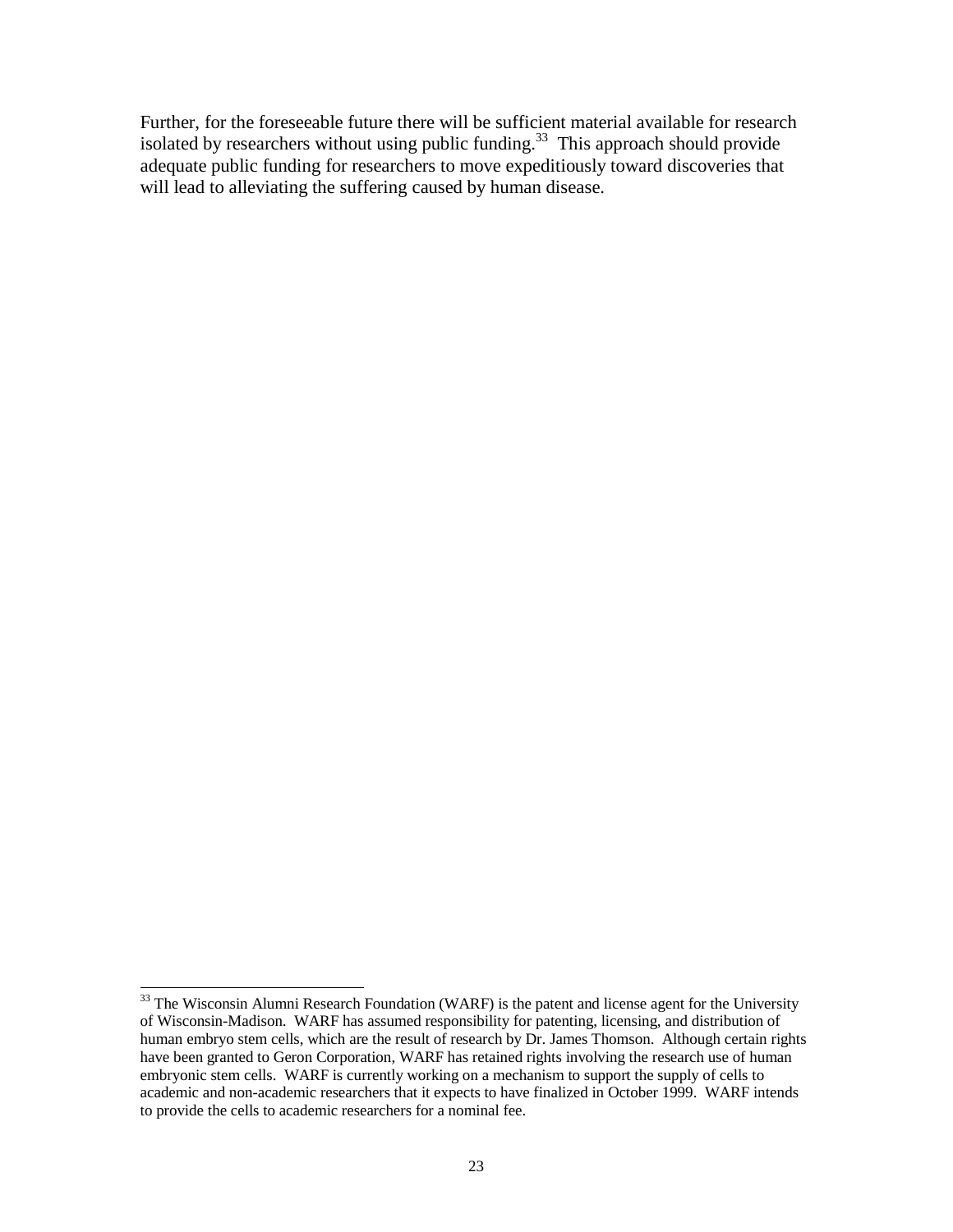# *Oversight and Accountability*

The appearance of new technology can evoke apprehension and engender uncertainty among segments of the population about its uses. Where these concerns are related to issues having important ethical and social implications, certain levels of oversight are appropriate. But it is important to create new oversight mechanisms or regulatory burdens only when there are compelling reasons for doing so. Public oversight should be in proportion to the seriousness of the concerns raised.

Although some adjustments in the current system of oversight are necessary, no new regulatory mechanisms are needed at the present time to ensure responsible social and professional control of such research in the United States. A system that has, over time, protected the public health and safety while simultaneously providing a setting that is congenial to the advancement of science has much to offer. The basic framework is sound and includes several attractive features:

- It is pluralistic, with multiple access points for those who wish to be heard and influence public policy.
- It is democratic, with public involvement encouraged on different levels and at different points in the drafting, consideration, and promulgation of public policy.
- It is flexible, in that it can adapt to accommodate cutting-edge research and innovative technology.
- It is compatible with the values of scientific freedom and public accountability.
- It supports private-public partnerships consistent with the distinct yet complementary goals of the private sector and government.

Despite these strengths of the existing framework for oversight of research, as the science advances, new issues may emerge that will challenge acceptable ethical practices and public policy. As human stem cell research proceeds, there should be opportunities for public reconsideration of the need for any special institutional oversight, and we strongly recommend an open, informed, and continuing public discourse on these matters.

#### **Private Sector Oversight**

Although public funds have been expended in support of adult stem cell research, to date all advances in human embryonic and fetal germ cell research have come from the private sector, underwritten by biotechnology companies in the hope that products will be developed for medical therapy. This raises important questions about whether ethical and broader social considerations can be adequately addressed by continued exclusive funding by the private sector. The addition of the public oversight that accompanies federal funding offers substantial advantages. Such advantages include increased research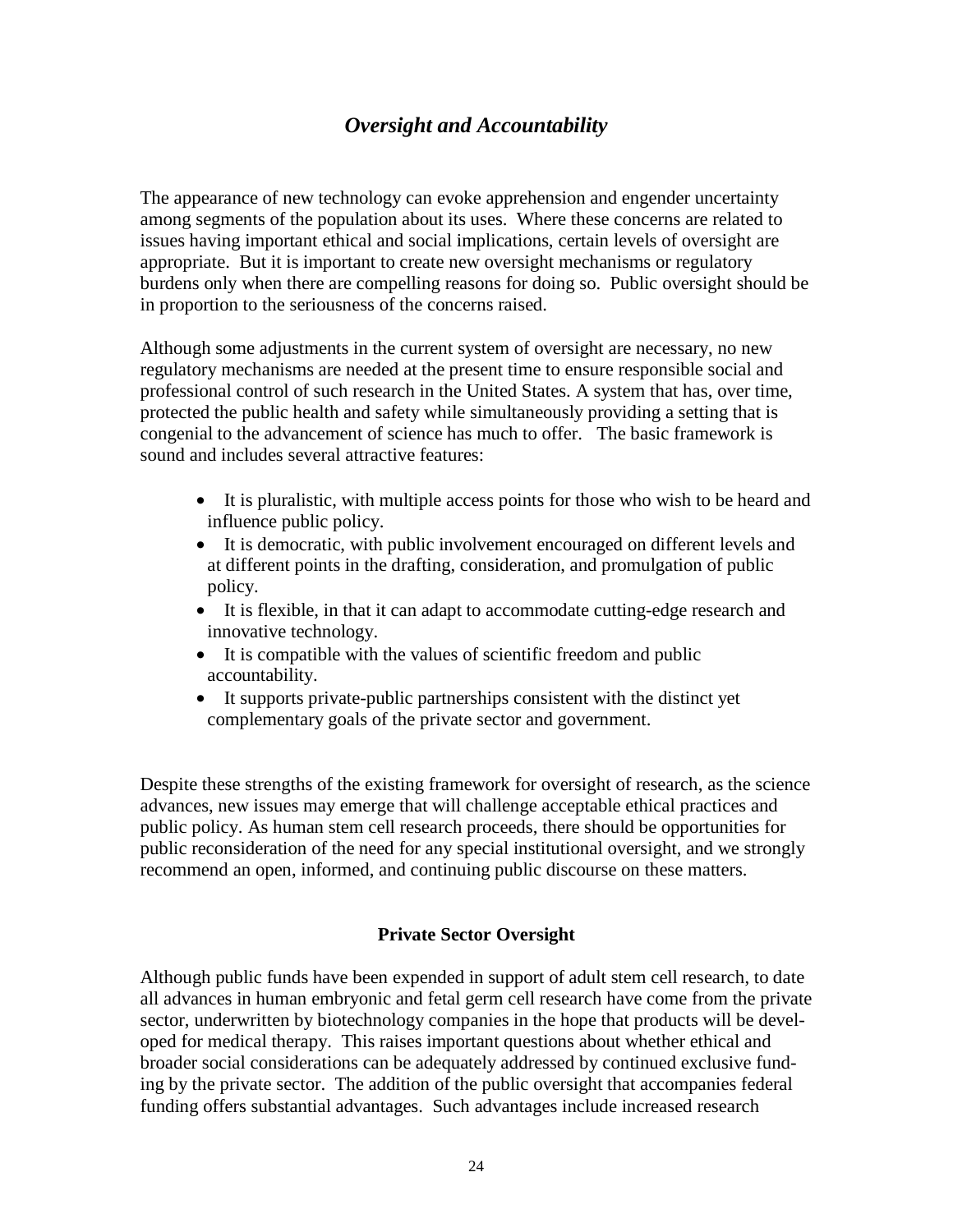productivity, earlier results from the research, a broader range of participation by academic scientists, increased public understanding and support, and greater possibilities that therapies will be developed with consideration for the public good will.

Private sector sponsorship of research certainly does not preclude a degree of oversight or adherence to ethical practices. Geron Corporation, the private company sponsor of all published human embryonic and germ cell research to date, convened an Ethics Advisory Board (EAB) in September 1998 to develop guidelines for the ethical conduct of stem cell research. The EAB sought further public discourse by inviting *The Hastings Center Report* to publish its findings complete with dissenting views.<sup>34</sup> If such boards were to become institutionalized by the private sector, they would have the most credibility and weight if they reviewed ethical and social issues during the start-up phase of research, had a multidisciplinary membership, including representatives from the local community, and gave minimum, if any, financial compensation for service. Their impact would be greatest if they shared their own findings and recommendations with other companies. However, even with the best of intentions, if a private company establishes its own EAB but disapproves of the Board's findings, there is no guarantee that the company would abide by the EAB's conclusions and recommendations. This could undermine public confidence and raise anxiety about the manner in which stem cell research is proceeding.

There are other concerns associated with sole reliance on private sector funding of stem cell research. There is the very real possibility that market forces and perceived investment opportunities by companies will, in the absence of federal funding, exert a disproportionately powerful influence on the development of stem cell research without adequate attention to public priorities. One result could be that the focus of such research will be on diseases likely to lead to profit at the expense of less common but more severe diseases. There is also the possibility that stem cells will become caught up in an expanded marketing of human body parts. In a day when the market for individual genes, or even gene fragments, holds lucrative possibilities,  $35$  great caution should be taken in ceding domain to this area of research to the private sector in the absence of open and widespread public consultation.

#### **Intellectual Property Considerations**

The appropriateness of patenting life forms has been a source of considerable controversy in this country. Until 1980, life forms were considered to be "products of nature" and ineligible for patent protection. In the twenty years since the first biotechnology patents were granted, various critics have claimed that the patenting of living things promotes a reductionist conception of life that removes any distinction between living and non-living things. Some scientists and lawyers have questioned whether these patents promote the

<sup>&</sup>lt;sup>34</sup> Symposium. "Stem Cell Research." *The Hastings Center Report*, 29: 33-48 (March-April 1999).<br><sup>35</sup> While just in its infancy, the potential market for gene-specific pharmaceuticals is huge. For the biotechnology industry's view of this topic, see: http://www.forbes.com/specialsections/biotech99/01.htm.

For a specific example of a patent held on a partial gene sequence for potentially very important diagnostics and drugs, see: http://www.incyte.com/news/1998/PR9829-estpatent.html.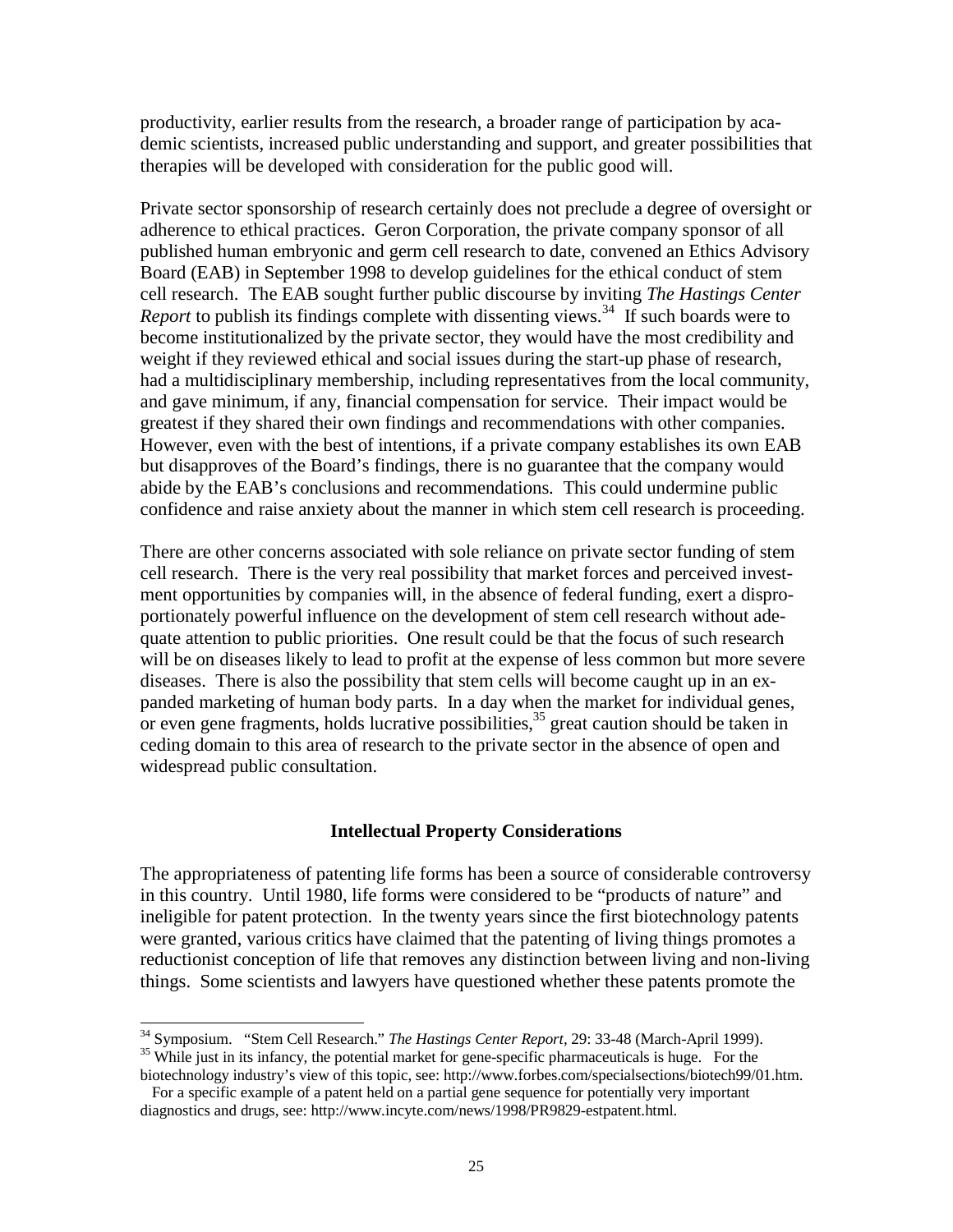advancement of science. Several ethicists have argued that genes and genetically modified organisms should be considered part of the common heritage of all people. Other thinkers and advocates have raised equity issues about the role of patents in impeding development and access to beneficial technologies.<sup>36</sup>

In response, the biotechnology industry has emphasized the need for patent protection to warrant the very large investments and long time periods usually required for the development of biotechnology. Proponents of life patents typically emphasize that the products being patented do not occur in nature, but are isolated and purified forms representing important technological advances. It is also claimed that strong biotechnological patent protection in the U.S. has been a major factor facilitating U.S. leadership in this  $\mathrm{field}$ <sup>37</sup>

The U.S. Patent and Trademark Office (PTO) has already stated that purified and isolated stem cells are patentable subject matter.<sup>38</sup> According to the PTO, stem cell products and research tools meet the three criteria for patentability: novelty, utility, and nonobvious $ness.<sup>39</sup>$ 

When research is funded entirely by the private sector, as is currently the case with stem cell research, it is a private matter whether, and under what terms, new intellectual property is obtainable for commercial or research purposes. Corporations can, for example, make the stem cell products over which they hold patents available only under a very restrictive material transfer agreement. They can also set the terms, including limitations that reduce access to these cells.

Given the promise of stem cell research, it is important to encourage the development of broadly beneficial therapeutic products with widespread access. Government investment in promising areas of research would enable federal agencies and laboratories to hold patents and to exercise them in ways that enhance development and dissemination of stem cell technology. To maximize this public benefit, Congress or the PTO could take steps to ensure that research tools are obtained in ways that protect basic and future

<sup>36</sup> For a discussion of some of these issues see Chapman, A.R., ed., *Perspectives on Genetic Patenting: Religion, Science and Industry in Dialogue* (Washington, D.C.: American Association for the Advancement of Science, 1999).

<sup>&</sup>lt;sup>37</sup> Nossinghoff, G.J., and Bombelles, T., "The Importance of Intellectual Property Protection to American Research. Intensive Pharmaceutical Industry.**"** *The Columbia Journal of World Business,* Spring: 38-47 (1996).

<sup>&</sup>lt;sup>38</sup> Todd Dickinson, Acting Assistant Secretary of Commerce and Acting Commissioner of Patents and Trademarks, so informed the Subcommittee on Labor, Health and Human Services, Education and Related Agencies of the Senate Appropriations Committee on 12 January 1999; see http://www.senate.gov/~appropriations/labor/Dickins.htm.

 $39\text{As interpreted by the Patent and Trademark Office (PTO), to be "novel" an invention must not have been$ known and available to the public at the time of the application. "Utility" refers to usefulness. To qualify, a proposed patent must specify a concrete function, service, or purpose. According to the criteria of "nonobviousness" an invention cannot obtain a patent if the differences between its specific subject matter and the prior art are such that "the subject matter as a whole would have been obvious at the time the invention was made to a person having ordinary skill in the art to which said subject matter pertains" (35 United States Code, Sec. 103).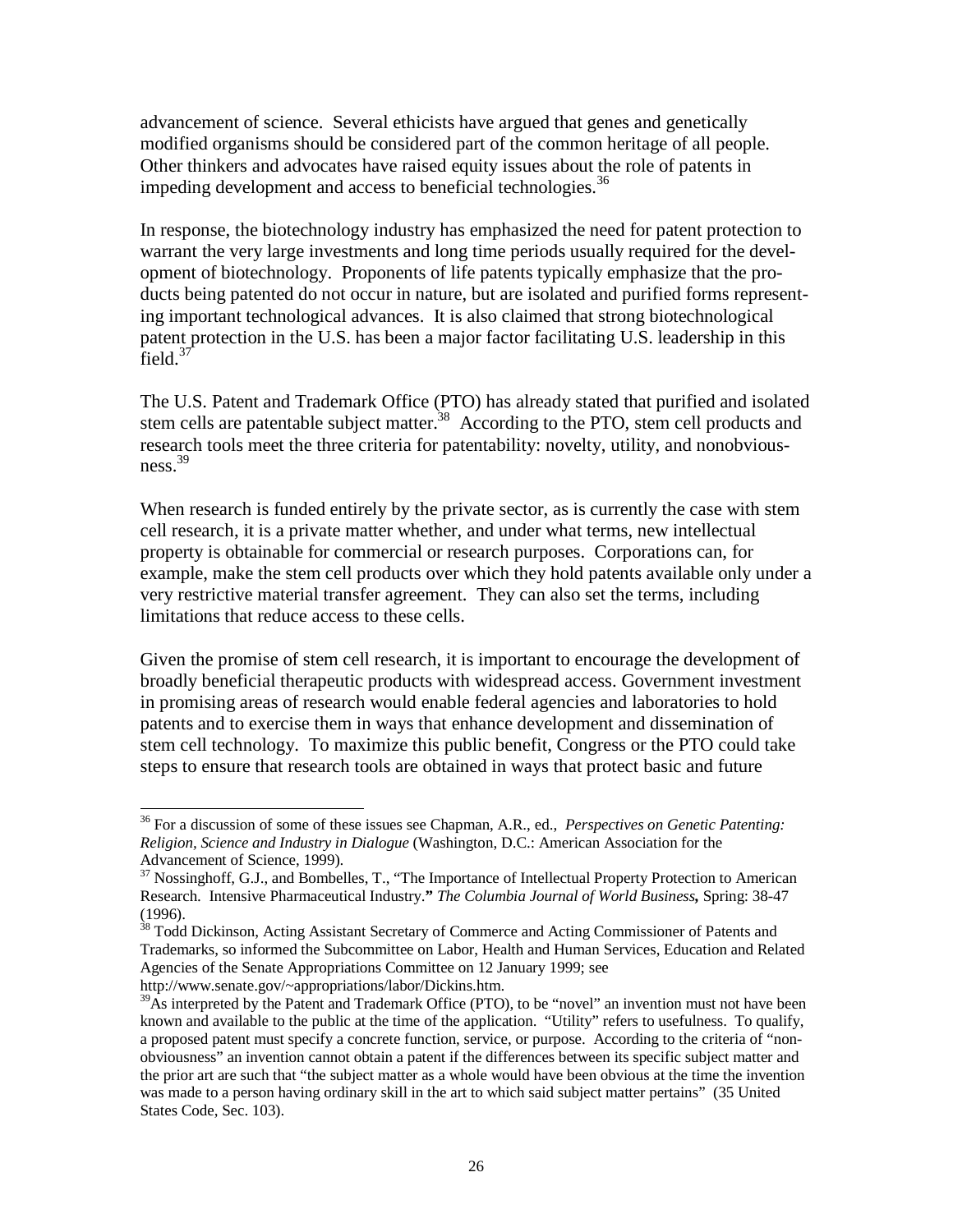product development. One way of doing this is to define a strong research exemption that would give third parties access to stem cell products and research tools for research purposes without having to obtain permission from the patent holder. Another would be to negotiate non-exclusive licenses whenever possible. Still another possibility is to require compulsory licensing under limited and clearly defined circumstances.

#### **Public Sector Oversight**

While efforts by the private sector to provide for ethical review of controversial research are to be applauded, for all of the above reasons a clear federal role in funding and oversight would be far superior to a research endeavor left solely to private institutions. The use of federal funds to support all forms of stem cell research will assure that, where needed, proper oversight mechanisms and guidelines will evolve in order to promote the advancement of promising medical research, balanced with a healthy respect for the American public's expectations for research conducted according to the highest ethical standards.

Federal funding would automatically trigger a set of oversight mechanisms now in place to ensure that the conduct of biomedical research is consistent with broad social values and legal requirements. While basic laboratory research with personally non-identifiable stem cells does not pose any special ethical or oversight challenges, an elaborate system of review is in place for research involving human subjects. The Federal Common Rule<sup>40</sup> governing human subjects research provides for local and federal agency review of research proposals in such circumstances, weighing risks against benefits and requiring informed and voluntary consent. The Food and Drug Administration (FDA) has the authority under the Public Health Service Act and the Food, Drug, and Cosmetic Act to regulate the development and use of human stem cells that will be used as biological products, drugs, or medical devices to diagnose, treat, or cure a disease or underlying condition.41 Additionally, the FDA has proposed developing product standards for hematopoietic stem/progenitor cell products intended for allogenic use in recipients unrelated to the donor.<sup>42</sup> This proposal is intended to "streamline regulatory requirements...while providing adequate protection to the public health,"<sup>43</sup> where cellular products posing increased risk to health or safety would be required to undergo clinical trials as investigational drugs, biologics, or devices, and to secure FDA approval prior to marketing. This approach, which relies on existing regulatory authority, is consistent with the one recommended in this report. The federal government's *Model Program for the Certification of Embryo Laboratories* should be generally endorsed and its adoption by the states strongly encouraged. The program is a useful first step toward achieving

<sup>&</sup>lt;sup>40</sup> Title 45, Code of Federal Regulations, Section 46.

<sup>&</sup>lt;sup>41</sup> Brady, R.P., Newberry, M.S., and Gerard, V.W., "FDA Regulatory Controls Over Human Stem Cells."<br>*Professional Ethics Report XII*: 5-6 (1999).

*Professional Ethics Report III: 5-6 (1997)*. Standards for Unrelated Allogeneic Peripheral and Placenta/Umbilical Cord Blood Hematopoietic Stem/Progenitor Cell Products: Request for Comments." *Federal Register 63*: 2985-2988 (1998). <sup>43</sup> *Ibid.*, p. 2985.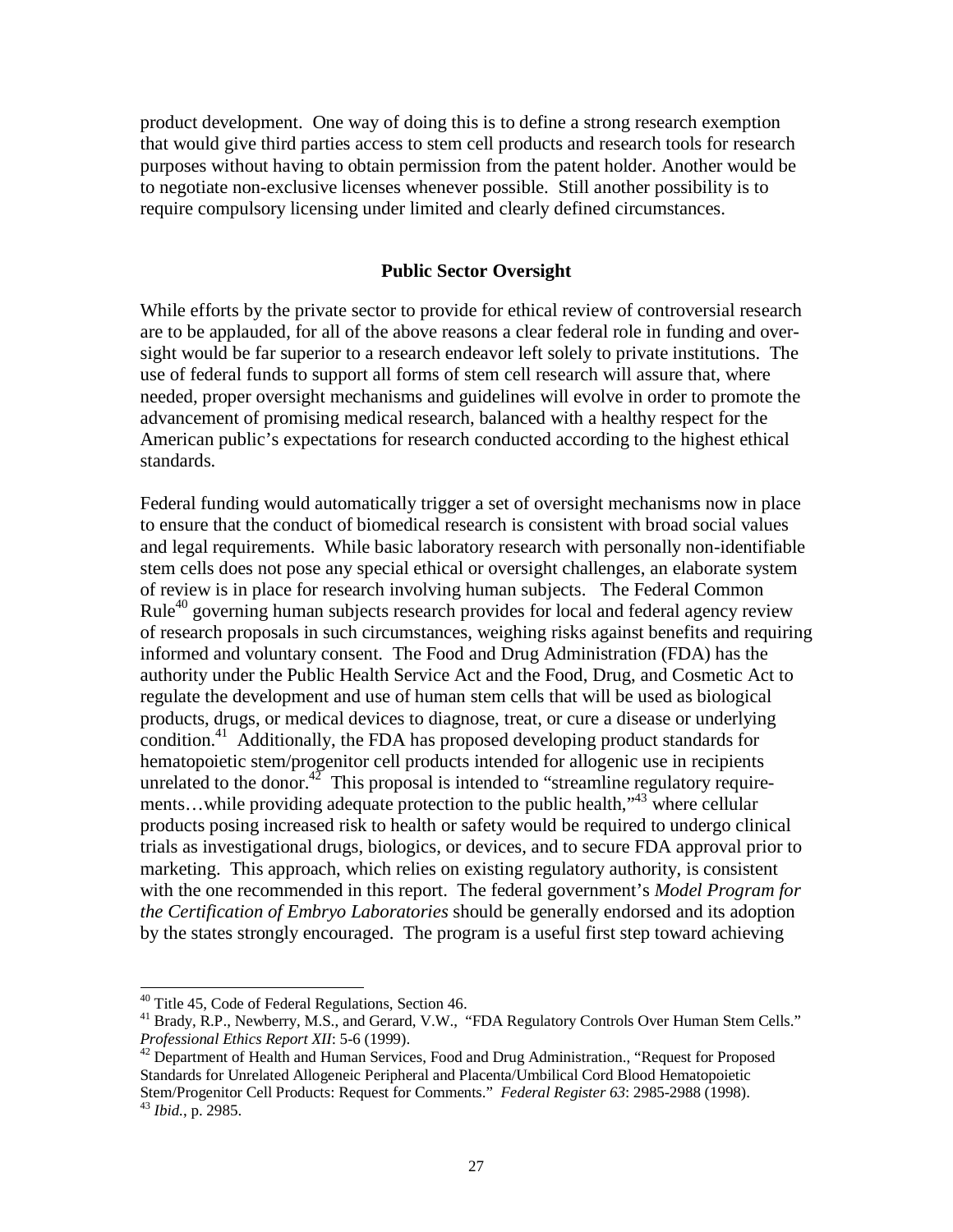greater quality control in private fertility clinics that obtain, store, and implant human embryos.

Complementing these regulatory mechanisms are two national advisory bodies. The National Bioethics Advisory Commission (NBAC), which has issued its own recommendations for stem cell research,<sup>44</sup> has demonstrated its legitimate claim to respect for its efforts as a national body to promote public input into social policy related to advances in biomedical research. The Recombinant DNA Advisory Committee (RAC) currently has a mandate to review ethical and policy issues associated with human gene therapy and could be authorized to change its mission to broaden its purview. Almost two decades of experience with RAC suggest that it could be an effective institutional focal point within the federal government to facilitate the type of public dialogue on stem cell research proposed here, and to coordinate efforts to develop new guidelines, where needed. The RAC has a proven track record of providing an open forum for sorting out complex ethical issues and of defusing conflict. Furthermore, it has acquired a degree of legitimacy among scientists in both the public and private sectors, with its *Points to Consider*<sup>45</sup> in the design and conduct of gene therapy research widely accepted. This experience of functioning as a sort of national research ethics committee for gene therapy research protocols from 1984-1994,<sup>46</sup> indicates that federal oversight can be effective in fostering rigorous scientific and ethical review and in encouraging public participation in the process.

These federal bodies should work with interested stakeholders in the conduct of stem cell research—professional organizations, patient disease groups, religious communities, the Congress, funding agencies and private foundations, industry, and others—so that the public can be assured that appropriate safeguards are in place as this research evolves. Furthermore, there are some ethical and policy issues that, while not unique to stem cell research (e.g., intellectual property claims, creation of new life forms, commercial sale of tissue), should be part of any broader discussion among those stakeholders.

There are advantages to using this approach. The most obvious one is that it avoids the need to create a new administrative and costly structure when existing mechanisms are in place that could be readily adapted to achieve the objectives of oversight without impeding promising research. This approach balances the promise of scientific innovation with serious consideration of public concerns about a novel technology that manipulates human tissue. It encourages public involvement in national discussions and in deliberations on policy. It permits flexibility through incremental adjustments in guidelines and/or policy in anticipation of or in response to changes in knowledge or technology. It also relies on a system with which researchers in both the private and public sectors and

 $\overline{a}$ <sup>44</sup> The executive summary is available online: http://bioethics.gov/stemcell\_exec\_intro.htm. For information about the full report, see: http://bioethics.gov/pubs.html.

<sup>45</sup> Sometimes referred to as "Appendix M," the "Points to Consider" is found in the document *Guidelines for Research Involving Recombinant DNA Molecules* (last update May 1999). See:

http://www.nih.gov/od/orda/toc.htm (Guidelines), http://www.nih.gov/od/orda/apndxm.htm (Appendix M). <sup>46</sup> For an overview of the history of gene therapy, including the role of RAC, see Coutts, M.C., "Human" Gene Therapy." *Scope Note 24* (1994). National Reference Center for Bioethics Literature, Georgetown University. Available online at http://www.georgetown.edu/research/nrcbl/scopenotes/sn24.htm.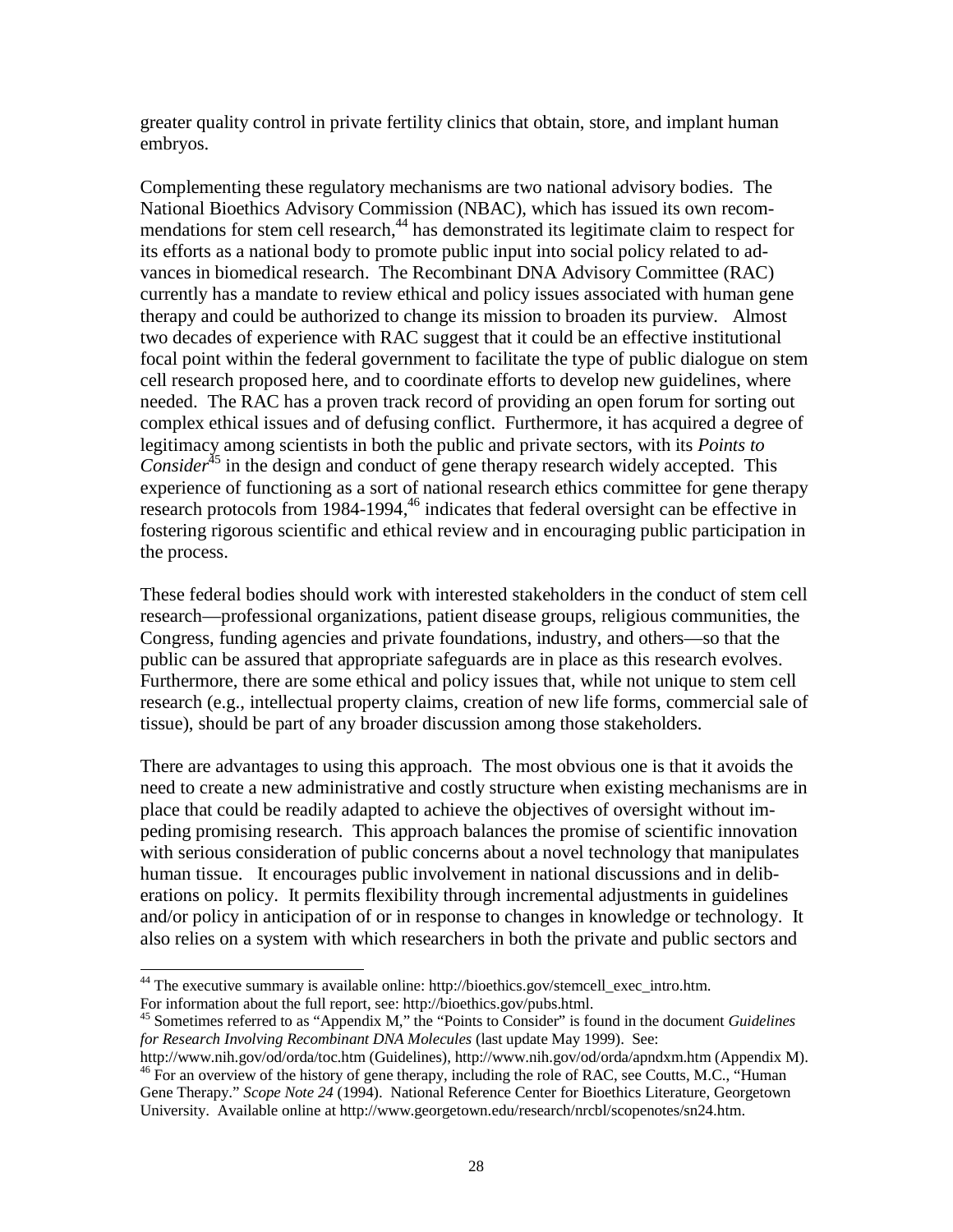their institutions are accustomed. Therefore, both the ethical and legal requirements governing research will be familiar to them as they plan and conduct their studies. And it acknowledges the scientific contributions made by the private sector and supports publicprivate partnerships by encouraging the private sector to contribute to the development of ethical guidelines and professional standards for the conduct of stem cell research.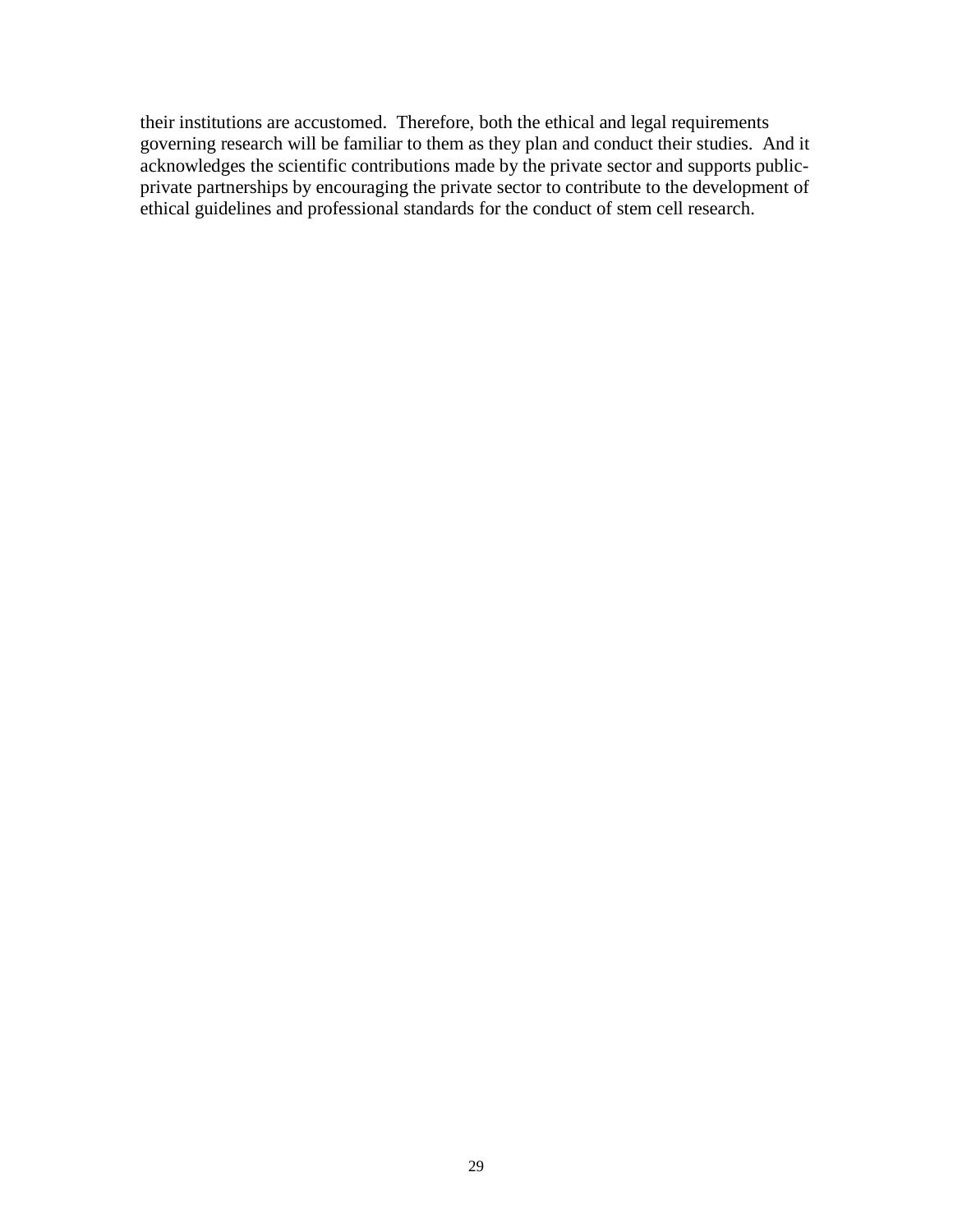### *Conclusion*

The pursuit and production of knowledge through scientific research is an undertaking that offers enormous intellectual rewards for researchers while also performing an important social function. The advancement of science has transformed our lives in ways that would have been unpredictable just a half-century ago. Whether stem cell research will have a similar effect remains to be determined, but the promise is so great that it seems wise to consider seriously how best to further such research in a manner that is sensitive to public sensibilities. Public conversations about research and use of human stem cells are well underway. This report is intended to contribute to and inform this ongoing dialogue.

We recognize that science does not exist in isolation from the larger community that feels its effects, whether perceived as good or bad. The work of scientists is, and should be, conditioned and directed by consideration of broader human values. This means that the development of public policy, especially where highly controversial matters are involved, must take all interested sectors of the public into account. It is only through broad-based participation that the values of all stakeholders in the research enterprise can be carefully considered and weighed. We hope that this report has offered an approach that balances the promise of human stem cell research with the public's genuine concerns about such research in a manner that will lead to a consensus on how best to proceed.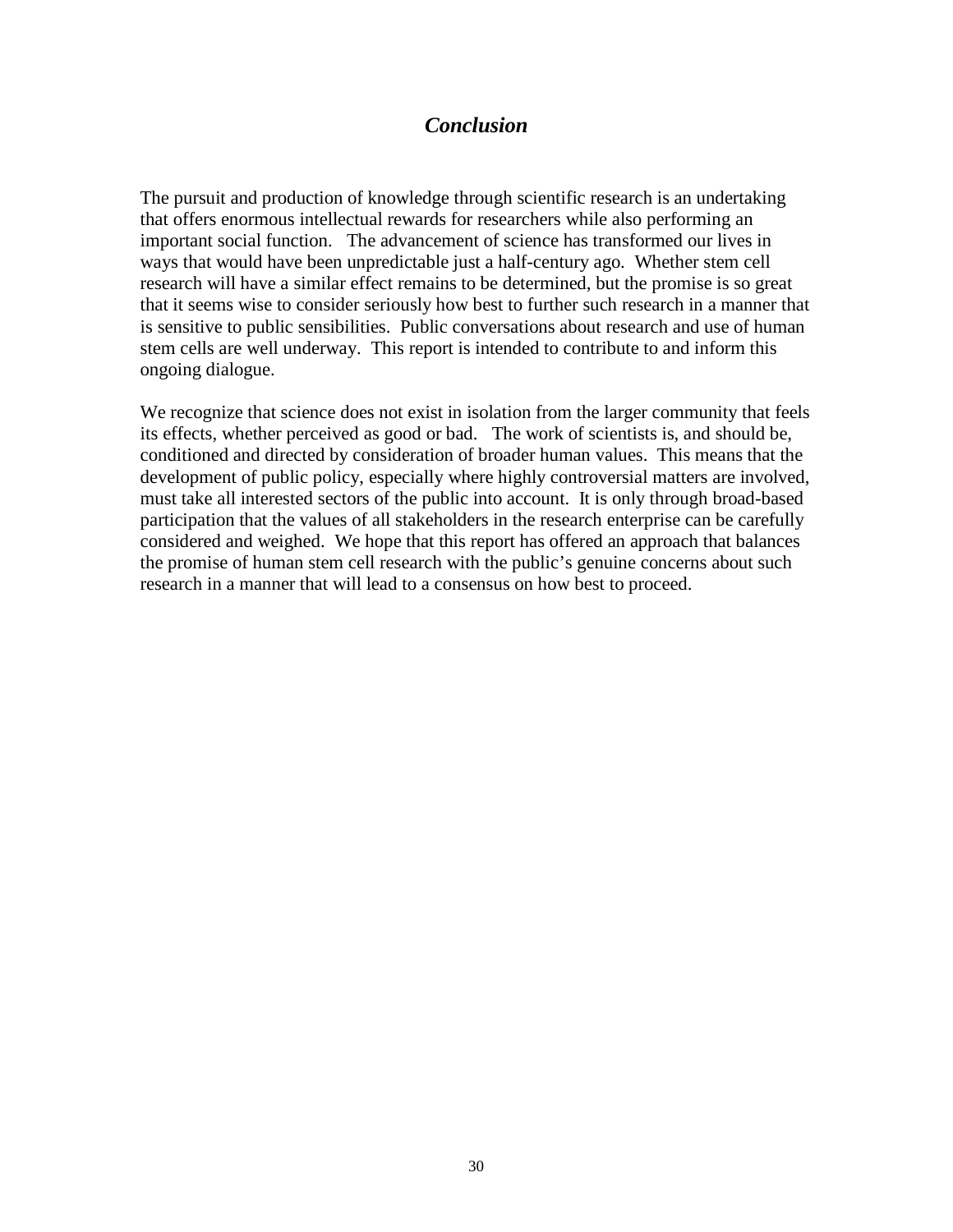# *Glossary*

*Adult stem cell*.Any stem cell taken from mature tissue, regardless of the age of the donor.

*Autologous transplant*. Transplant using tissue from the same individual, or a twin.

*Allogeneic transplant*. Transplant using tissue from a donor individual not genetically identical to the recipient.

*Autoimmune diseases.* A constellation of different diseases all characterized by the failure of the body to distinguish "self" from "non-self" causing the body to attack its own tissues.

*Blastocyst*. A preimplantation embryo of 30-150 cells.

*Cell lines*. Cultures of disaggregated tissue that can be maintained and propagated for use in research. The length of time cells will survive in culture varies. Some cell lines are *immortalized*; that is, they can be maintained essentially indefinitely, for one of a variety of reasons. Embryonic stem cells and embryonic germ cells are immortal because they express telomerase, one of the factors necessary for cells to propagate normally.

*Chimera*. An individual, organ, or part of an organism consisting of tissues of diverse genetic constitution.

*Clinical trial.* Research to test the safety and efficacy of new treatments or to compare the effects of different treatments in patients or healthy volunteers.

*Cryopreservation***.** The process of freezing biological materials in such a way that they can be stored for long periods of time, then thawed for use.

*Ectoderm*. The outermost of the three primary layers of an embryo; produces the nervous system, the epidermis and epidermal derivatives, and the lining of various body cavities such as the mouth.

*Ectopic tissue*. Tissue that has formed abnormally temporally or spatially.

*EG cells*. Embryonic germ cells. These cells are found in a specific part of the embryo/fetus called the gonadal ridge, and normally develop into mature gametes.

*Embryo*. Organisms in the early stages of growth and development. In animals, embryos are characterized by the cleavage of the fertilized eggs to many cells, the laying down of the three germ layers, and formative steps in organ development. Although there is some discussion about the characteristics marking the switch from embryo to fetus, in human beings, "embryo" generally refers to the time from implantation to about eight to twelve weeks after conception.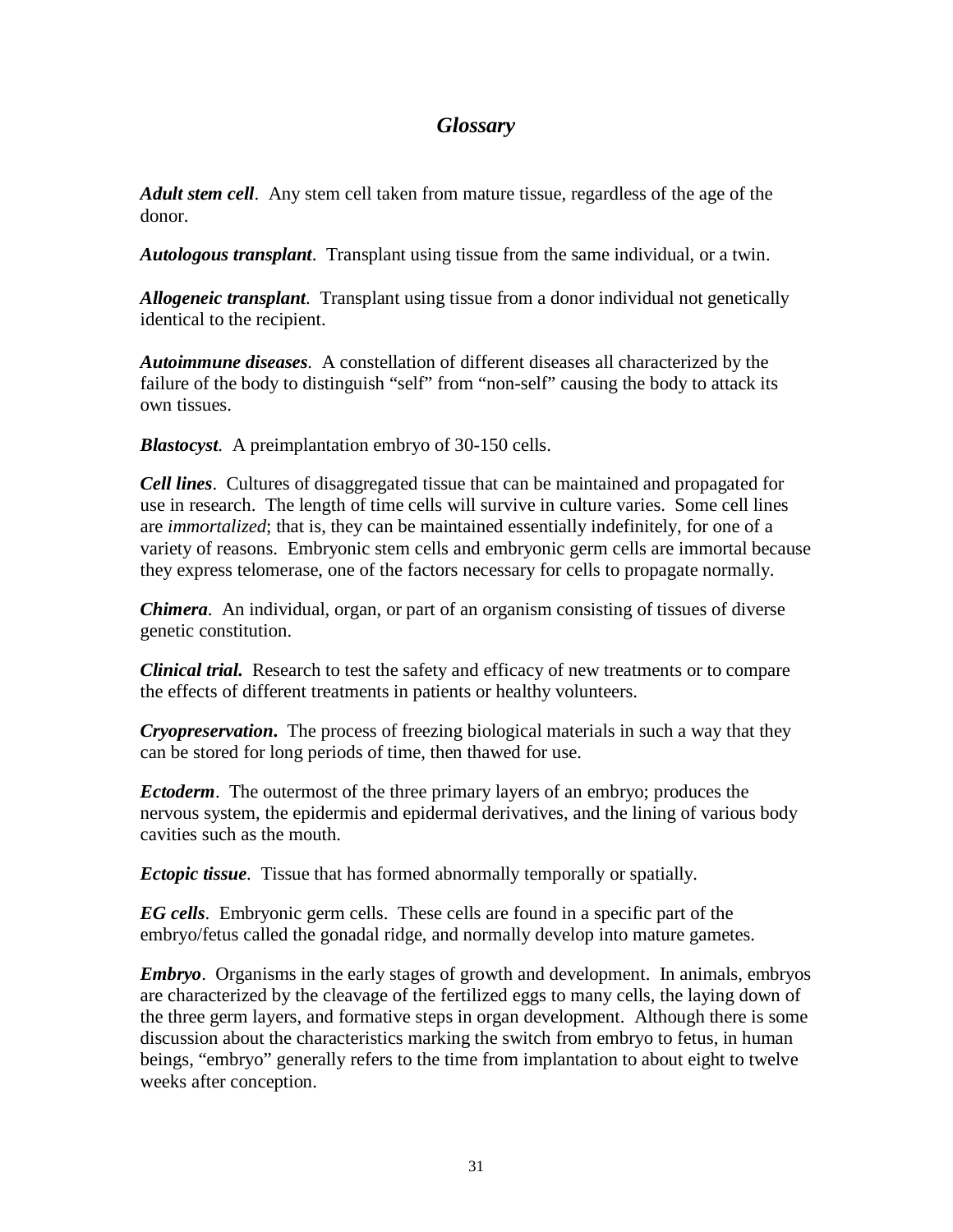*Endoderm*. One of the three primary layers of an embryo; it is the source of the digestive tract and other internal organs.

*ES cells*. Embryonic stem cells.

*Eukaryotic*. Organisms composed of cells that have a nucleus (*i.e.*, the nucleus, where the genetic material resides, is separated from the rest of the cell, called the cytoplasm, by a complex membrane called the nuclear envelope).

*Fetus*. Organisms in later stages of development. In human beings, approximately eight to twelve weeks after conception.

*Gamete*. General term describing sperm and eggs.

*Gene therapy*. The use of genetic material, usually DNA, to correct inherited or accumulated genetic damage.

*Genome*. The complete genetic code for any individual or species.

*Germ cells*. Cells comprising actual reproductive components of an organism (specifically, eggs and sperm, and their precursors).

*Hematopoietic stem cell*. Refers to a particular kind of stem cell that can restore blood.

*Immortalized cell line*. See *Cell lines.*

*Informed consent.* Autonomous authorization of a medical invention or involvement in research based on substantial understanding.

*In vitro*. Refers to processes taking place in test tubes or similar containers.

*In vivo*. Refers to processes taking place in an organism.

*Mesoderm*. One of the three primary layers of an embryo; produces muscle, bone, and other related tissues.

*Mesenchymal stem cell*. A particular kind of stem cell that may give rise to tissues of mesodermal origin, including muscle, bone, and related tissues.

*Monoclonal antibodies*. Antibodies produced in the laboratory by specialized cells called hybridomas. The important features of these antibodies include their specificity of binding to a single antigen (protein), the ability to produce them in unlimited amounts, and their homogeneity. These antibodies have proven to be very useful in the detection of several diseases (including, but not limited to, cancer and various viral infections) and in therapy (for certain cancers).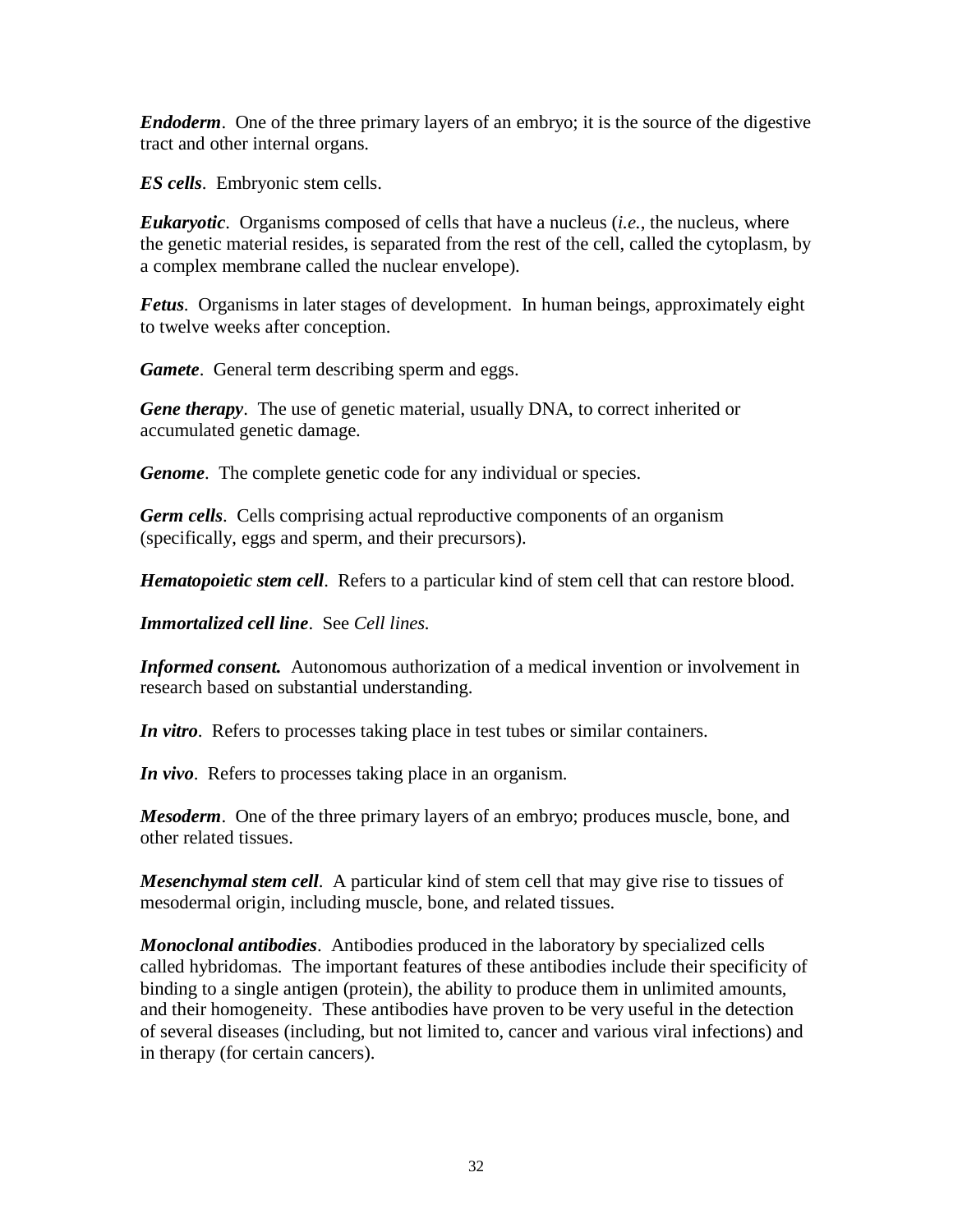*Pluripotent*. Referring to cells able to give rise to virtually any tissue type, but not to a functioning organism.

*Primordial germline cells*. The source of embryonic germ cells. In normal development, these are the cells that give rise to eggs or sperm.

*Recombinant DNA*. Molecules that are constructed outside living cells by joining natural or synthetic DNA segments in such a way that they can replicate in a living cell (the replicative products are also considered to be recombinant DNA).

*Somatic cells*. Refers to cells of the body excluding germ (reproductive) cells.

*Stem cell.* In general, a cell with the capacity to reproduce itself, and to produce distinct differentiated tissue.

*Trophoblast*. The outer layer of cells of the mammalian blastocyst that gives rise to the placenta.

**Totipotent**. Refers to cells able to give rise to virtually any tissue type and, in some cases, as shown experimentally in mice, to a functioning organism.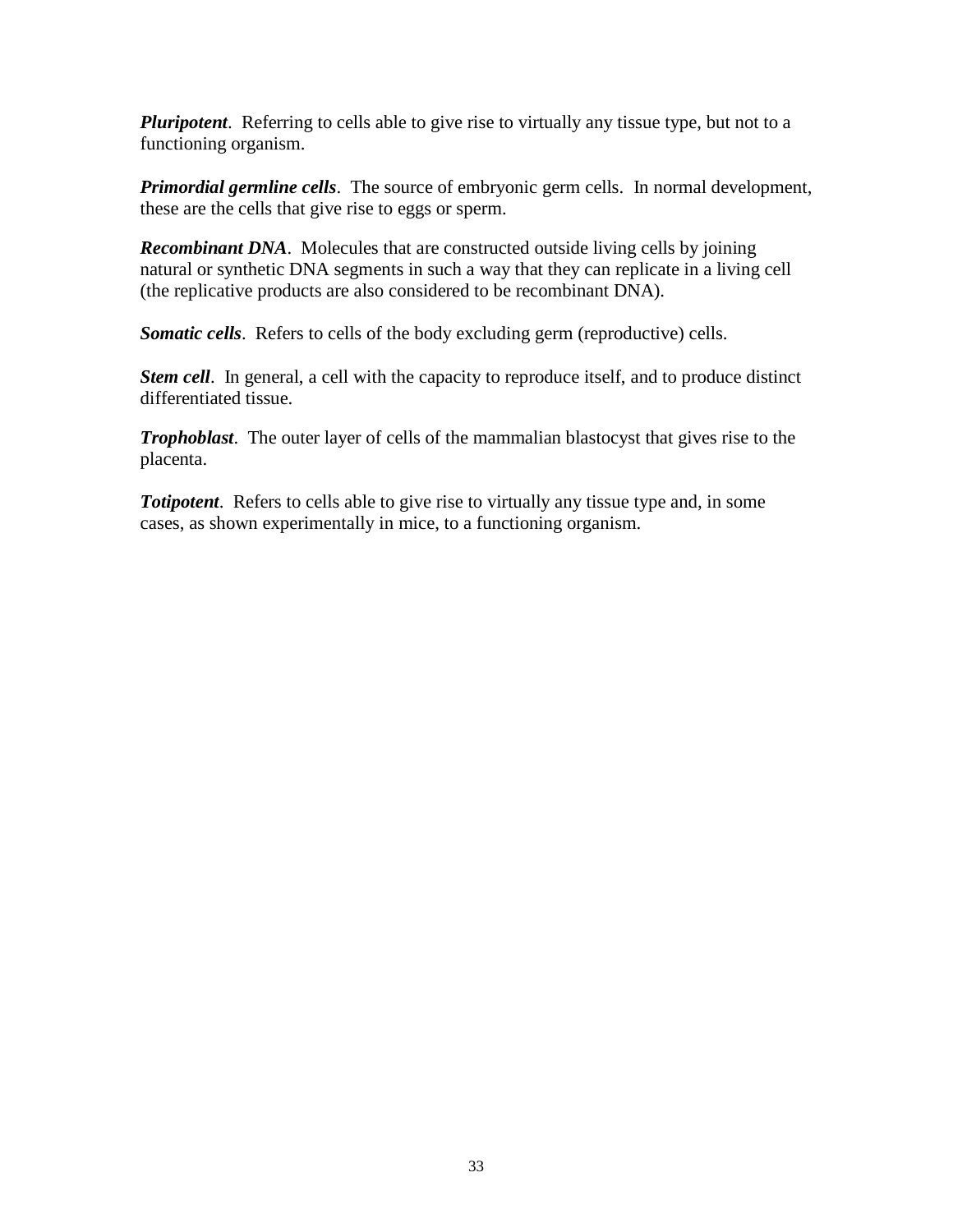### *Appendix I*

### **Working Group Members**

**Andrea L. Bonnicksen**, Ph.D., is professor and former chair of the Department of Political Science at Northern Illinois University, where she teaches courses in biomedical and biotechnology policy. She publishes on issues related to reproductive and genetic technologies. Dr. Bonnicksen is a member of the Ethics Committee of the American Society for Reproductive Medicine.

**David M. Byers**, Ph.D., is executive director of the Committee on Science and Human Values, National Conference of Catholic Bishops. The Committee conducts dialogues with scientists on a wide variety of issues, bringing Catholic theology and moral thought into contact with advances in modern science and technology.

**Courtney Campbell,** Ph.D., is associate professor of Philosophy at Oregon State University, and the director of the Program for Ethics, Science, and the Environment. He has written extensively on biomedical ethics, including papers for the National Bioethics Advisory Commission on human cloning and on research on human tissue. Dr. Campbell had previously been a research associate at The Hastings Center and was the editor of *The Hastings Center Report*.

**Dena S. Davis**, J.D., Ph.D. (Religious Studies), is associate professor at Cleveland-Marshall College of Law. She writes frequently on issues of genetics and reproduction. In 1998-1999, she was a Visiting Scholar at the National Human Genome Research Institute (NIH). She is legal consultant to the Committee on Bioethics of the American Academy of Pediatrics.

**Abigail Rian Evans**, M.Div, Ph.D., is Charlotte W. Newcombe professor of practical theology, and academic coordinator of field education at Princeton Theological Seminary. She specializes in bioethics and health ministries, and is especially concerned with recapturing the historic health and healing ministry of the early church. Her books *Redeeming Marketplace Medicine* and *The Healing Church* address a theologically based health care reform model, a subject she was involved in while serving on the Clinton Health Care Task Force. Since the 1980s she has done research and writing on genetics, especially concerning reproductive technologies. Dr. Evans is an ordained minister in the Presbyterian Church (USA).

**Kevin T. FitzGerald**, S.J., Ph.D., is a Research Associate in the Department of Medicine and the Medical Humanities Program at the Loyola University Medical Center in Chicago. His two principal research foci are the investigation of abnormal gene regulation in cancer and ethical issues in medical genetics. He is currently completing a second doctorate in bioethics. Father FitzGerald is a Roman Catholic priest and a member of the Society of Jesus (Jesuits).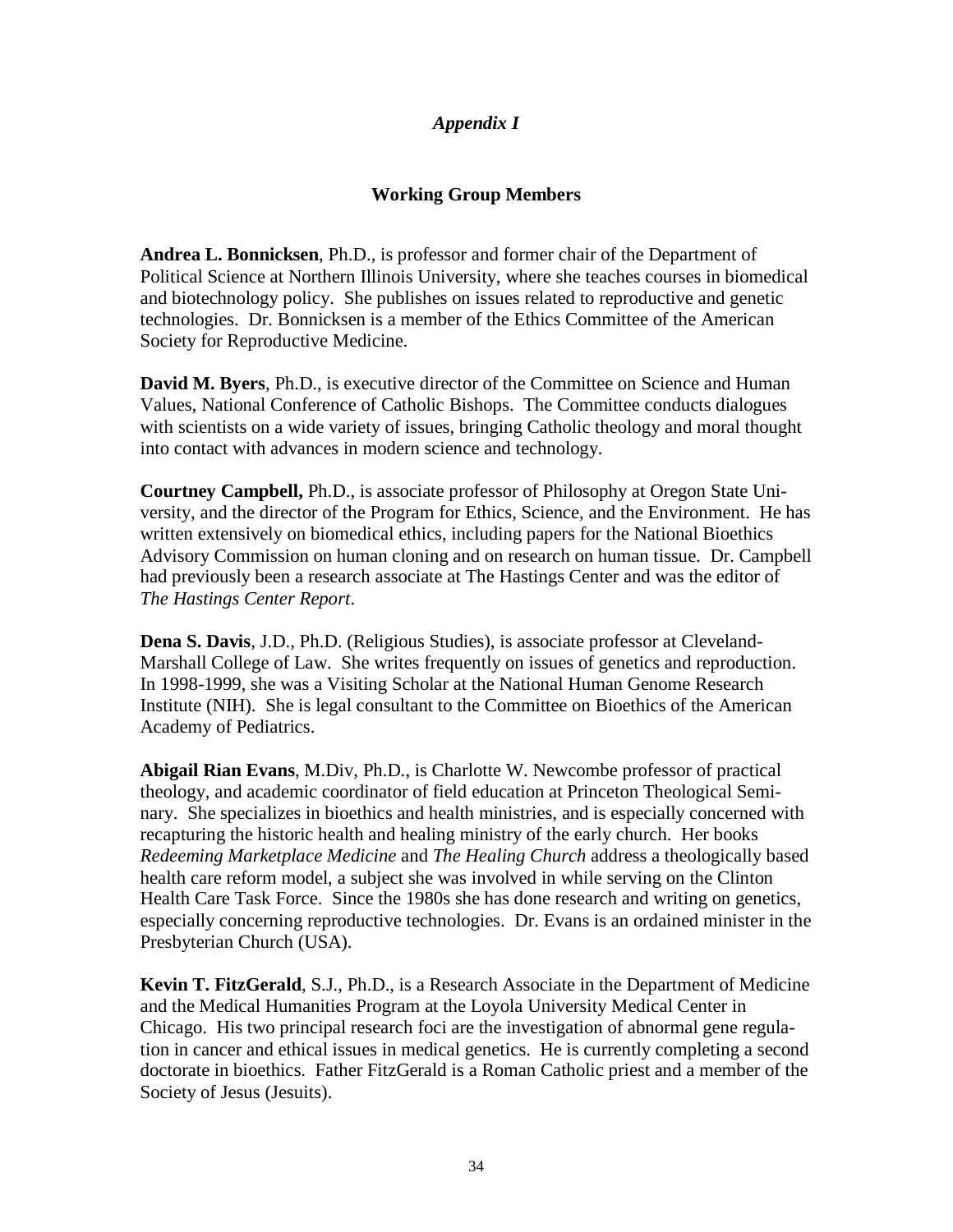**Norman Fost**, M.D., M.P.H., is Professor of Pediatrics and Director of the Program in Medical Ethics at the University of Wisconsin School of Medicine. There, he is chair of the Health Sciences Human Subjects Committee, the Institutional Review Board responsible for the stem cell research conducted by James Thomson. He also chairs the University's Bioethics Advisory Committee. Dr. Fost is past chair of the American Academy of Pediatrics Committee on Bioethics and was a member of the Clinton Health Care Task Force.

**Robert Goldman,** Ph.D., is the Stephen Walter Ranson Professor and Chairman of the Department of Cell and Molecular Biology, Northwestern University School of Medicine. His laboratory's research focuses on the structure and function of intermediate filaments of cellular cytoskeletal systems that shape cells and allow them to carry out diverse physiological functions. Dr. Goldman is a Fellow of the American Association for the Advancement of Science and a member of its Board of Directors. He has taught at the Woods Hole Marine Biological Laboratory and is Co-Director of the Science Writing Fellowship Program there.

**Robert A. Goldstein**, Ph.D., M.D., currently serves as the Vice President for Research of the Juvenile Diabetes Foundation (JDF), and is responsible for planning and administration of their research funding programs aimed at finding a cure for Type 1 Diabetes and its complications (in FY2000, JDF will fund more than \$75 million in grants and training awards). Prior to joining JDF in 1997, he was Director, Division of Allergy, Immunology and Transplantation at the National Institute of Allergy and Infectious Diseases (NIH).

**David Gottlieb**, Ph.D., is Professor of Neurobiology at Washington University School of Medicine in St. Louis, Missouri. About 5 years ago his research interests in brain development lead him to study ES cells as a potential model system. Together with colleagues at Washington University, he demonstrated that ES cells could be efficiently differentiated into neurons and glia. He is currently utilizing this system to explore mechanisms of neural differentiation and is part of a team investigating their application to spinal cord injury research.

**Ronald M. Green**, Ph.D., is the Eunice and Julian Cohen Professor for the Study of Ethics and Human Values in the Religion Department, Dartmouth College, and is the Director of Dartmouth's Ethics Institute. In 1994, he was a member of the National Institutes of Health Human Embryo Research Panel. In 1996-97, he served, half time, as the founding director of the Office of Genome Ethics at NIH's National Human Genome Research Institute. Dr. Green has been president of the Society of Christian Ethics and is Secretary of the American Academy of Religion, the largest association of scholars of religion in the United States.

**Daniel R. Marshak**, Ph.D., is Senior Vice President and Chief Scientific Officer of Osiris Therapeutics Inc., a biotechnology company in Baltimore, Maryland, specializing in adult stem cell products for Regenerative Medicine. He holds an appointment as Adjunct Associate Professor of Oncology and of Molecular Biology and Genetics at The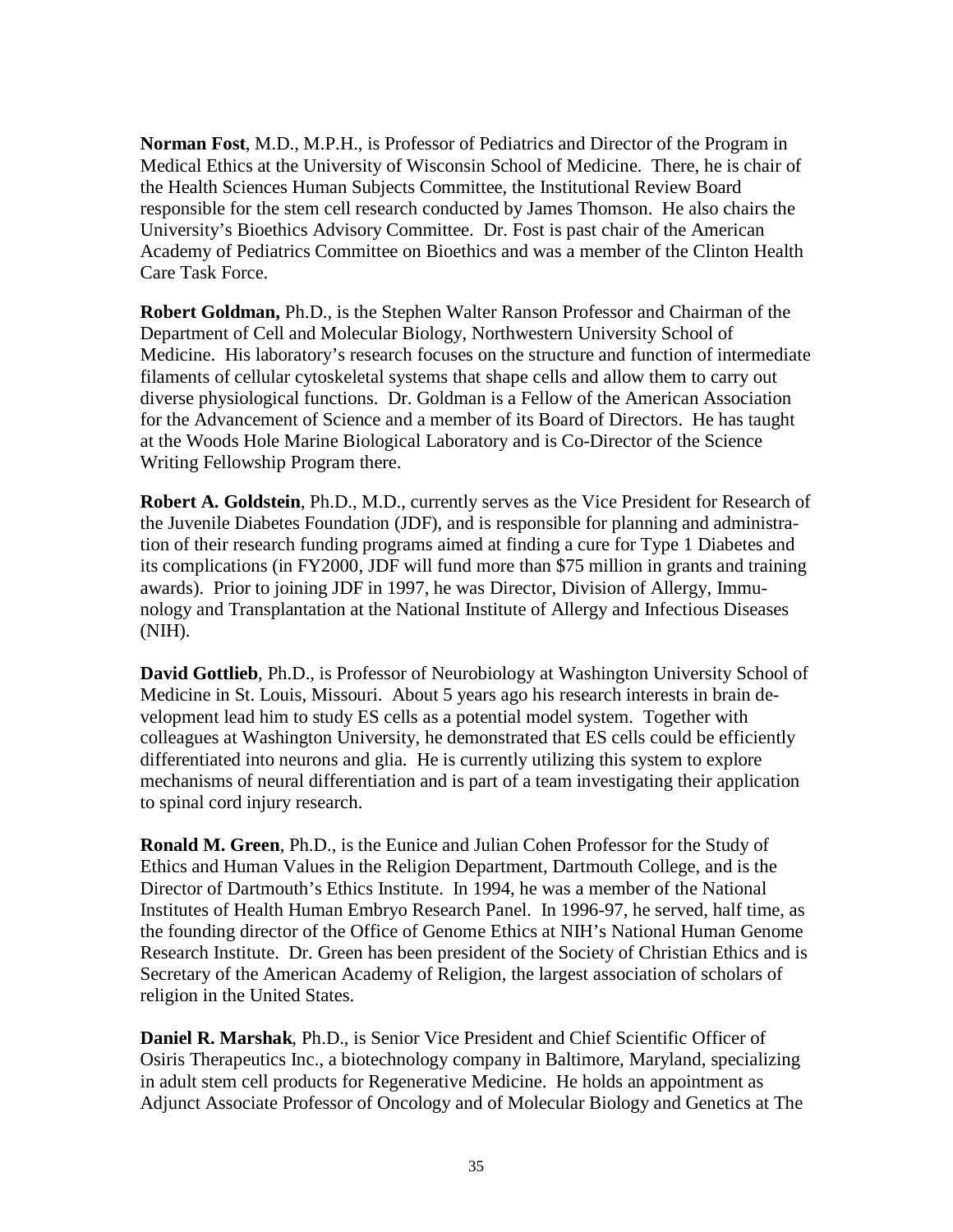Johns Hopkins University School of Medicine. Dr. Marshak currently serves on the Editorial Board of *The Journal of Biological Chemistry* and the Scientific Advisory Board of the Dystonia Medical Research Foundation.

**C. Ben Mitchell,** Ph.D., is consultant on biomedical and life issues for the Southern Baptist Ethics and Religions Liberty Commission, the moral concerns, public policy, and religious liberty agency of the Southern Baptist Convention. He teaches bioethics and contemporary culture at Trinity International University in Deerfield, Illinois. He has written widely in the area of bioethics and public policy, served on the AAAS working group on gene patenting, and is editor of the *American Journal of Ethics & Medicine*.

**Daniel Perry** is Executive Director of the not-for-profit Alliance for Aging Research in Washington, D.C. His organization promotes a broad agenda of medical and behavioral research for improving the health and independence of older Americans. He also chairs the Patients' Coalition for Urgent Research (Patients' CURe), an umbrella group of more than 30 national patient advocacy groups that works to project the concerns of patients and their families into public deliberations over stem cell research.

**Robert Wachbroit**, Ph.D., is a Research Scholar at the School of Public Affairs' Institute for Philosophy and Public Policy at the University of Maryland. He is also Adjunct Associate Professor of Obstetrics and Gynecology in the University's School of Medicine as well as a Senior Research Fellow at the Kennedy Institute of Ethics at Georgetown University. From 1987 to 1991, he held a joint appointment with the Institute for Philosophy and Public Policy and the Maryland Biotechnology Institute's Center for Public Issues in Biotechnology.

**Gillian R. Woollett**, M.A., D.Phil., is Associate Vice President for Biologics and Biotechnology at the Pharmaceutical Research and Manufacturers of America (PhRMA). In addition to overseeing all activities concerning biologics and biotechnology, her responsibilities include staffing the PhRMA Biomedical Research Key Issue Team (a high level industry forum for the discussion of the promise, ethics, and impact of new DNA technologies in health care, among other topics). Dr. Woollett also has responsibility for representing the pharmaceutical industry internationally, for example, by contributing industry ideas to the development of the proposed Compliance Protocol to be added to the Biological Weapons Convention.

#### *Advisor*

**Laurie Zoloth, Ph.D.**, is Associate Professor of Social Ethics and Jewish Philosophy and Chair of the Jewish Studies Program in the College of Humanities at San Francisco State University. She is on the national board of the American Society for Bioethics and Humanities and is a member of the advisory committee for the Program of Dialogue on Science, Ethics, and Religion (AAAS). Dr. Zoloth is also a member of the Geron Ethics Advisory Board. Her most recent book is *Health Care and the Ethics of Encounter: A Jewish Discussion of Social Justice*, and she is co-editor with Dena S. Davis of *Notes from a Narrow Ridge: Religion and Bioethics*.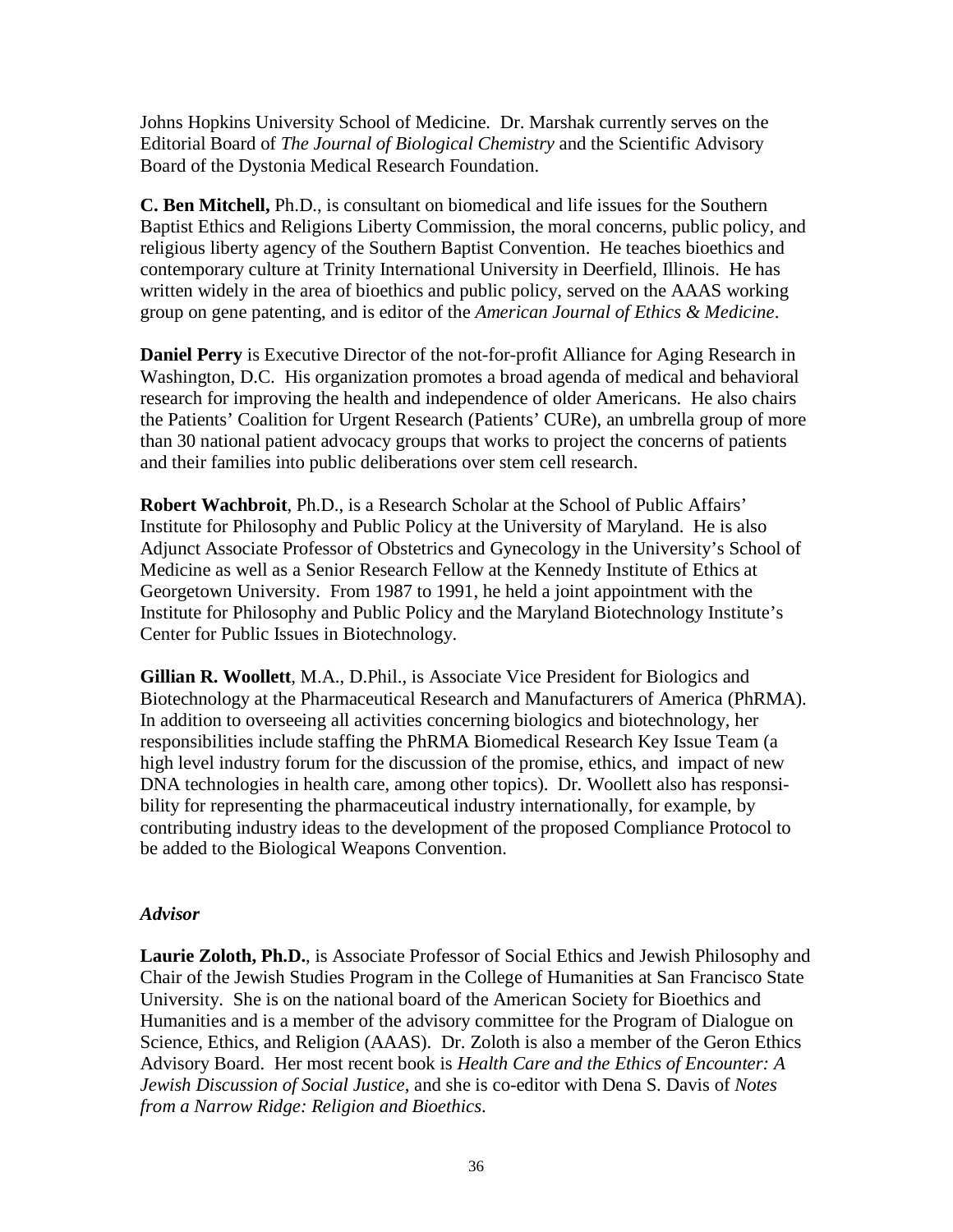# *Appendix II*

### **Staff**

#### *American Association for the Advancement of Science*

**Audrey R. Chapman**, M.Div., Ph.D., who serves as director of two AAAS programs, the Dialogue on Science, Religion, and Ethics and Science and Human Rights, is trained both as a social scientist and religious ethicist. She is the author or editor of 14 books, including the just published *Unprecedented Choices: Religious Ethics at the Frontiers of Genetic Science*. She is one of the authors of the AAAS/ICS Stem Cell report.

**Mark S. Frankel**, Ph.D., is director of the AAAS Scientific Freedom, Responsibility and Law Program, where he develops and manages the Association's science, ethics and law activities. He is editor of *Professional Ethics Report*, a AAAS Fellow, and has published extensively on the ethical and legal implications of advances in biomedicine. He is one of the authors of the AAAS/ICS Stem Cell report.

**Michele S. Garfinkel**, Ph.D., is a Program Assistant in the AAAS Scientific Freedom, Responsibility and Law Program. Prior to joining AAAS, she was a post-doctoral Fellow at the Fred Hutchinson Cancer Research Center in Seattle. She is one of the authors of the AAAS/ICS Stem Cell Report.

#### *Institute for Civil Society*

**Gail Pressberg**, a Senior Fellow at the Institute for Civil Society, has been a social change activist for 25 years. Prior to her assignment at ICS, she was Director of the Center for Israeli Peace and Security of Americans for Peace Now; Executive Director of the Foundation for Middle East Peace; and a Staff Director at the American Friends Service Committee.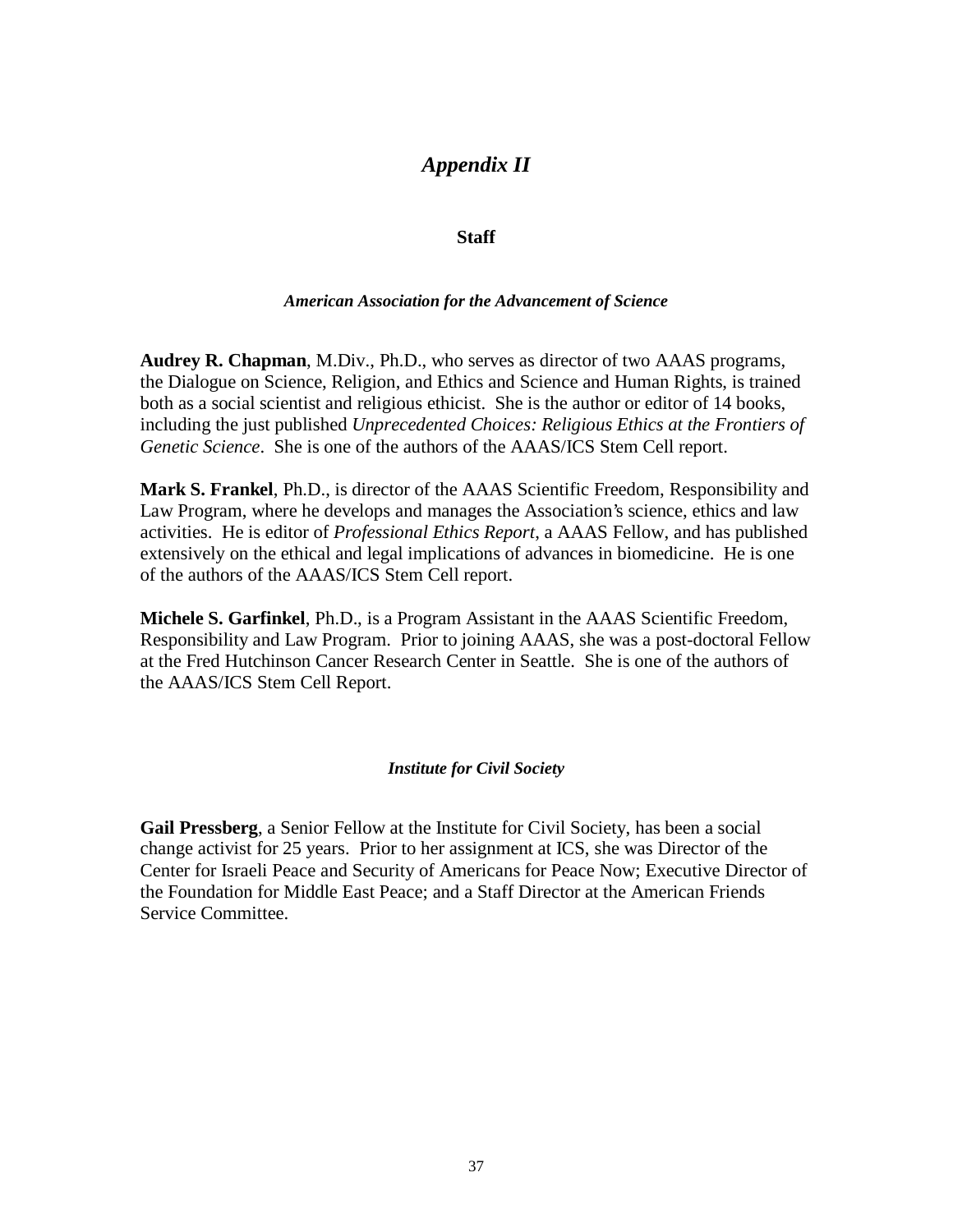# *Appendix III: About AAAS and ICS*

#### *American Association for the Advancement of Science*

Founded in 1848, AAAS is the world's largest federation of scientific and engineering societies with nearly 300 affiliates. In addition, AAAS counts more than 140,000 scientists, engineers, science educators, policy makers and interested citizens among its individual members, making it the largest general science organization in the world. The objectives of AAAS are to further the work of scientists, to facilitate cooperation among them, to foster scientific freedom and responsibility, to improve the effectiveness of science in the promotion of human welfare, to advance education in science, and to increase public understanding and appreciation of the methods of science in human progress.

The AAAS Directorate for Science and Policy Programs is home to the two Programs organizing this project on stem cell research and applications. The Scientific Freedom, Responsibility and Law Program is charged by AAAS with lead responsibility for the Association's activities related to ethics and law. It has organized a series of studies and public events related to advances in biomedicine, resulting in several publications: *The Genome, Ethics and the Law Issues in Genetic Testing* (1992*); Ethical and Legal Issues in Pedigree Research* (1993); *The Genetic Frontier: Ethics, Law, and Policy* (1994); and *Exploring Public Policy Issues in Genetics* (1997). In May-June 1996, the Program sponsored a series of four briefings on the social policy implications of the Human Genome Project for Members of Congress and their staffs.

The other program organizing this project is the AAAS Program of Dialogue on Science, Ethics, and Religion. Established in 1995, it has three objectives: (1) to promote knowledge about developments in science and technology within the religious community; (2) to provide opportunities for dialogue between members of the scientific, secular ethics, and religious communities; and (3) to promote collaboration between members of the scientific and religious communities on projects that explore the ethical and religious implications of scientific developments. The Program convened an eighteen-month dialogue on human gene patenting, involving the scientific, biotechnology, religious, and legal communities, resulting in the publication of *Perspectives on Gene Patenting: Science, Religion, and Industry in Dialogue*.

The two Programs co-sponsored a forum on human cloning in June 1997 and convened a second forum in September 1997 on human germline interventions.

#### *Institute for Civil Society*

Inspired by Eastern European movements that overthrew communism by the sheer force of belief in freedom, the Institute for Civil society (ICS) holds that joint action by people